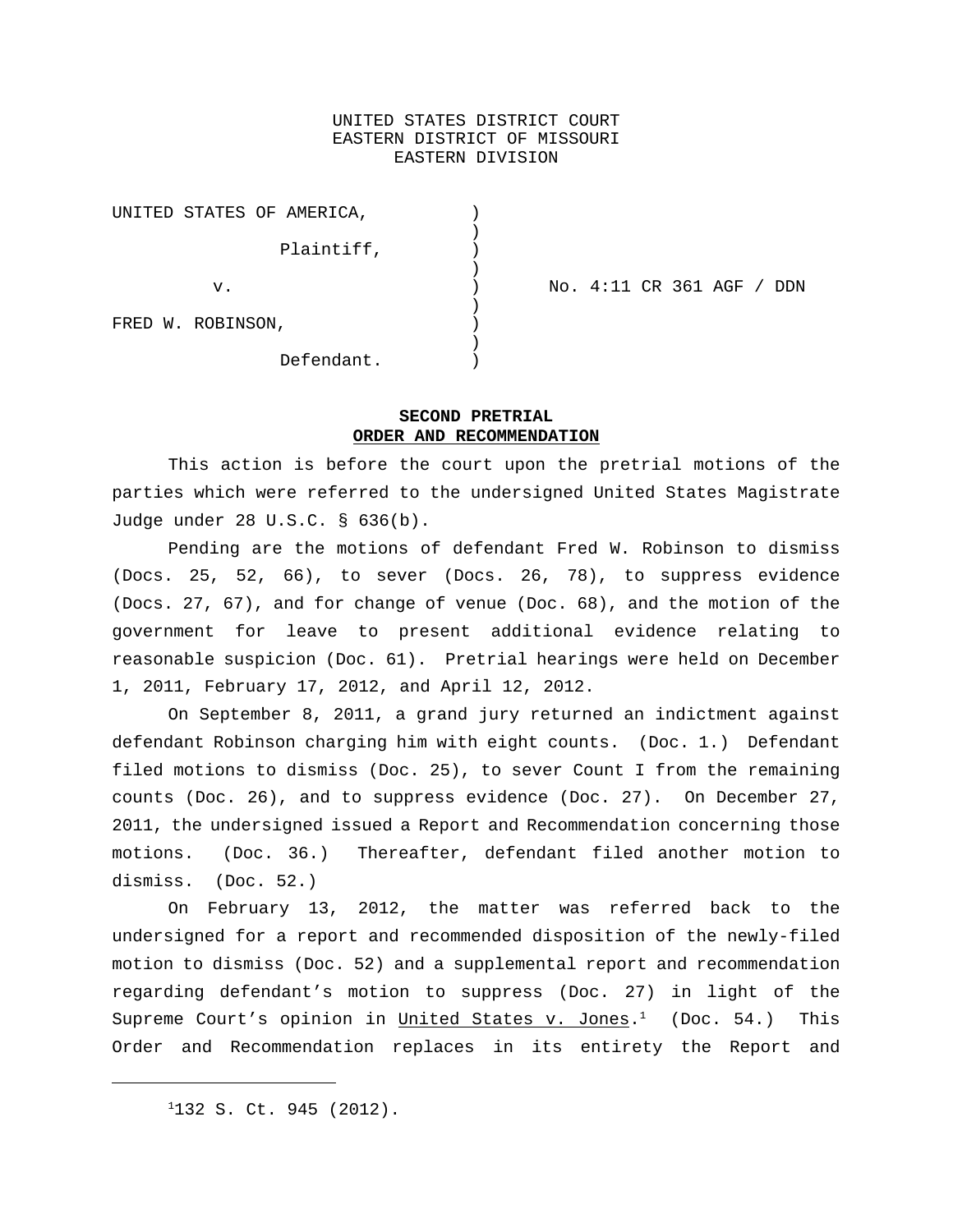Recommendation filed on December 27, 2011 (Doc. 36). This Order and Recommendation is founded upon the entire record of this action, including the evidence adduced upon which the original Report and Recommendation was based.<sup>2</sup>

On February 23, 2012, a grand jury returned a superseding indictment charging defendant Robinson with eight counts. (Doc. 57.) Thereafter, defendant filed motions to dismiss (Doc. 66), to suppress evidence (Doc. 67), for change of venue (Doc. 68), and to sever (Doc. 78).

Defendant Robinson is charged by the superseding indictment with eight counts of offenses:

**Count I** alleges that defendant was the Chairman of the Board of Trustees of the Paideia Academy (PA), a Missouri Charter School for grades K-8, which was sponsored by the Missouri University of Science and Technology. PA was a wholly-owned subsidiary of the Paideia Corporation (PC), a non-profit corporation. Defendant maintained an office at PA's administration building and was involved in the day-to-day operation of PA. PA was "funded by substantial Federal education funds and substantial Missouri education funds intended for legitimate school operations." (Doc. 57 at 1-2.)

**Count I** further alleges that defendant and a friend, Latasha P., organized and incorporated Paige C. Investments, LLC (Paige C), a Missouri company, for the purpose of operating a day care center, which was to be called The Little People's Academy (TLPA). Defendant and Latasha P. planned to operate TLPA in a building at 4028 West Florissant Avenue in St. Louis through Paige C. Defendant registered TLPA with the State of Missouri and listed his residence at 8726 Partridge Avenue, St. Louis, Missouri, as TLPA's business address. (Id. at 2.)

**Count I** further alleges that defendant, as Chairman of the PA Board of Trustees and in violation of PA's bylaws, directed that a resolution be passed by PA's Board of Trustees approving a \$150,000.00 loan to TLPA for the acquisition and rehabilitation of the building located at 4028

 $2$ Thus, some findings of fact and conclusions of law found in the original Report and Recommendation are restated and some may be modified in this Order and Recommendation.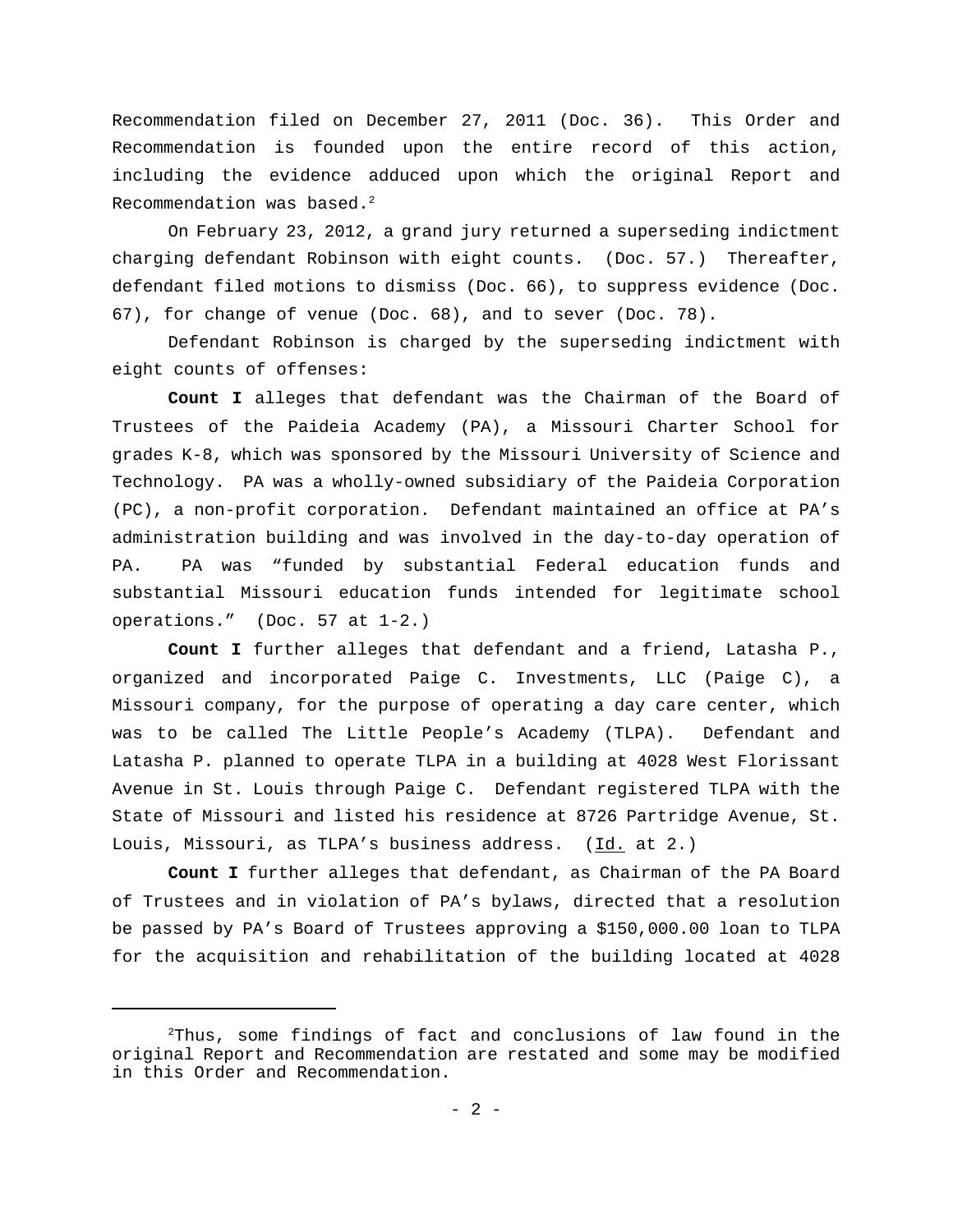West Florissant Avenue, and for the operation of a day care center at that location. In violation of PA's bylaws, defendant failed to advise PA's Board of Trustees of his material financial interest in the transaction, in that he was a co-owner of Paige C, which was going to operate TLPA. (Id. at 3.)

**Count I** further alleges that on several occasions defendant subsequently directed, authorized, and approved the lending of substantial sums of PA's money to TLPA for the purpose of purchasing the property and rehabilitating the building at 4028 West Florissant Avenue.  $(\underline{Id.}$  at  $4.)$ 

**Count I** further alleges that after the Missouri Department of Education determined not to approve PA's application to continue its state charter, defendant opened a bank account in the name of "Paideia Corporation, West Florissant Capital Improvement" (new bank account) and caused the transfer of PA federal and state funds to the new bank account. Defendant, without the knowledge of the PA Board of Trustees, authorized the disbursement of PA state and federal funds from the new bank account for the construction and renovation of TLPA at 4028 West Florissant Avenue. (Id. at 4-6.)

**Count I** further alleges that defendant failed to advise the federal and state governments that he had directed PA federal and state funds for the development of the building at 4028 West Florissant for TLPA. None of the budgets submitted by PA, required by the Missouri Department of Elementary and Secondary Education, included funds for 4028 West Florissant or TLPA. At no time did the United States Department of Education, the Missouri Department of Elementary and Secondary Education, or the Missouri University of Science and Technology approve or authorize the use of PA funds for 4028 West Florissant or TLPA. (Id. at 6.)

**Count I** alleges that on September 15, 2009, to execute the abovedescribed scheme, defendant knowingly caused a wire communication between PA in Missouri and Edvantage Partners in Arizona regarding a \$25,000.00 invoice from Select Construction Services, LLC, for the development of the 4028 West Florissant building of TLPA, in violation of 18 U.S.C. §§ 1343 and 2. (Id. at 6-7.)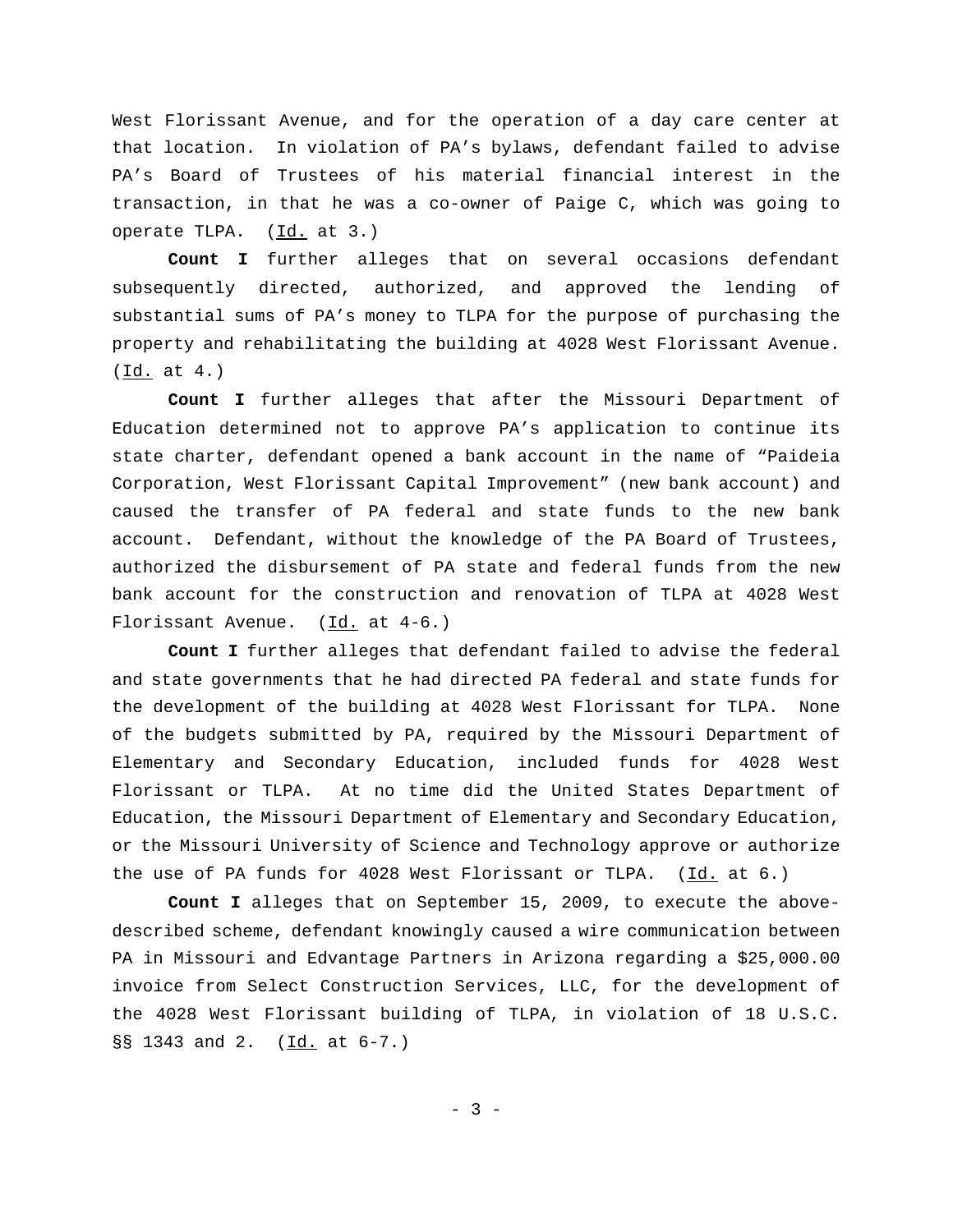**Counts II and III** allege, respectively, that between May 1, 2009 and April 30, 2010, and between May 1, 2010 and April 30, 2011, defendant, as Chairman of the Board of Trustees of PA, which organization had received more than \$10,000.00 in federal funds during each respective year, misapplied at least \$5,000.00 in property and funds of PA for the development of TLPA, in violation of 18 U.S.C. § 666(a)(1)(A). (Id. at 7-8.)

**Counts IV, V, VI, VII, and VIII** allege, respectively, that during each of the calendar years of 2006, 2007, 2008, 2009, and 2010, defendant, "being an agent of an organization, that is, the City of St. Louis as an employee of the [St. Louis City] Treasurer's Office," which received over \$10,000.00 in federal funds during each calendar year, obtained approximately \$35,360.00 in each of the alleged years from the Treasurer's Office by submitting false weekly time sheets falsely certifying work hours, each count in violation of 18 U.S.C. §§  $666(a)(1)(A)$  and 2. (Id. at 9-12.)

#### **I. MOTIONS TO DISMISS**

Defendant Robinson moves to dismiss Counts IV-VIII from the superseding indictment, arguing that (1) § 666 is unconstitutional; (2) these counts fail to state an offense; and (3) the court lacks subject matter jurisdiction over these counts. (Docs. 25, 52, 66.)

The portion of § 666 relevant to the superseding indictment states: (a) Whoever, if the circumstance described in subsection (b)

of this section exists–

(1) being an agent of an organization, or of a State, local, or Indian tribal government, or any agency thereof–-

(A) embezzles, steals, obtains by fraud, or otherwise without authority knowingly converts to the use of any person other than the rightful owner or intentionally misapplies property that–-

(i) is valued at \$5,000 or more, and

(ii) is owned by, or is under the care, custody, or control of such organization, government, or agency; []

 $- 4 -$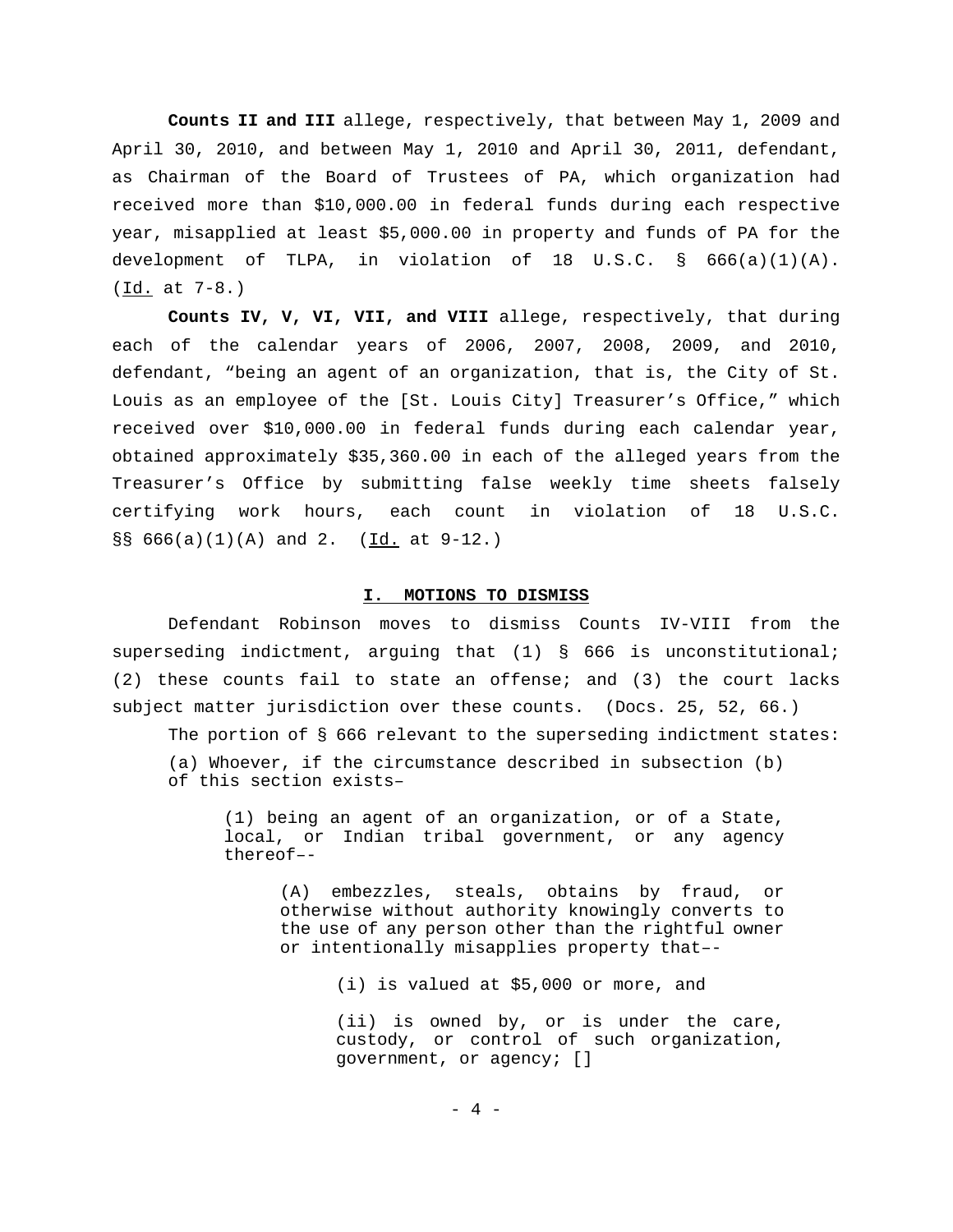... shall be [punished].

(b) The circumstance referred to in subsection (a) of this section is that the organization, government, or agency receives, in any one year period, benefits in excess of \$10,000 under a Federal program involving a grant, contract, subsidy, loan, guarantee, insurance, or other form of Federal assistance.

. . .

(c) This section does not apply to bona fide salary, wages, fees, or other compensation paid, or expenses paid or reimbursed, in the usual course of business.

Section  $666(a) - (c)$ .

#### **A. Constitutionality of § 666**

Defendant Robinson argues that Congress exceeded its authority under the Commerce Clause of the Constitution when it passed 18 U.S.C. § 666. Specifically, defendant argues that § 666 does not substantially affect interstate commerce and as such, congressional jurisdiction is lacking under the Commerce Clause of the Constitution, citing United States v.  $\mathtt{Lopez}^3$  and <u>Jones v. United States</u>. $^4$ 

The Supreme Court has recognized that the constitutional authority for Congress to enact §  $666(a)(2)$  is not the Commerce Clause, but the Spending Clause and the Necessary and Proper Clause. Sabri v. United States, 541 U.S. 600, 605-06 (2004). In  $Sabri$ , the Court stated that Congress is authorized under these clauses of the Constitution to appropriate federal money for the general welfare, and has the corresponding authority to see that tax money is spent for the general welfare "and not frittered away in graft or on projects undermined when funds are siphoned off  $\dots$  . . . " Id. at 605. Both § 666(a)(1), alleged in the instant indictment, and  $(a)(2)$ , at issue in Sabri, are cut from the same constitutional authority of Congress to protect federal funds from criminal dissipation.

 $3514$  U.S. 549, 558 (1995).

<sup>4</sup>529 U.S. 848, 850-57 (2000).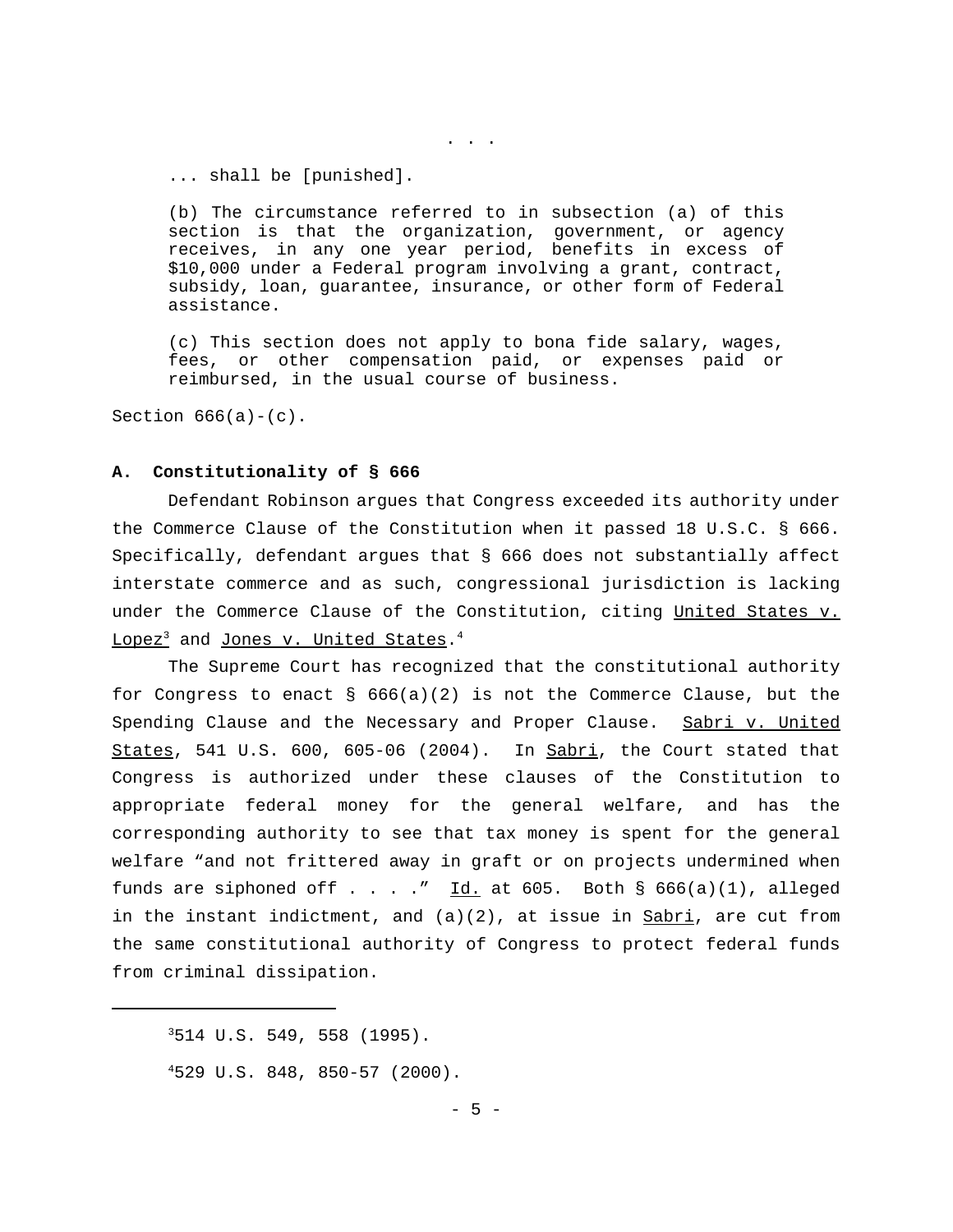Therefore, § 666(a)(1)(A) is constitutional.

### **B. Offenses Alleged in Counts IV-VIII**

Defendant Robinson also argues that Counts IV-VIII fail to allege offenses under 18 U.S.C. §  $666(a)(1)(A)$ . The indictment must allege the essential elements of the offenses charged. U.S. Const. amends. V and VI; Fed. R. Crim. P.  $7(c)(1)$ ; Hamling v. United States, 418 U.S. 87, 117 (1974); United States v. White, 241 F.3d 1015, 1021 (8th Cir. 2001).

To state a violation of  $\S$  666(a)(1)(A), the government must allege four elements: (1) the defendant was an agent of an organization, agency, or governmental unit; (2) during the period charged, the defendant embezzled, stole, fraudulently obtained, knowingly converted without authority, or intentionally misapplied property valuing \$5,000 or more; (3) the property was owned by, or under the care, custody, or control of the organization, agency, or governmental unit; and (4) the organization, agency, or governmental unit received benefits in excess of \$10,000 in the one-year period charged, pursuant to a federal program involving a grant, contract, subsidy, loan, guarantee, insurance, or other form of federal assistance. 18 U.S.C. §  $666(a)(1)(A)$  and (b); United States v. Vitillo, No. CR. 03-555, 2004 WL 2496877, at \*4 (E.D. Pa. Nov. 2, 2004); cf. Eighth Circuit Model Jury Instruction (Criminal) § 6.18.666A (2011).

Defendant argues that § 666 does not apply to him, because a plain reading of subsection (c) prohibits prosecution under § 666(a) based on his receiving a salary for work performed. The government argues that defendant was a person who submitted false weekly time sheets and who received weekly salary money based upon the false time sheets falsely certifying the hours he worked. According to the government, an employee who receives salary money for time in which he did not work or perform services is a "ghost" employee who is not receiving bona fide salary or wages, and that such an employment arrangement is not in the usual course of business of the Treasurer's Office.

Defendant argues that  $United States v. Harloff<sup>5</sup> applies. In$ </u> Harloff, the district court applied  $\S$  666(c) and held that it "prevent[s]

<sup>5</sup>815 F. Supp. 618 (W.D.N.Y. 1993).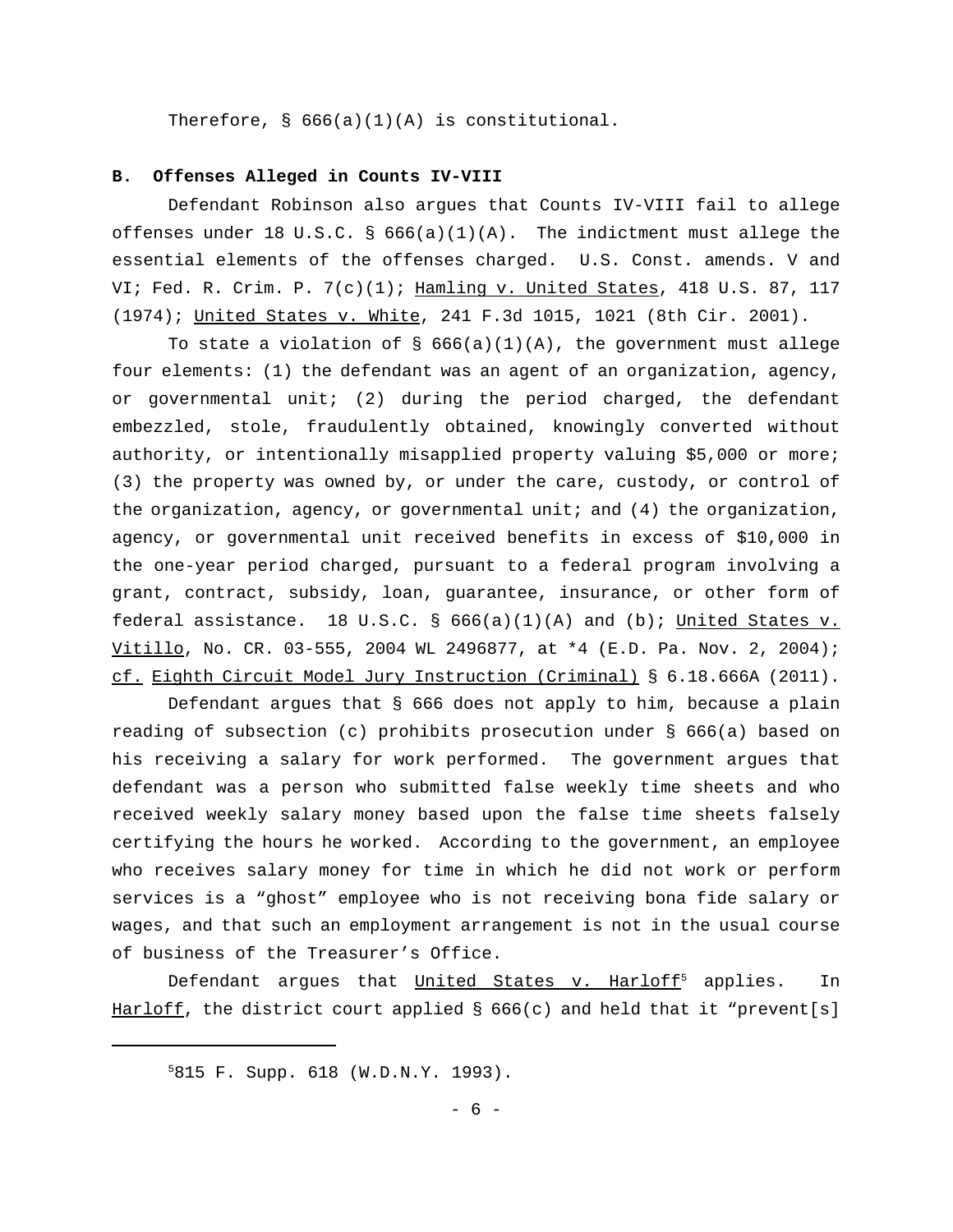making a federal crime out of an employee's working fewer hours than he or she is supposed to work . . . ." 815 F. Supp. at 619. Other courts have disputed the correctness of Harloff or questioned its applicability. E.g., United States v. Baldridge, 559 F.3d 1126, 1139 (10th Cir.), cert. denied, 129 S. Ct. 2170 (2009) (holding that  $\S$  666(c) does not apply where the defendant did work for which he could not have been paid by his county employer); Vitillo, 2004 WL 2496877, at \*8 (holding that the overreporting of hours actually worked and submitting inaccurate invoices and billing records are not acceptable business practices under  $\S$  666(c)); United States v. Abney, No. CRIM. 3-97-CR-260-R, 1998 WL 246636, at \*2 (N.D. Tex. Jan. 5, 1998) (holding that fraudulently altering time sheets for payment was not "bona fide" or "in the ordinary course of business" under § 666(c)).

In this case the indictment alleges the essential elements of the offenses charged in Counts IV-VIII. Regarding  $\S$  666(c), the indictment alleges in each one of these counts that defendant Robinson obtained approximately \$35,360 by fraud and otherwise submitting false weekly time sheets falsely certifying hours worked. This indictment is not like the language of the indictment in United States v. Mills,<sup>6</sup> which did not allege that the defendant-employees "did not responsibly fulfill the duties associated with their employment." 140 F.3d at 633.

Ultimately, in assessing the allegations of the instant indictment, the undersigned agrees with the Fifth Circuit Court of Appeals: "Whether wages are bona fide and earned in the usual course of business is a question of fact for the jury to decide." United States v. Williams, 507 F.3d 905, 909 (5th Cir. 2007), cert. denied, 553 U.S. 1013 (2008).

Therefore, the motion to dismiss (Doc. 25) should be denied.

## **C. Subject Matter Jurisdiction**

In Counts IV-VIII, defendant is charged with violating 18 U.S.C. § 666(a)(1)(A), which criminalizes theft or bribery concerning programs receiving federal funds. (Doc. 57 at 9-12.) Defendant argues that the court lacks subject matter jurisdiction over these counts because his

<sup>6</sup>140 F.3d 630 (6th Cir. 1998).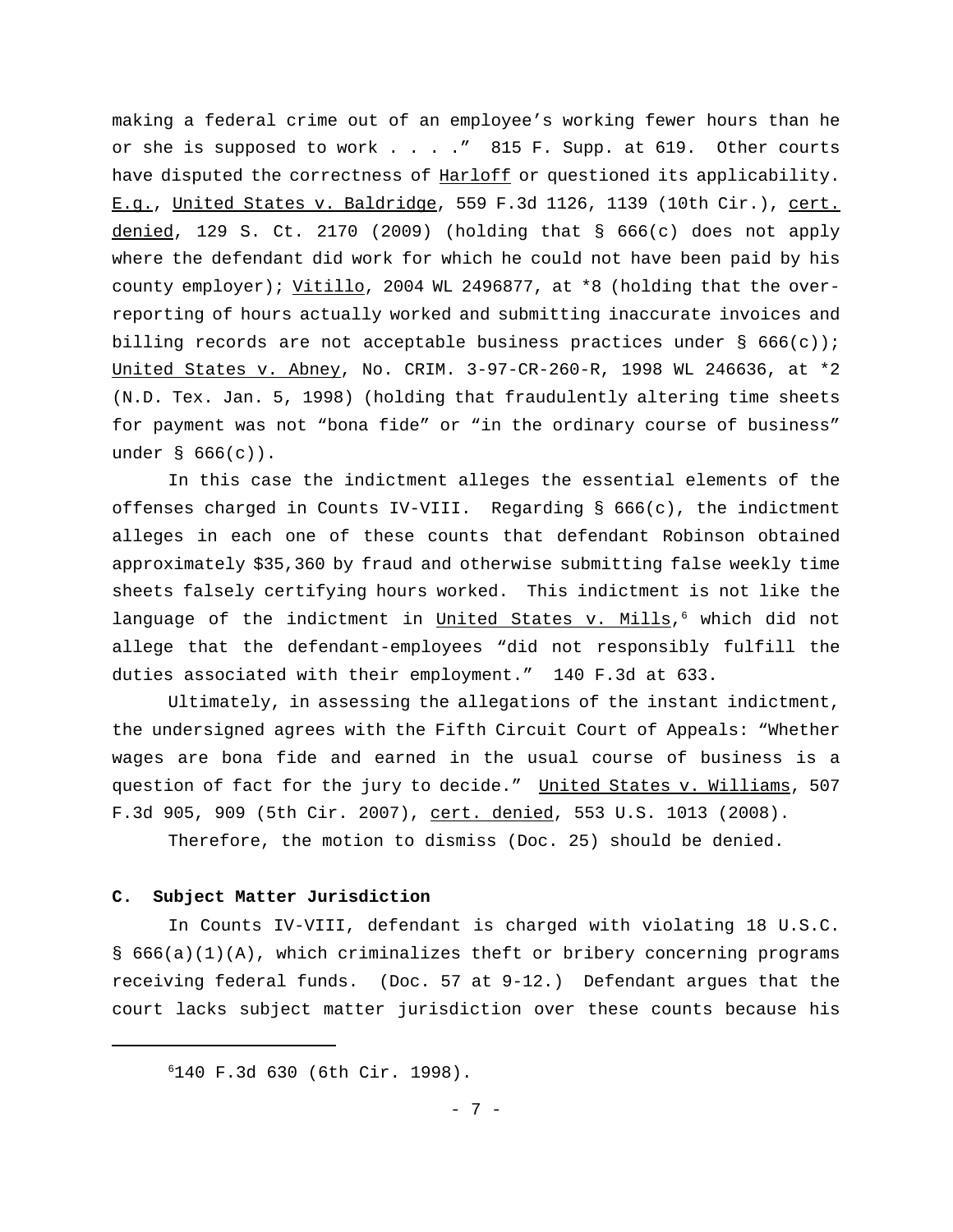employer, the St. Louis City Treasurer's Office, did not receive in excess of \$10,000 in federal funds during each of the respective calendar years, as required by 18 U.S.C. §  $666(a)(1)(b)$ .<sup>7</sup>

As set forth above, to establish a violation of  $\S$  666(a)(1)(A), the government must show that the organization, agency, or governmental unit received benefits in excess of \$10,000 in the one-year period charged, pursuant to a federal program involving a grant, contract, subsidy, loan, guarantee, insurance, or other form of federal assistance. 18 U.S.C. §  $666(a)(1)(A)$  and (b); Vitillo, 2004 WL 2496877, at \*4; cf. Eighth Circuit Model Jury Instruction (Criminal) § 6.18.666A (2011).

Counts IV-VIII of the superseding indictment allege that defendant,

being an agent of an organization, that is, the City of St. Louis as an employee of the Treasurer's Office, said organization having received during [each respective one-year period] federal funds in excess of \$10,000 through grants from the United States Department of Housing and Urban Development, embezzled, stole, obtained by fraud, and intentionally misapplied property and funds worth at least \$5,000 owned by, and under the care, custody, and control of the City of St. Louis, that is[,] defendant submitted false weekly time sheets falsely certifying hours worked and defendant was paid by the City of St. Louis based upon those false weekly time sheets and falsely certified work hours approximately \$35,360.

(Doc. 57 at 9-12.)

Defendant's argument concerns the indictment's factual allegation that he was an employee of the City of St. Louis by virtue of his employment with the City Treasurer's Office. This argument, however, is more properly construed as a challenge to the sufficiency of the government's evidence; the court has subject matter jurisdiction over Counts IV-VIII on the basis of defendant being "charged with an 'offense against the laws of the United States.' " United States v. Sabri, 326

<sup>7</sup>Defendant previously moved to dismiss Counts IV-VIII of the original indictment, arguing that the court lacked subject matter jurisdiction because the "federal program" alleged in the original indictment was a contractual agreement between the Treasurer's Office and the United States Courts. (Doc. 52.) Because the superseding indictment does not include this factual allegation and instead alleges that the "federal program" at issue is the City of St. Louis's receipt of grants from the United States Department of Housing and Urban Development (Doc. 57 at 9-12), this motion to dismiss (Doc. 52) is moot.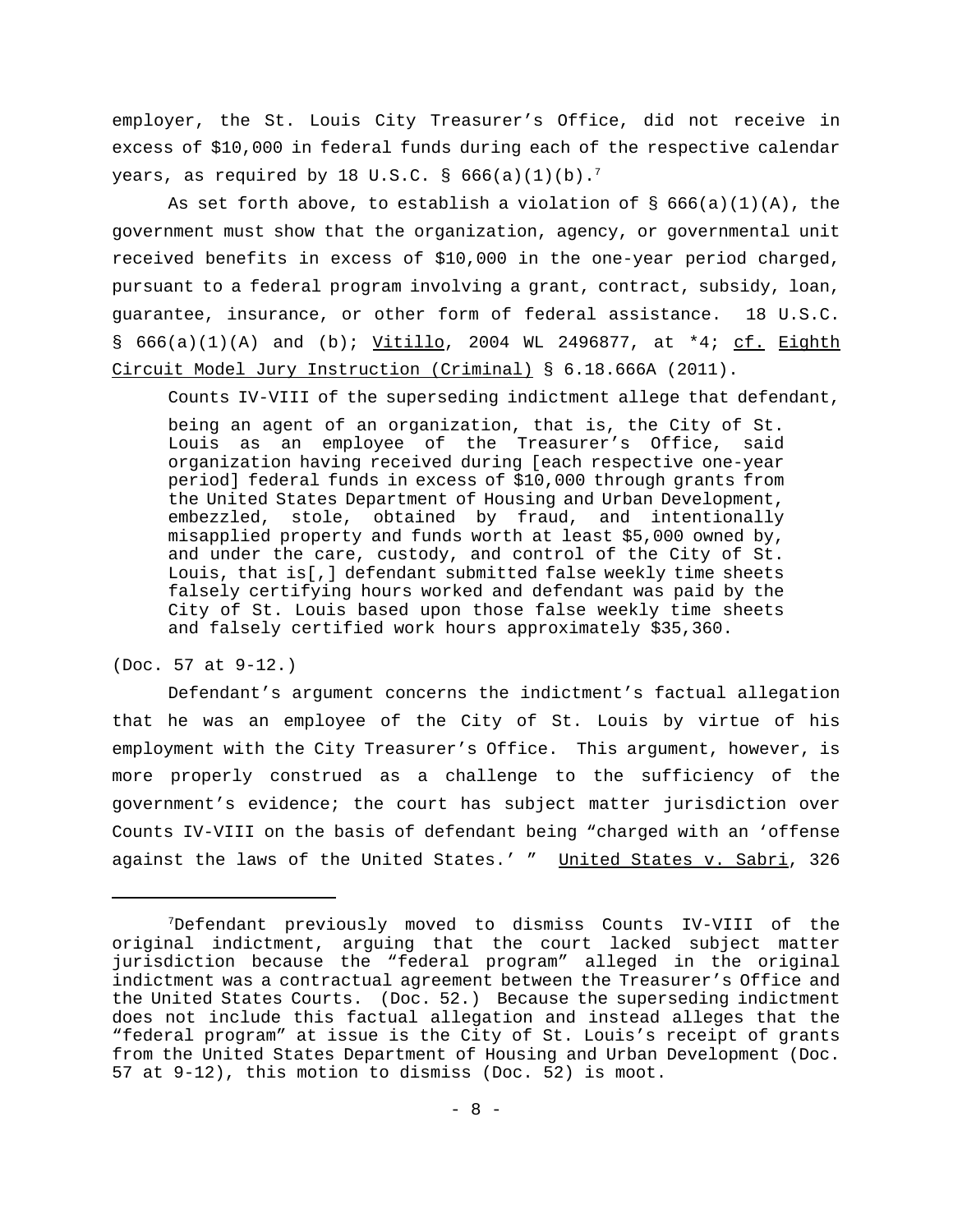F.3d 937, 939 n.3 (8th Cir. 2003) (quoting 18 U.S.C. § 3231), aff'd, 541 U.S. 600 (2004); see United States v. Jackson, 313 F.3d 231, 233 (5th Cir. 2002) (explaining, in rejecting a jurisdictional challenge to whether a city department received \$10,000 in federal funds, that "[t]he indictment sufficiently invoked the district court's jurisdiction, alleging violations of 18 U.S.C. § 666, including the allegation that the [city] received federal funds in excess of \$10,000 for each calendar year at issue" and that "[t]he district court had jurisdiction over the case because a violation of federal law was charged . . . regardless of the sufficiency of the Government's proof"); cf. Redzic v. United States, No. 1:11 CV 133 ERW, 2012 WL 447276, at \*4 (E.D. Mo. Feb. 13, 2012) (clarifying that the requirement in § 666(a)(2) that "the object of a bribe involve anything of value of \$5,000 or more" is an element of the offense, not a requirement for the court's subject matter jurisdiction).

As a challenge to the sufficiency of the government's evidence, defendant's motion is not properly raised at this time. "[S]o long as the indictment [is] facially sufficient . . . , federal criminal procedure does not 'provide for a pre-trial determination of sufficiency of the evidence.' " United States v. Ferro, 252 F.3d 964, 968 (8th Cir. 2001) (quoting United States v. Critzer, 951 F.2d 306, 307-08 (11th Cir. 1992)). An indictment is facially sufficient if it contains "all of the essential elements of the offense charged, fairly informs the defendant of the charges against which he must defend, and alleges sufficient information to allow a defendant to plead a conviction or acquittal as a bar to a subsequent prosecution." United States v. Sohn, 567 F.3d 392, 394 (8th Cir. 2009) (citations omitted); see Fed. R. Crim. P. 7(c)(1) (stating that the indictment "must be a plain, concise, and definite written statement of the essential facts constituting the offense charged").

In this case, defendant Robinson is charged in Counts IV-VIII with violating 18 U.S.C.  $\S$  666(a)(1)(A) and 2. As to each of these counts, the indictment alleges all of the four essential elements of a violation of  $\S$  666(a)(1)(A), namely, (1) defendant was an agent of the City of St. Louis by virtue of his employment with the City Treasurer's Office; (2) during each of the one-year periods, defendant embezzled, stole,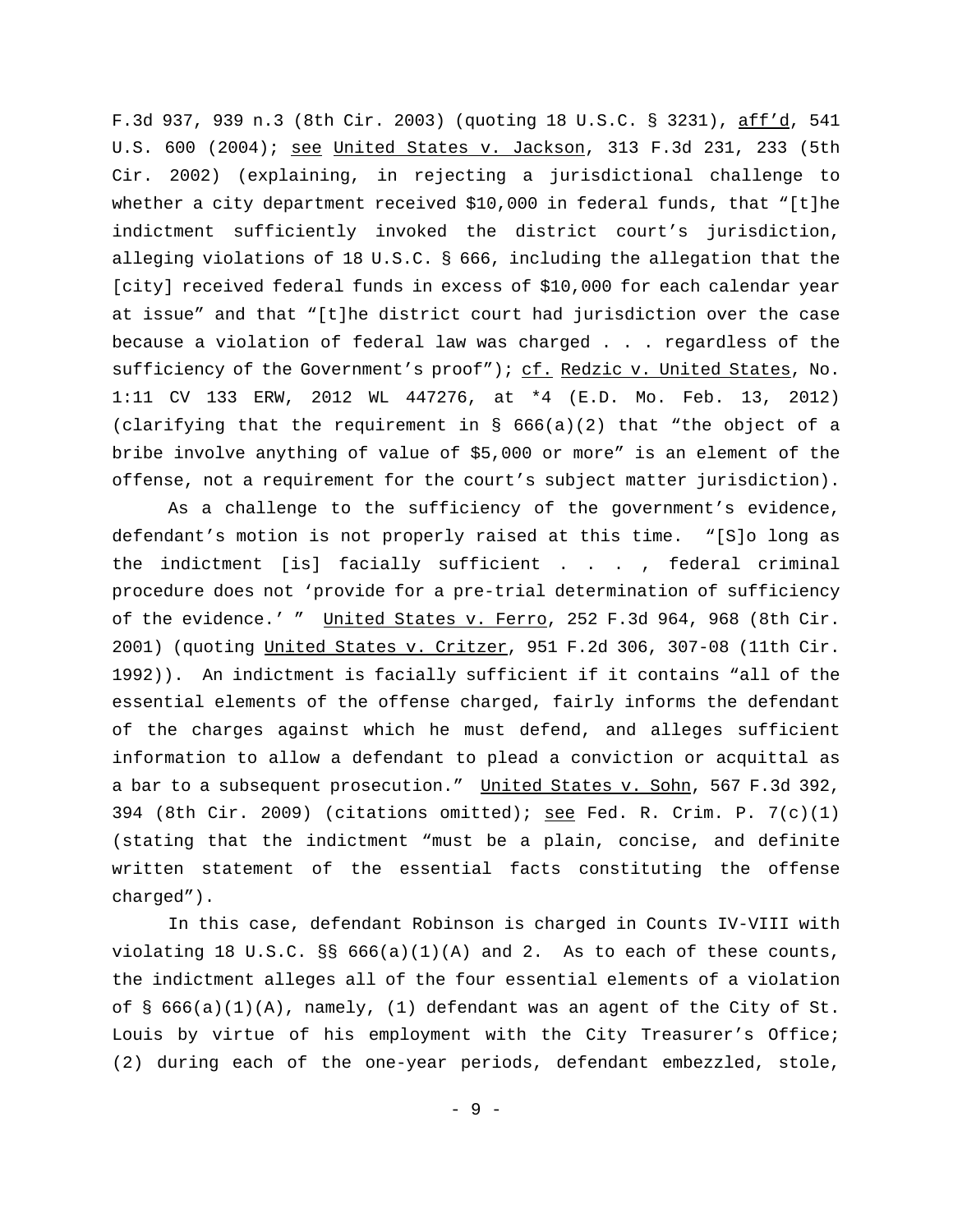obtained by fraud, and intentionally misapplied funds worth at least \$5,000; (3) these funds were owned by and under the care, custody, and control of the City; and (4) the City received more than \$10,000 in federal funds during the each of the one-year periods through grants with the United States Department of Housing and Urban Development. (Doc. 57 at 9-12.) The indictment specifically describes defendant's employment with the Treasurer's Office and specifically alleges the years in which defendant falsely certified work hours in his weekly time sheets. Thus, the indictment is legally sufficient on its face.

Moreover, defendant relies on evidence outside of the indictment in arguing that the Treasurer's Office is an independent office statutorily removed from the control of the Mayor of the City of St. Louis, and that he has no ability to control City funds or to bind the City. At this stage of the proceedings, however, the factual allegations in the indictment must be accepted as true. United States v. Sampson, 371 U.S. 75, 78-79 (1962). The court should not look outside the indictment to resolve factual disputes in a pretrial motion.  $E.g.,$  United States v. Lafferty, 608 F. Supp. 2d 1131, 1137 (D.S.D. 2009). Defendant's argument "would be more appropriately presented as a defense at trial or in a motion for acquittal after the Government has finished its case." United States v. Siers, No. CR 11-30131-RAL, 2011 WL 6826805, at \*2 (D.S.D. Dec. 28, 2011) (citing Ferro, 252 F.3d at 968 ("We simply cannot approve dismissal of an indictment on the basis of predictions as to what the trial evidence will be." (quotation omitted))).

Therefore, the motion to dismiss (Doc. 66) should be denied.

# **II. MOTIONS TO SEVER**

Defendant Robinson moves to sever Counts I-III of the indictment for a trial separate from Counts IV-VIII.<sup>8</sup> (Docs. 26, 78.)

 ${}^{8}$ In his motion, defendant incorporates his previously-filed motion to sever (Doc. 26) and his arguments made in his objections to the first Report and Recommendation (Doc. 46). In its response (Doc. 82), the government adopts its previous-filed responses to defendant's motion to sever (Doc. 29) and to defendant's objections (Doc. 53).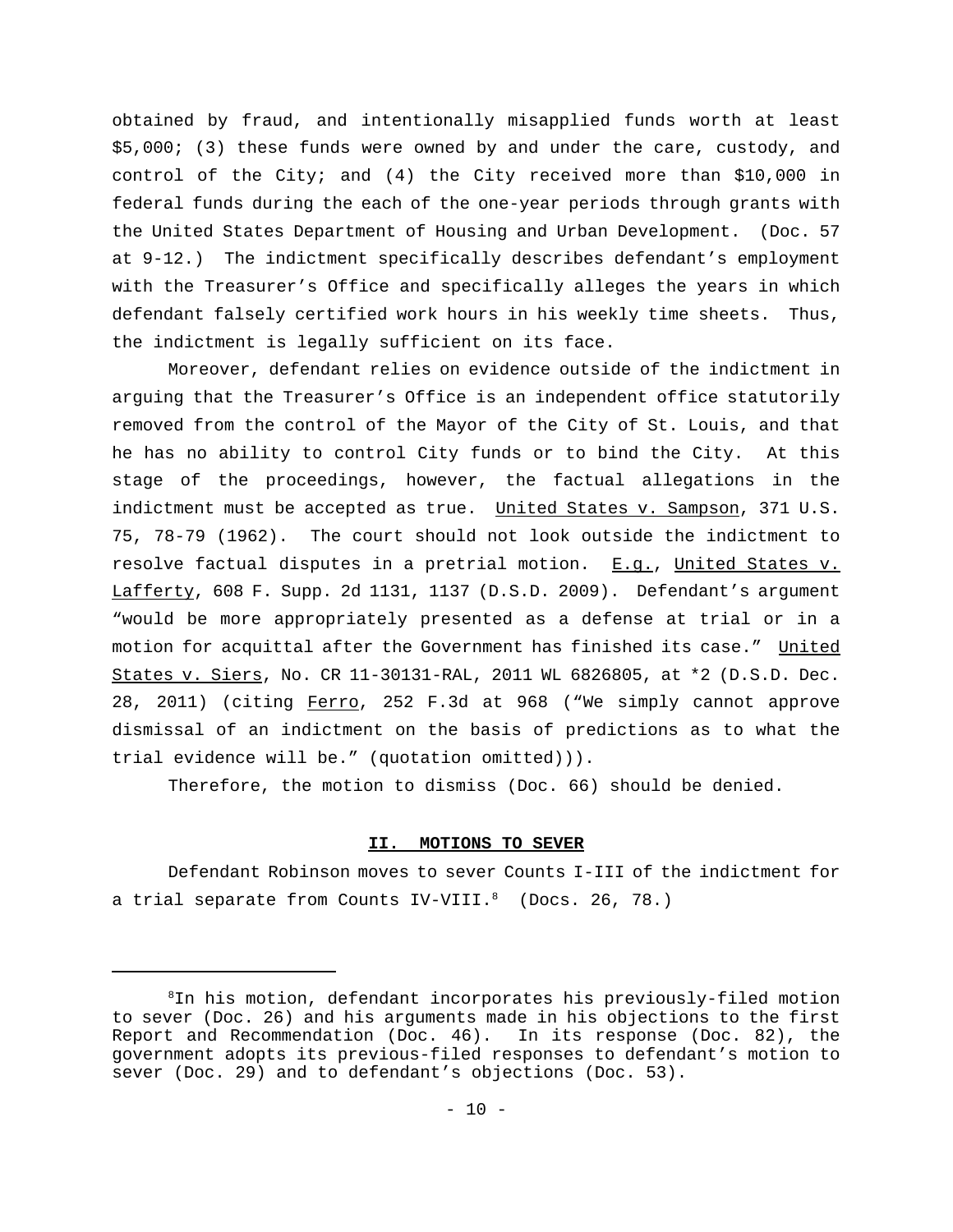The court determines first whether joinder of the counts in one indictment was proper under Federal Rule of Criminal Procedure 8(a).<sup>9</sup> United States v. Garrett, 648 F.3d 618, 625 (8th Cir. 2011); United States v. Midkiff, 614 F.3d 431, 439-40 (8th Cir. 2010). Rule 8(a) allows for joinder when the offenses are of the same or similar character, are based on the same act or transaction, or constitute parts of a common scheme or plan. Garrett, 648 F.3d at 625. Rule 8(a) should be liberally construed to allow joinder if such advances the efficient administration of justice. United States v. Little Dog, 398 F.3d 1032, 1037 (8th Cir. 2005). If joinder is proper under Rule 8(a), the defendant may still seek severance under Rule 14<sup>10</sup> upon a sufficient showing of prejudice. Fed. R. Crim. P. 14(a).

Before trial, the court should determine whether joinder is proper by looking only to the allegations on the face of the indictment. United States v. Bledsoe, 674 F.2d 647, 655 (8th Cir.), cert denied, 459 U.S. 1040 (1982). Otherwise, consideration of the expected trial evidence is speculative at best. There may be a substantial expectation as to what the trial evidence will be; but that expectation is mere speculation until the evidence is received by the court at trial.

 ${}^{9}$ Federal Rule of Criminal Procedure 8(a) states:

Fed. R. Crim. P. 8(a).

 $10$ Federal Rule of Criminal Procedure 14(a) states:

(a) Relief. If the joinder of offenses or defendants in an indictment, an information, or a consolidation for trial appears to prejudice a defendant or the government, the court may order separate trials of counts, sever the defendants' trials, or provide any other relief that justice requires.

Fed. R. Crim. P. 14(a).

<sup>(</sup>a) Joinder of Offenses. The indictment or information may charge a defendant in separate counts with 2 or more offenses if the offenses charged--whether felonies or misdemeanors or both--are of the same or similar character, or are based on the same act or transaction, or are connected with or constitute parts of a common scheme or plan.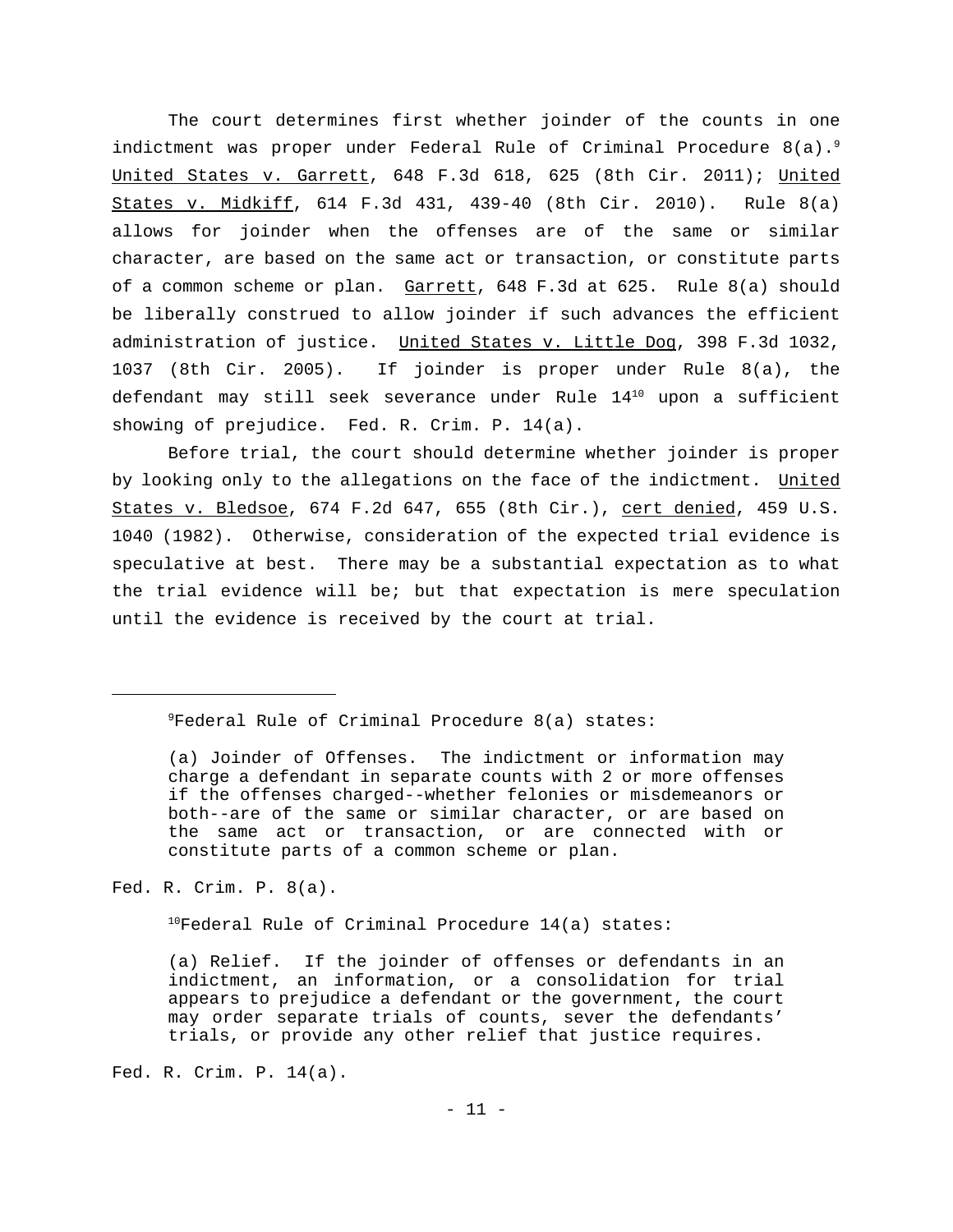The government argues that four federal courts of appeals' opinions support its position that the court can consider the proffered nature of the expected trial evidence when deciding whether joinder is proper under Rule 8. See (Doc. 33.) These cases do not persuade.

The most recent Eighth Circuit case relied on by the government is United States v. Wadena.<sup>11</sup> The relevant portions of <u>Wadena</u> stand for the proposition that when the district court considers whether joinder was proper, it should look to the face of the indictment. 152 F.3d at 848 (citing Bledsoe, 674 F.2d at 655). In Wadena, the district judge referred the issue of joinder to the magistrate judge, who concluded from the face of the indictment that joinder was improper regarding defendant Clark. 152 F.3d at 847. On review, the district judge disagreed, concluding that "the [i]ndictment alleged three conspiracies that were a part of a series of acts or transactions, and joinder was proper." Id. On appeal, the Eighth Circuit ruled that joinder was proper, stating:

On its face, the [i]ndictment alleges more than a mere overlap in personnel and the common objective of making money. We deem it clear that the [i]ndictment alleges Clark participated in a series of acts or transactions with the sole purpose of furthering a common scheme of using his and others' positions in tribal government to access tribal funds and misapply those funds for his personal gain.

Id. at 848. Regarding defendant Wadena's misjoinder argument, the Eighth Circuit ruled that, even if there was misjoinder, Wadena was not entitled to relief on appeal because based on the record, misjoinder did not have a "substantial and injurious effect or influence on the jury's verdict." Id. at 849. Thus, Wadena expressly stands for the proposition that during the pretrial stage of the case, the district court should assess the propriety of joinder by considering only the face of the indictment.

The statement of Circuit Judge John R. Gibson, joined by five of the eight judges of the Eighth Circuit in <u>United States v. Grey Bear</u>,<sup>12</sup> also invoked by the government, provides the government no safe harbor. There, the ruling of the court was a five-to-five affirmation of the

 $11152$  F.3d 831 (8th Cir. 1998).

 $12863$  F.2d 572 (8th Cir. 1988) (en banc).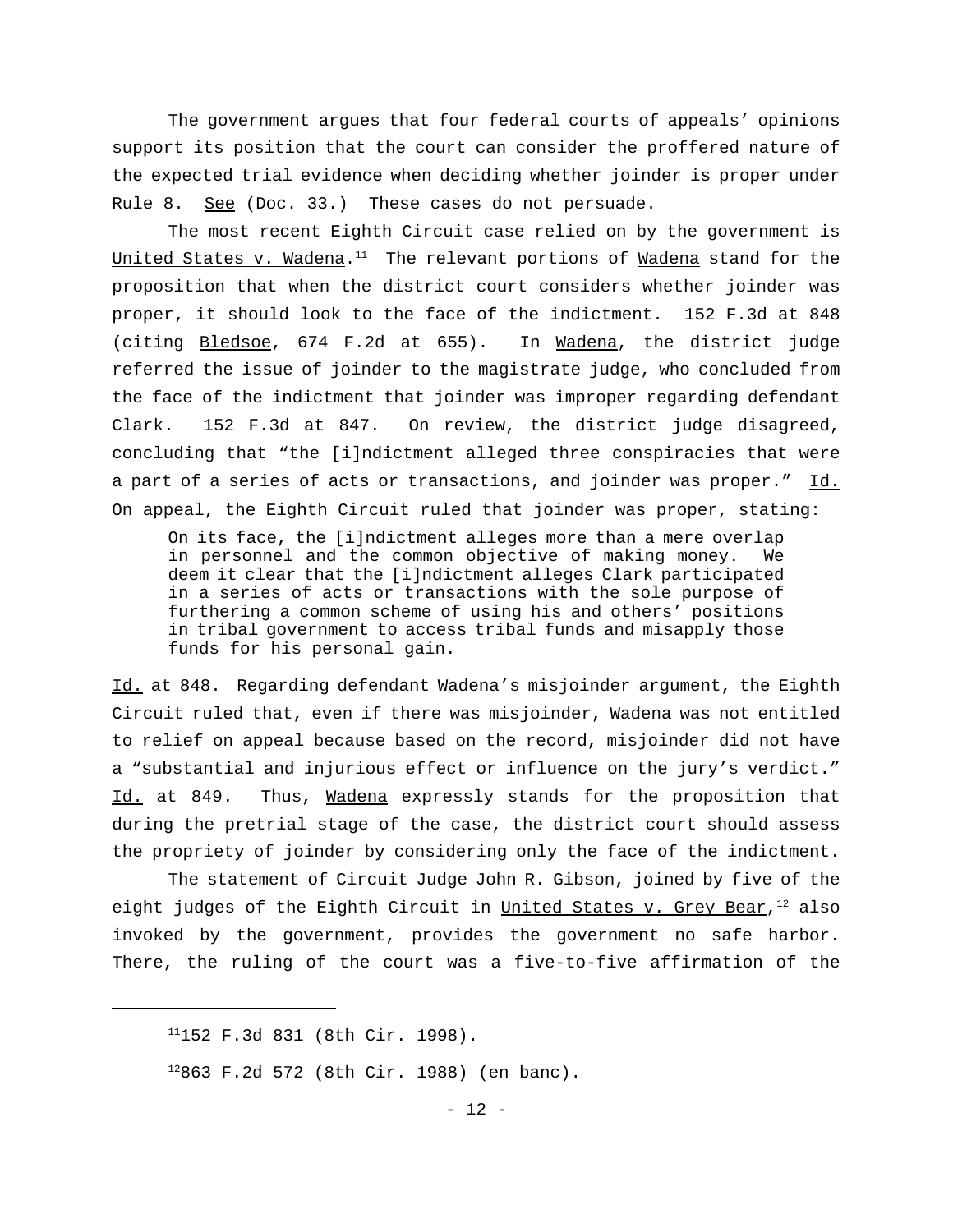district court's decision on misjoinder and, as such, provides no precedential value. 863 F.2d at 573. Nevertheless, Chief Judge Lay and Judge Gibson expressed differing opinions on whether the face of the indictment dictates the propriety of joinder. Suffice it to say that Chief Judge Lay's reference to the continuing viability of Bledsoe sustains the considerations of the undersigned, expressed above, as to why the court should look only to the face of the indictment to consider the joinder or misjoinder issue during the pretrial stage of the case. Even though Judge Gibson takes issue with the continuing viability of Bledsoe, it should be noted that he first considered the face of the indictment and ruled that it was sufficient to establish that joinder was proper in that case. Id. at 582-83.

The government also cites to United States v. Halliman, 923 F.2d 873, 883 (D.C. Cir. 1991) (holding that the government may sustain the propriety of joinder by a pretrial proffering of evidence), and United States v. Dominguez, 226 F.3d 1235, 1241 (11th Cir. 2000) (holding that the justification for joinder may be shown by a pretrial proffer of evidence or by consideration of the actual trial evidence). The undersigned believes these opinions are unpersuasive because Bledsoe remains the applicable law for the Eighth Circuit. See, e.g., United States v. Patzer, No. CR 07-30100-KES, 2008 WL 4533638, at \*3 (D.S.D. Oct. 2, 2008) (relying on Bledsoe and noting that "[t]he most recent statement on the issue in the Eighth Circuit holds that an indictment must reveal on its face a proper basis for joinder" (internal quotation omitted)); United States v. Sandstrom, No. 05-00344-02-CR-W-ODS, 2006 WL 1128802, at \*2 (W.D. Mo. Apr. 27, 2006) ("In the Eighth Circuit, the current rule of law is that whether joinder is proper must be determined from the face of the indictment." (citation omitted)).

Regardless, after looking to the face of the indictment, the undersigned finds that joinder was proper under Rule 8(a).

The Eighth Circuit has found counts of a "same or similar character" when they "refer to the same type of offenses occurring over a relatively short period of time." Garrett, 648 F.3d at 625 (quoting United States v. Robaina, 39 F.3d 858, 861 (8th Cir. 1994) (internal quotation marks omitted)). Count I alleges that defendant knowingly caused a fraudulent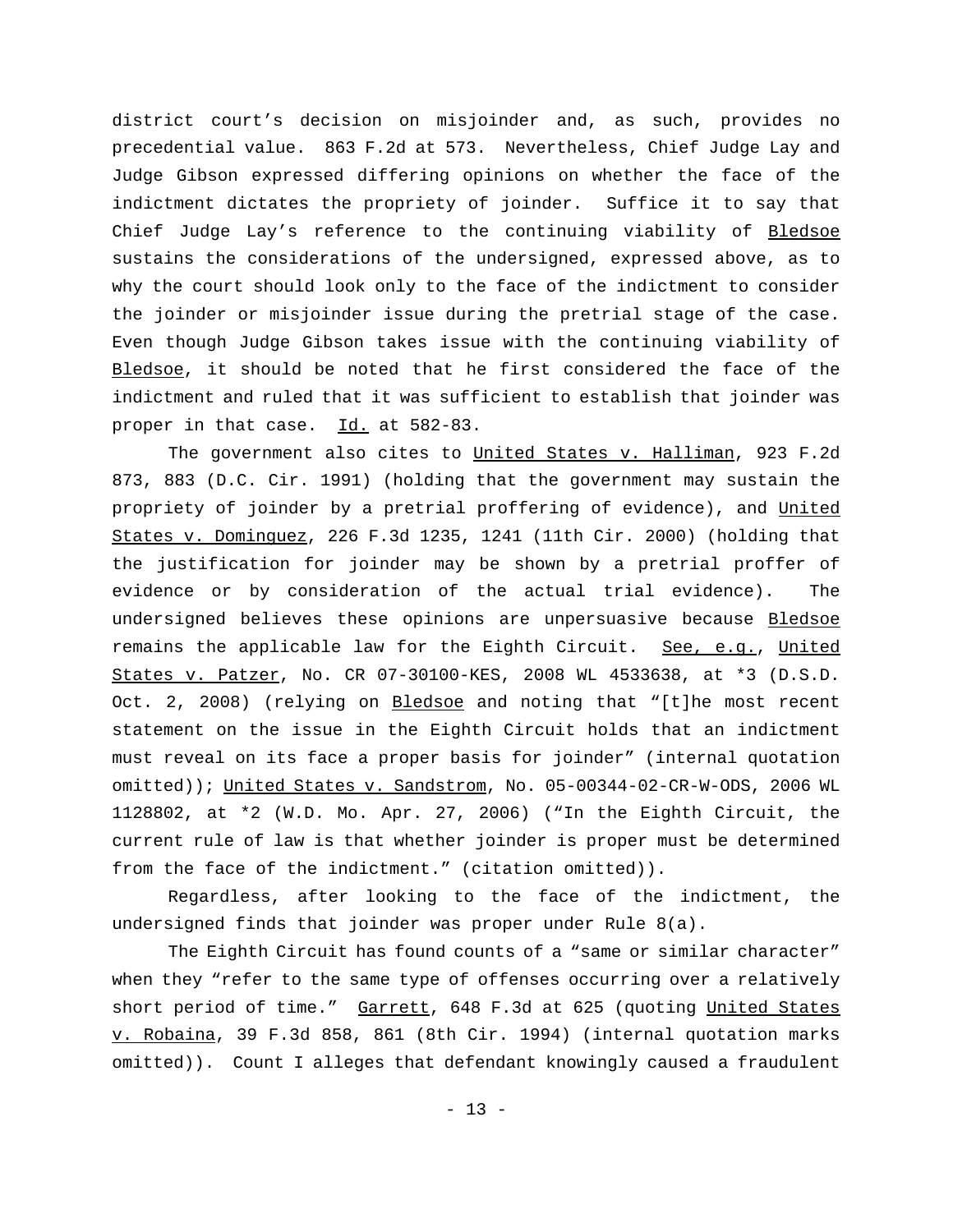wire communication to be transmitted between PA and Advantage Partners concerning a bill for development work performed on TLPA's building at 4028 Florissant Avenue. Counts II and III can be characterized as engaging in fraudulent activity against PA during the periods of 2009 to 2010 and 2010 to 2011. Counts IV through VIII allege, in effect, that defendant engaged in fraudulent activity against the St. Louis City Treasurer's Office in 2006, 2007, 2008, 2009, and 2010. In a very general way, all of the counts in the indictment are of a similar character (obtaining money by fraudulent activity) and the allegations in the indictment temporally overlap. Applying Rule 8(a) liberally, joinder of all counts in one indictment was proper.

Misjoinder is but one factor to assess in determining whether severance should be ordered. See Fed. R. Crim. P.  $14(a)$ ; Zafiro v. United States, 506 U.S. 534, 539 (1993); United States v. Boyd, 180 F.3d 967, 982-83 (8th Cir. 1999). Joint trials are favored because they "conserve state funds, diminish inconvenience to witnesses and public authorities, and avoid delays in bringing those accused of crime to trial." United States v. Lane, 474 U.S. 438, 449 (1986) (quoting Bruton v. United States, 391 U.S. 123, 134 (1968)). The court must look to the defendant's showing that prejudice would result from joinder and consider whether such prejudice can be avoided at trial. See United States v. Pherigo, 327 F.3d 690, 693 (8th Cir. 2003) ("To grant a motion for severance, the necessary prejudice must be 'severe or compelling.' " (quoting United States v. Warfield, 97 F.3d 1014, 1018 (8th Cir. 1996))). Relevant factors, such as the effect of limiting instructions, the strength of the government's evidence, and the receipt of evidence not relevant to all counts, often cannot be fully evaluated until trial. United States v. Ghant, 339 F.3d 660, 665-66 (8th Cir. 2003); United States v. Southwest Bus Sales, Inc., 20 F.3d 1449, 1454 n.11 (8th Cir. 1994).

Defendant Robinson argues that evidence of fraud against PA, relevant to Counts I-III, would not be admissible on the remaining counts of fraud against the City. Defendant argues that even a limiting instruction by the court will be ineffective in preventing the jury from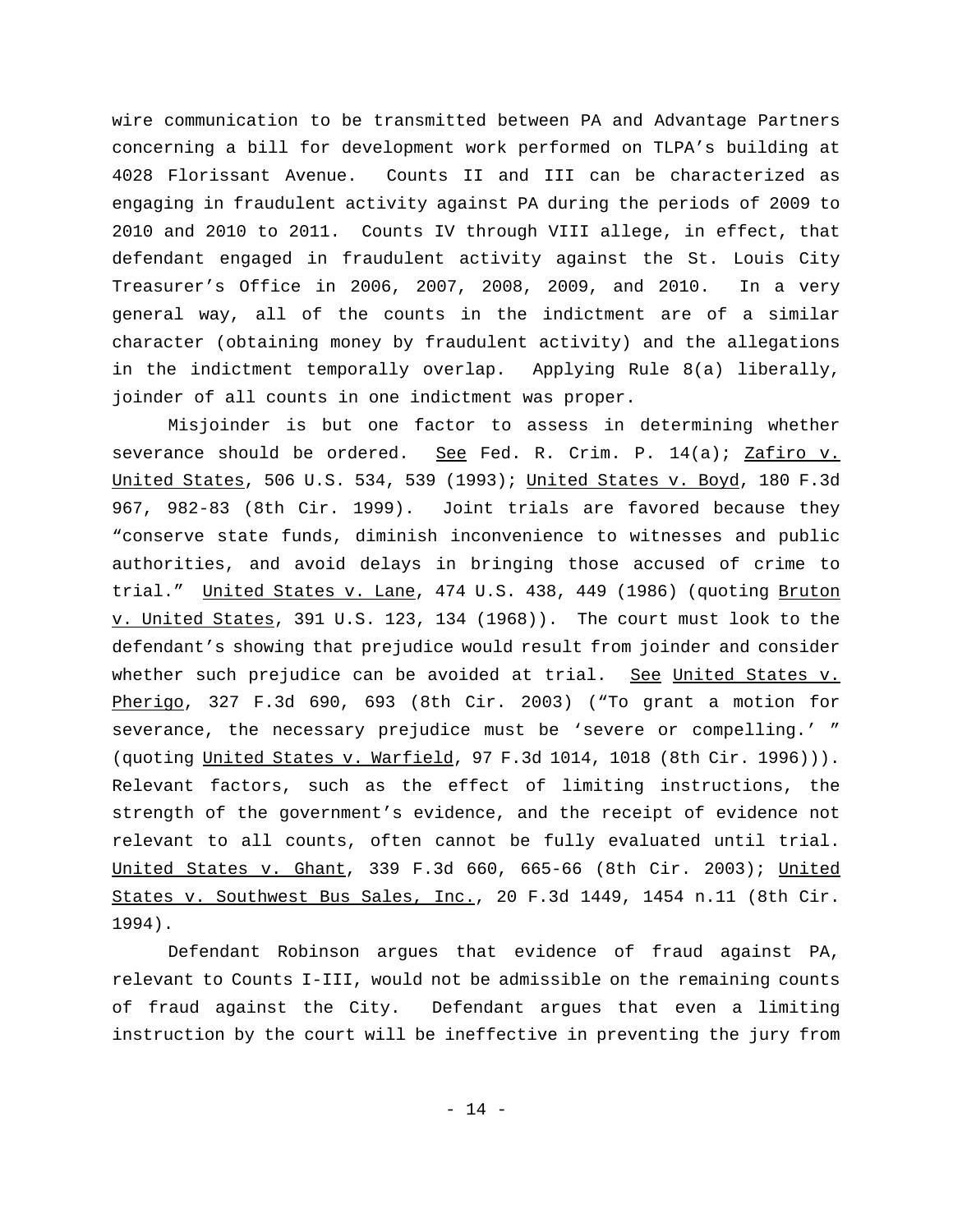considering irrelevant evidence on the respective counts, and that this prejudice outweighs the value of any efficiency from a joint trial.

While defendant's prejudice argument is strong, the undersigned cannot say at this time whether the factors that will appear at trial (limiting instructions and admonitions to the jury, the amount of evidence that needs to be compartmentalized, and the strength of the government's evidence) will or will not be such to reasonably expect the jury to compartmentalize the evidence.

For these reasons, the motions to sever Counts I-III from Counts IV-VIII (Docs. 26, 78) should be denied without prejudice, to be reasserted at trial upon a sufficient showing of prejudice under Rule 14.

### **III. MOTION FOR CHANGE OF VENUE**

Defendant Robinson moves for change of venue, arguing that news stories have created a prejudice against him in the St. Louis metropolitan area such that he will be unlikely to receive a fair trial in this district. (Doc. 68.)

Under Federal Rule of Criminal Procedure 21(a),<sup>13</sup> the court must, upon motion by the defendant, transfer an action to another district if there is so great a prejudice against the defendant within the transferring district that the defendant cannot obtain a fair and impartial trial there. Fed. R. Crim. P. 21(a); see United States v. Green, 983 F.2d 100, 102 (8th Cir. 1992) ("It is a fundamental tenet of due process is that a defendant is entitled to have his guilt determined by a fair and impartial jury.").

The Eighth Circuit has identified a two-tiered analysis as to whether transfer is required by Rule 21(a). United States v. Nelson, 347

Fed. R. Crim. P. 21(a).

 $13$ Federal Rule of Criminal Procedure 21(a) states:

<sup>(</sup>a) For Prejudice. Upon the defendant's motion, the court must transfer the proceeding against that defendant to another district if the court is satisfied that so great a prejudice against the defendant exists in the transferring district that the defendant cannot obtain a fair and impartial trial there.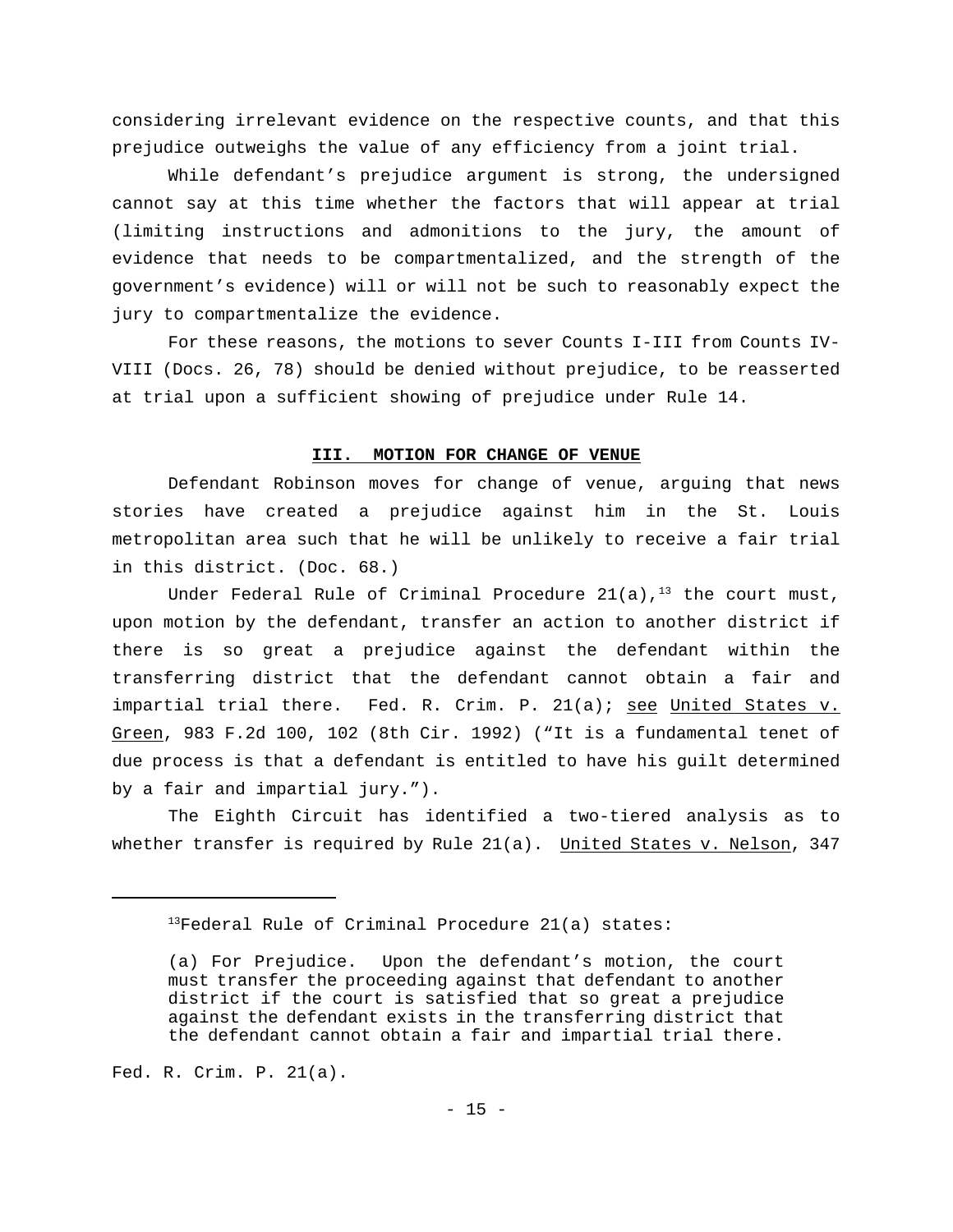F.3d 701, 707-08 (8th Cir. 2003). First, the court must determine "whether the pretrial publicity [is] so extensive and corrupting that [the court] must presume unfairness of constitutional magnitude exist[s]."  $\underline{Id.}$  at 707 (internal quotations omitted). This presumption "is reserved for rare and extreme cases," and the defendant "must satisfy a high threshold of proof in order to prove inherent prejudice." Id. at 707-08 (quotations omitted). Second, if the presumption of unfairness is inapplicable, the court must "look at the voir dire testimony of those who [become] trial jurors to determine if they demonstrate[] . . . actual prejudice  $\ldots$  . . " Id. at 708.

In this case, the pretrial publicity has not been so extensive and corrupting as to warrant the presumption of prejudice. While several news articles have reported on the prosecution of defendant Robinson, the media coverage has not been "extensive." See United States v. Gamboa, 439 F.3d 796, 815 (8th Cir. 2006) (holding that "[s]everal television news reports and newspaper articles mentioned the upcoming trial and [the defendant]'s involvement" was not "extensive" coverage). The news articles submitted by defendant for court review were objective and generally not emotionally opinionated. United States v. Allee, 299 F.3d 996, 1000 (8th Cir. 2002). This is not one of the "rare and extreme" cases in which inherent prejudice from pretrial publicity should be presumed. Nelson, 347 F.3d at 707.

Regarding the second tier of the prejudice analysis, which examines voir dire testimony to determine whether actual prejudice exists, this inquiry is premature, as voir dire has not yet occurred. When this case reaches voir dire, the court should consider defendant's concerns regarding actual prejudice due to pretrial publicity. E.g., Green, 983 F.2d at 102 ("[I]t is preferable for the trial court to await voir dire before ruling on motions for a change of venue."); United States v. Garrett, No. 4:08 CR 703 ERW, 2009 WL 1688181, at \*6 (E.D. Mo. June 17, 2009) (waiting until voir dire to consider actual prejudice argument).

Therefore, the motion for change of venue (Doc. 68) should be denied without prejudice, to be renewed upon a sufficient showing of actual prejudice following voir dire.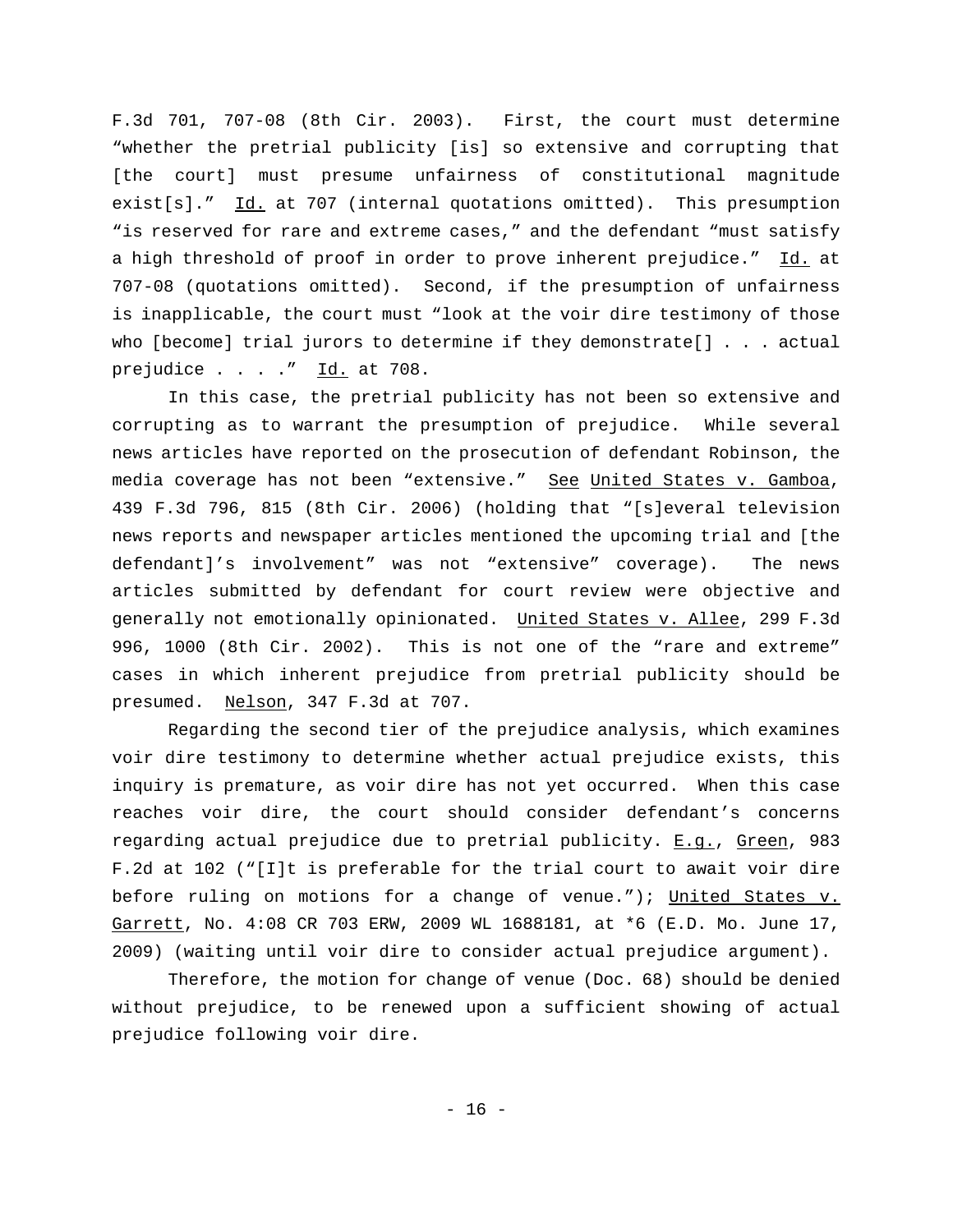## **IV. MOTIONS TO SUPPRESS**

Defendant Robinson has moved to suppress the evidence the government acquired through the attachment of a Global Position Satellite (GPS) tracker device to his motor vehicle without judicial authorization. (Docs. 27, 67.)

From the evidence adduced during the hearings, the undersigned makes the following findings of fact and conclusions of law:

### **FACTS**

#### Initial Investigation

1. On October 29, 2009, Federal Bureau of Investigation (FBI) Special Agent Monique Comeau<sup>14</sup> interviewed a former St. Louis City Treasurer's Office (Treasurer's Office) employee, Curtis Royceton. Royceton had worked for the Treasurer's Office for 13 years as a Human Resources Personnel Analyst, which gave him knowledge of the Treasurer's Office's employee payroll information and work hours. His employment with the Treasurer's Office was terminated when his department, the Parking Meter Maintenance Department, was privatized in 2009.

2. Royston told Agent Comeau that, while working for the Treasurer's Office, Royceton learned that a "ghost" employee with the last name of "Robinson" was on the Treasurer's Office's payroll. According to Royceton, this employee collected a paycheck from the Treasurer's Office for performing work despite not actually performing any work for the Treasurer's Office.<sup>15</sup> This employee was also a friend of the St. Louis City Treasurer, Larry Williams, and was involved in a charter school venture known as the Paideia Academy (PA) with Williams.

3. Royceton also told Agent Comeau that every few weeks, for several hours at a time, Williams took him to an office located on

<sup>&</sup>lt;sup>14</sup>Agent Comeau has been a Special Agent with the FBI for approximately 17 years.

 $15$ To Agent Comeau, a "ghost" employee was one who collects a paycheck for work performed despite not actually performing the work.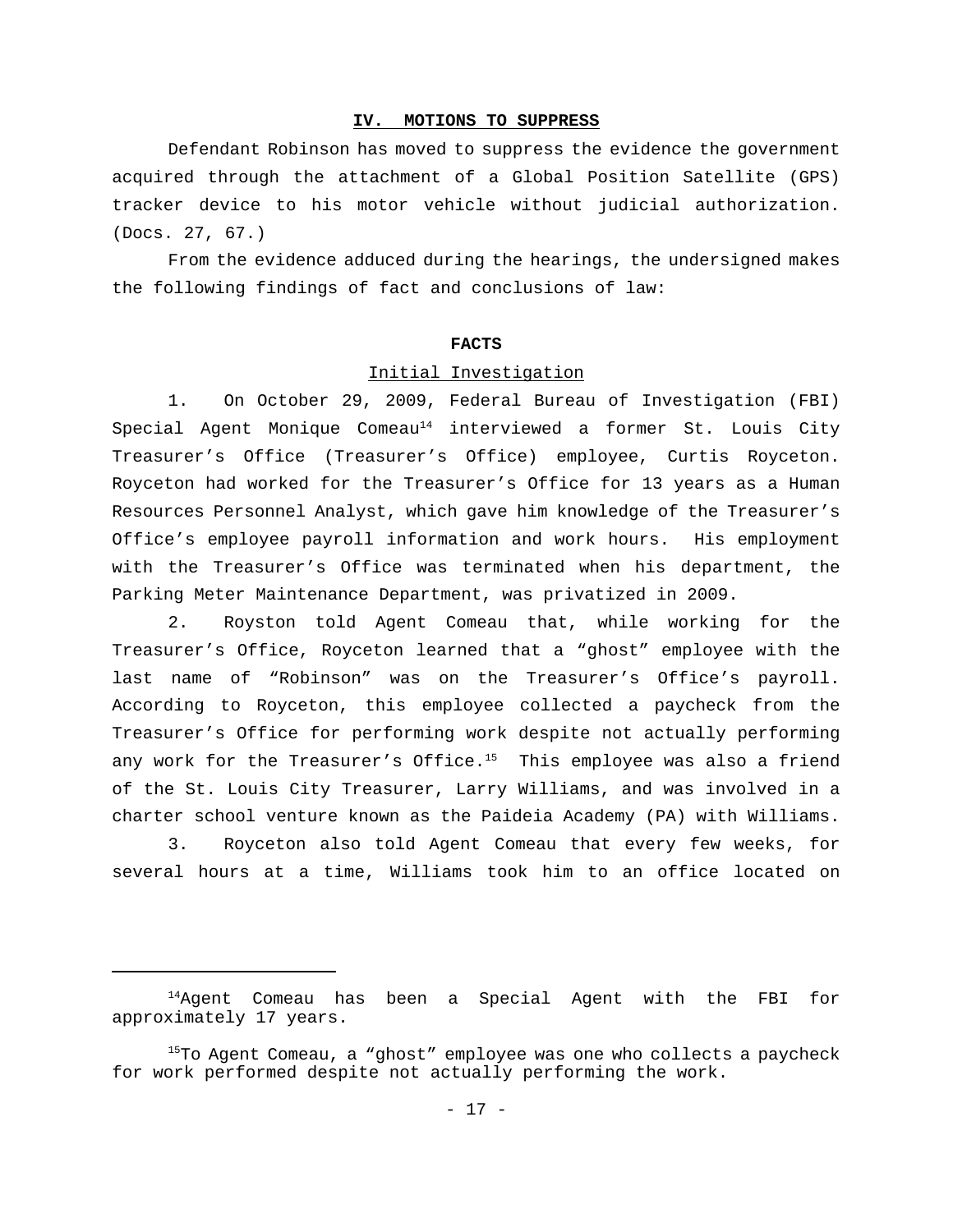Lindell Avenue (Lindell Office)<sup>16</sup> to perform computer work for PA.<sup>17</sup> This occurred during regular business hours, while Royceton was supposed to be performing work for the Treasurer's Office. During these times, Williams remained with Royceton at the Lindell Office while Royceton performed the computer work for PA.

4. Royceton also told Agent Comeau that other Treasurer's Office employees knew of the "ghost" employee but did not discuss the matter. Royceton believed that the "ghost" employee named "Robinson" had been on the Treasurer's Office's payroll for years, although Royceton did not know at what salary.

5. After meeting with Royceton, Agent Comeau verified, through employment records with the State of Missouri, that defendant Fred W. Robinson was an employee of the City of St. Louis. Agent Comeau also visited PA's website, which listed defendant Robinson as the Chairman of the PA Board of Trustees and Williams as a member of the PA Board of Trustees.

6. In late November or early December 2009, Agent Comeau contacted Assistant United States Attorney (AUSA) Hal Goldsmith, who informed her that certain individuals had contacted the United States Attorney's Office regarding the St. Louis City Treasurer's Office. AUSA Goldsmith provided Agent Comeau with the names of Ben Philips, Dan Parsons, and Harold Miner, two of whom AUSA Goldsmith had already interviewed.<sup>18</sup>

7. On Tuesday, December 8, 2009, Agent Comeau conducted surveillance of defendant Robinson's residence, located at 8726 Partridge Avenue. Agent Comeau sought to determine whether defendant was receiving a paycheck from the Treasurer's Office despite not actually performing any work for the Treasurer's Office. At 6:50 a.m., Agent Comeau observed

 $16Royceton$  told Agent Comeau that the Lindell Office was located in the same building that housed the St. Louis American newspaper, which Agent Comeau believed was at 4242 Lindell Avenue.

<sup>&</sup>lt;sup>17</sup>Royceton has a background in computers.

 $18$ The record is unclear as to which two individuals AUSA Goldsmith had already interviewed.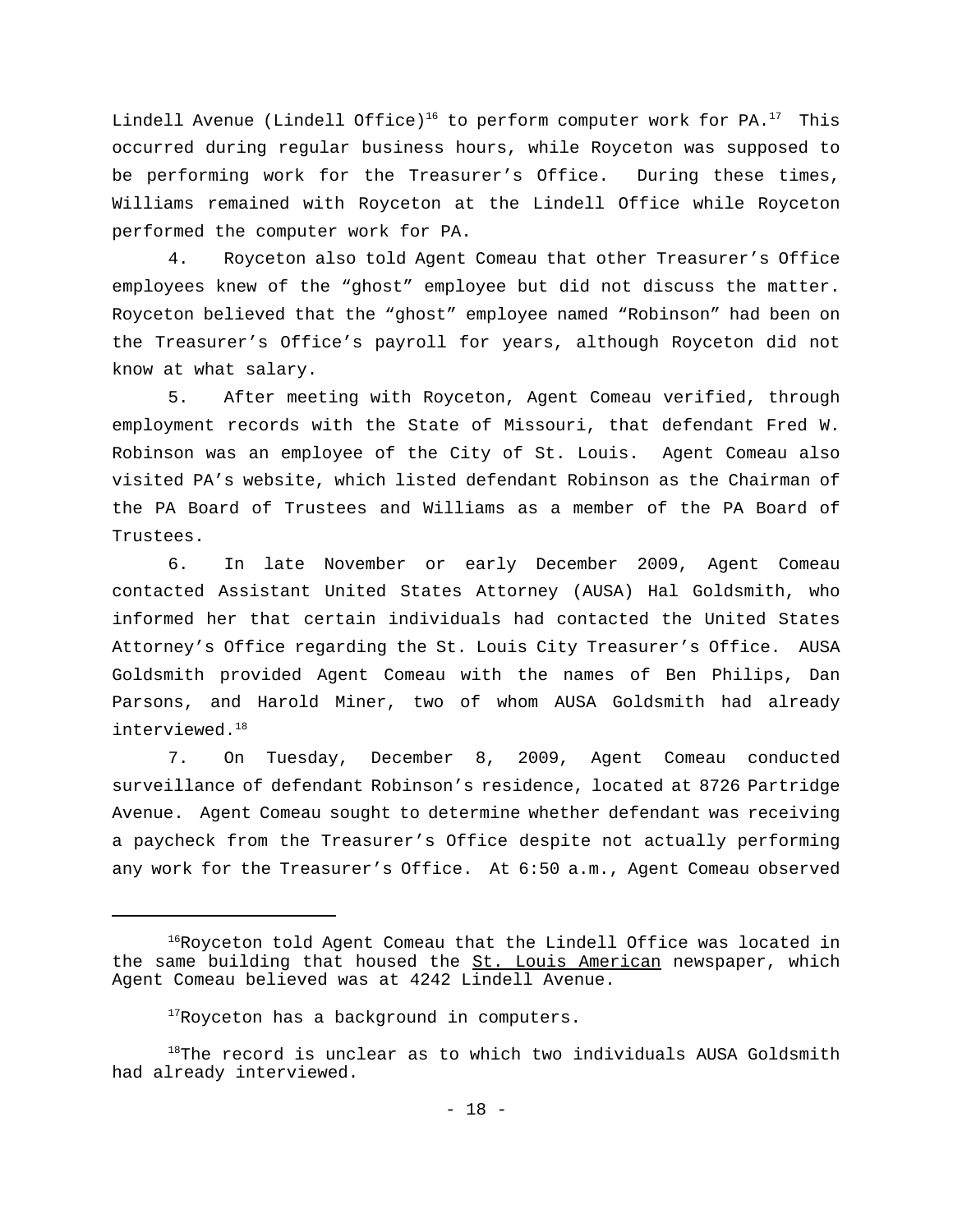a red Saturn automobile pull onto Partridge Avenue and park. A woman left the vehicle and went into the residence at 8726 Partridge Avenue. A record check of the Saturn's license plate revealed that the vehicle was registered to Audrey Robinson.

8. At 9:00 a.m., Agent Comeau saw defendant Robinson leave his residence and enter a blue Chevrolet Cavalier automobile, license plate number "SE1J8M." A record check of this plate indicated that this vehicle was registered to defendant. Defendant drove to the Goody Goody Diner, parked, and entered the diner. At 10:06 a.m., he left the diner and went to PA. He parked on 20th Street, got out of the Cavalier, and entered the PA administration building. He remained in the building up to 11:10 a.m., when Agent Comeau left.

9. On Wednesday, December 9, 2009, at 11:00 a.m., Agent Comeau performed "spot surveillance," during which she observed defendant's Cavalier parked on 20th Street in front of the PA administrative building, in the same location as the day before. After fifteen or twenty minutes, Agent Comeau left. At 2:45 p.m., Agent Comeau returned to the PA administration building, where she observed defendant's Cavalier still parked. Agent Comeau left fifteen minutes later, with defendant's Cavalier still parked on 20th Street in front of the PA administrative building.

10. On Thursday, December 10, 2009, Agent Comeau spoke again with Royceton. Royceton told Agent Comeau that payroll records indicated that defendant worked both day and night shifts, which made Royceton suspicious because he was not aware of any Treasurer's Office employees working at night. Royceton never saw defendant perform any work at the Treasurer's Office, and saw him only when he came in to pick up his paycheck. Royceton learned defendant's name when Williams introduced defendant to him while he was performing computer work for PA at the Lindell Office. Defendant was usually present when Royceton performed computer work for PA at the Lindell Office. During these times, which were during regular business hours, defendant was working on PA-related matters.

11. On December 14, 2009, Agent Comeau interviewed another former Treasurer's Office employee, Dan Parsons. Parsons had been an auditor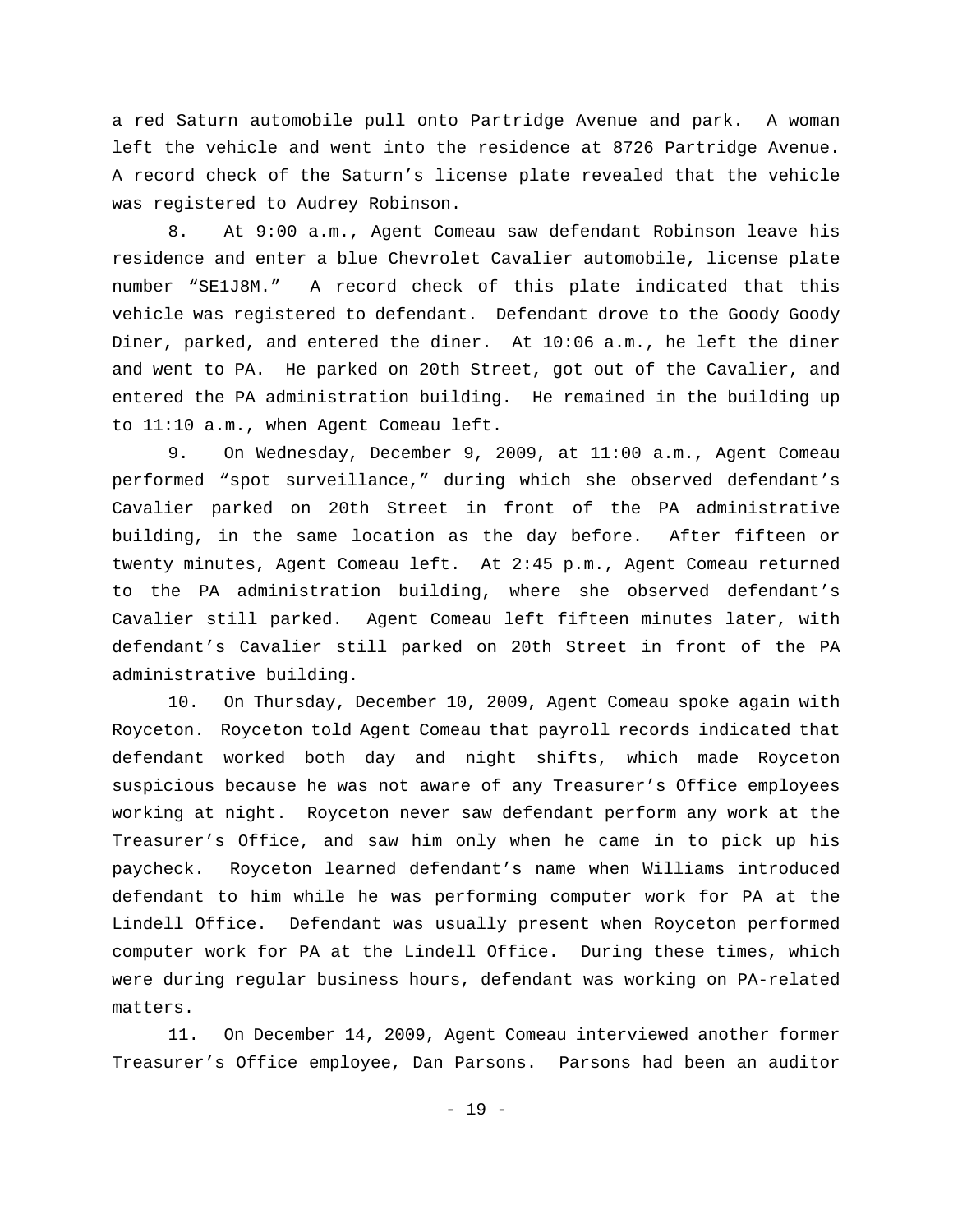for the Treasurer's Office for 21 years. After the privatization of the Parking Department in 2009, Parsons retired with a disability.

12. Parsons told Agent Comeau that he was "very familiar" with the Treasurer's Office's employees, including the employees of the Parking Enforcement Division. According to Parsons, the State of Missouri audited the Treasurer's Office in the early 1990s and questioned the Treasurer's Office's payroll, which made him suspicious of "ghost" employees being on the Treasurer's Office's payroll.<sup>19</sup> In light of the state audit, a new procedure was introduced requiring employees to sign for their paychecks. Agent Comeau showed Parsons a copy of defendant's driver's license photograph, but Parsons could not identify defendant. When asked, Parsons stated that he was not familiar with the name "Fred Robinson."

13. Parsons also told Agent Comeau that the Treasurer's Office was not a department of the City of St. Louis, and that revenue from parking meters, parking garages, and parking enforcement paid the salaries of the City Treasurer and the Treasurer's Office employees.

14. On December 17, 2009, Agent Comeau interviewed another former Treasurer's Office employee, Ben Philips. Philips had been an employee of the City of St. Louis for 28 years, during 10 of which he worked for the Treasurer's Office. As the former Deputy Director of Administration, Philips was familiar with the Treasurer's Office's payroll, Williams, and defendant. Philips knew that Williams and defendant were involved with PA and that defendant was part of an "external security squad" over parking meters and was supposed to work at night. Philips had not known defendant to work and was surprised that Williams approved overtime for defendant. Philips suspected that defendant "kicked back" money to Williams because defendant was being paid for work he was not performing.

 $19$ Parsons told Agent Comeau that he noticed that several individuals picked up paychecks, although he was unaware of any work these individuals performed.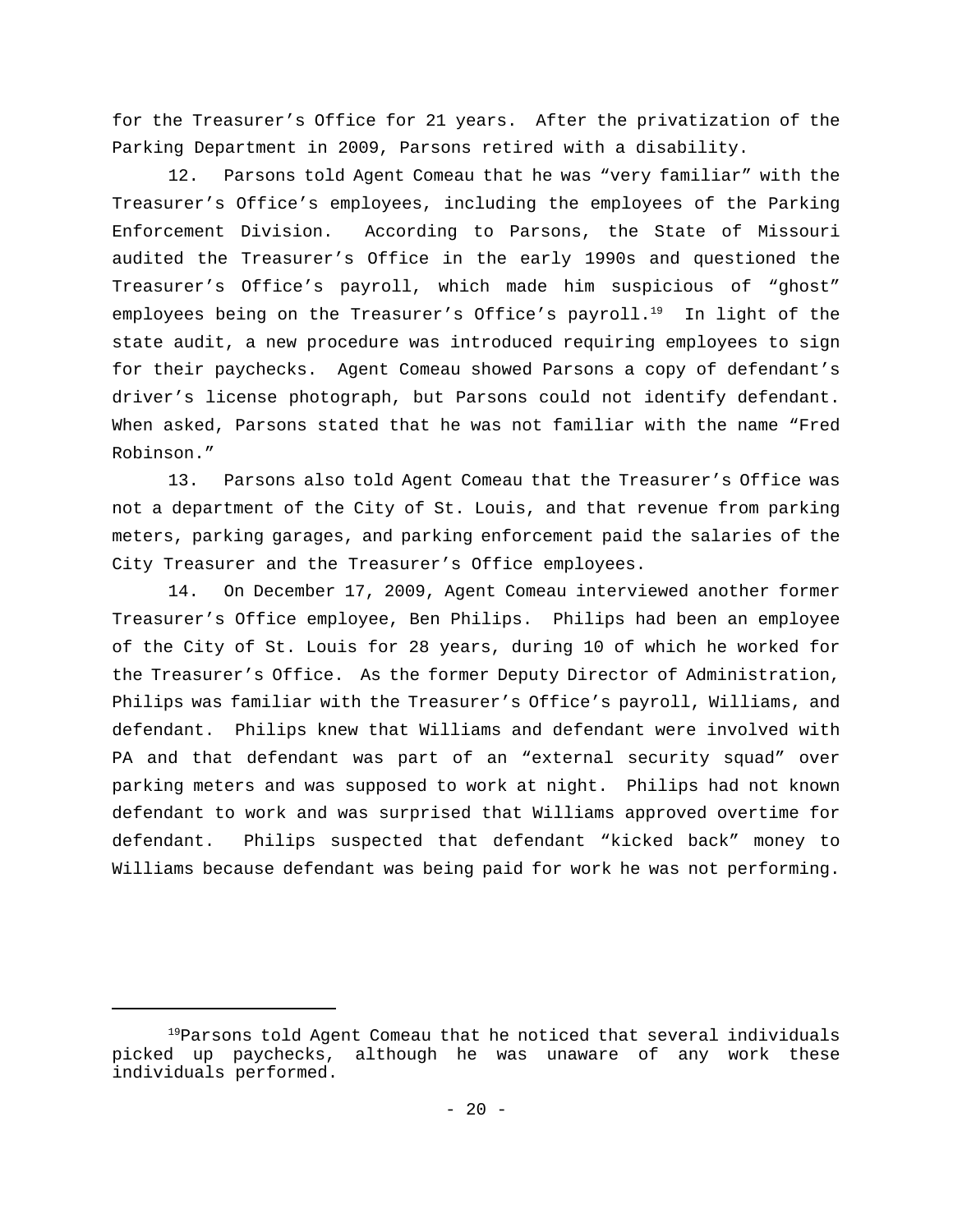15. Philips also told Agent Comeau that Roy White, the supervisor of the Treasurer Office's "external security" division, had worked for the Treasurer's Office for 20 years and supervised defendant.<sup>20</sup>

16. Philips also told Agent Comeau that he believed that two other named Treasurer's Office employees "did not perform a lot of work." Philips said that he stated his concerns to Assistant Treasurer Jackie Adams, but not to Williams.

17. On January 7, 2010, Agent Comeau interviewed another former Treasurer's Office employee, Harold Miner. Miner had been an employee of the Treasurer's Office for 35 years. He worked his way from administrative roles to becoming the Director of Fleet Operations and Maintenance; then he became the Deputy Director of Operations; and finally he became the Supervisor of the Parking Meter Revenue Collection, Maintenance, and Parking Enforcement department. He stopped working for the Treasurer's Office in 2009. Miner said that he was familiar with an "external security" department of the Treasurer's Office and believed that Williams used the department as a way to pay certain individuals a salary without them working and without being detected. Miner said that Williams protected these individuals by having them turn in their paperwork directly to Williams. Through his position Miner had access to payroll records and saw other individuals, besides defendant, on the payroll who he believed were "ghost" employees.

18. Miner told Agent Comeau that he believed that defendant did not perform any work and that he was not aware of any documentary work product that defendant turned in other than his time sheets. Miner also said that defendant never drove a City vehicle and went to the Treasurer's Office only to pick up his paychecks.

19. Miner told Agent Comeau that in his position at the Treasurer's Office, Miner learned of any parking meter-related or parking enforcement-related issues that arose on the streets and took part in resolving any such issues. Miner occasionally saw defendant in

 $^{20}$ Agent Comeau did not interview Roy White prior to affixing the GPS to defendant's Cavalier on January 22, 2010, because the investigation was covert; Agent Comeau was concerned that news of the investigation would reach the Treasurer's Office, including Williams.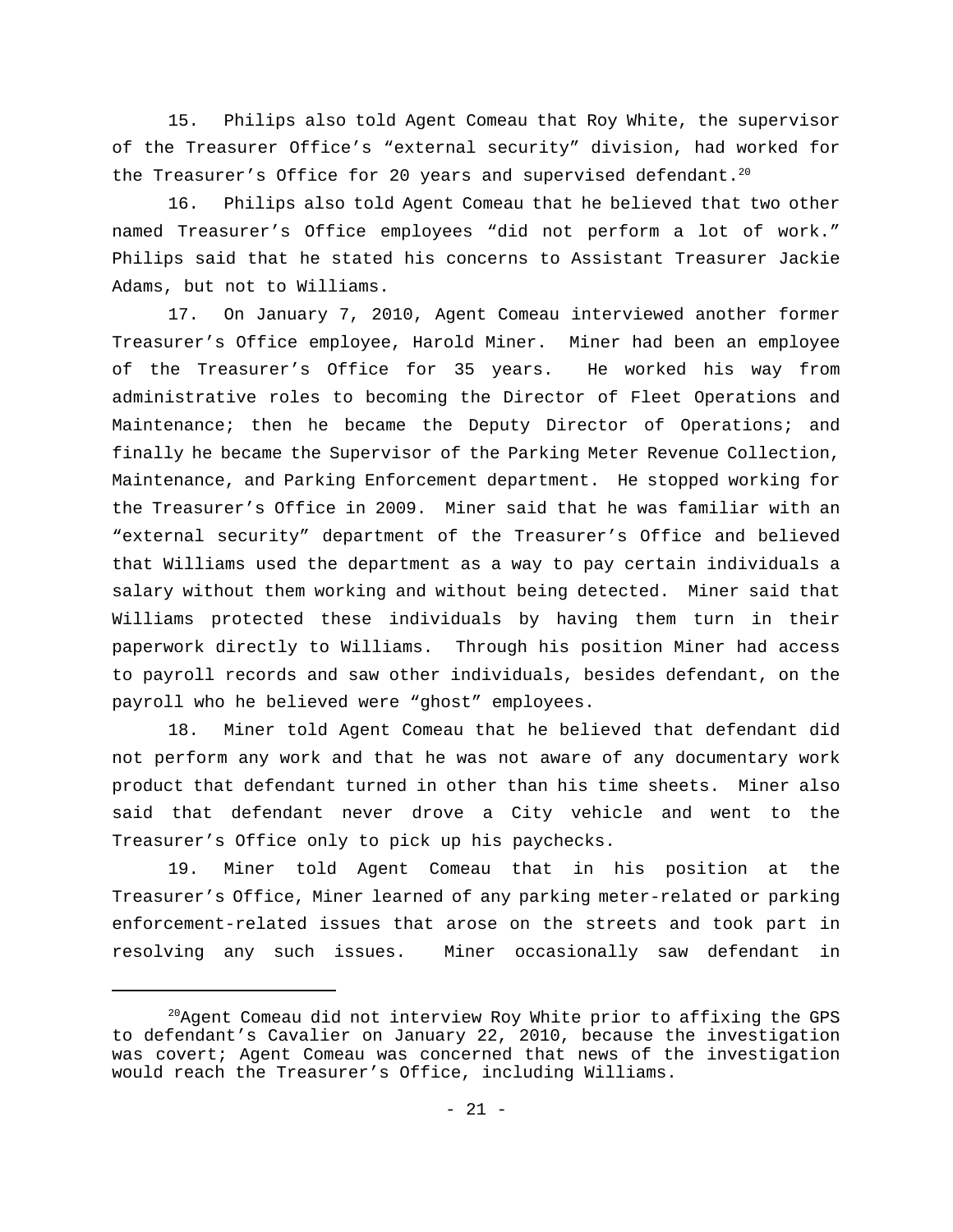Williams's office but never saw defendant working, either during the day or at night. Miner also said that several years ago, defendant's daughter and defendant's girlfriend worked at the Treasurer's Office. Miner added that another named individual had been a "ghost" employee of the Treasurer's Office's "external security" team for 8 or 9 years, but was now deceased. Miner did not bring any of his concerns to Williams because he did not want to create problems, but he did voice his concerns to Assistant Treasurer Jackie Adams.

20. Miner also told Agent Comeau that at least two other Treasurer's Office employees, whose last names he provided to Agent Comeau, "performed little or no work." Miner named another individual who was hired by the Treasurer's Office as an engineer, even though the Treasurer's Office did not need a full-time engineer, and that the named Assistant Treasurer "did not do a lot of work."<sup>21</sup>

21. Miner also told Agent Comeau that Williams and the Assistant Treasurer had a real estate business with an office located at 4200 Lindell Avenue, in the City of St. Louis. Agent Comeau believed that this was the same office as the Lindell Office described by Royceton, though she did not verify this.

22. From her interviews with Royceton, Parsons, Philip, and Miner, Agent Comeau believed that the Treasurer's Office "external security" division members' primary job duty was to check whether citizens or City employees were breaking into parking meters. $22$ 

23. Prior to interviewing Parsons, Philip, and Miner, Agent Comeau learned that these individuals had filed a lawsuit against the Treasurer's Office arising out of their terminations from the Treasurer's Office. During her investigation, Agent Comeau did not ask Parsons, Philip, or Miner about the details of their lawsuit.

 $21$ Agent Comeau did not investigate these individuals for possible criminal conduct, because although they may have been unproductive, they were physically present at work.

 $^{22}$ Because she did not want Williams to know of her investigation, Agent Comeau did not ask Williams about the job duties of the "external security" division.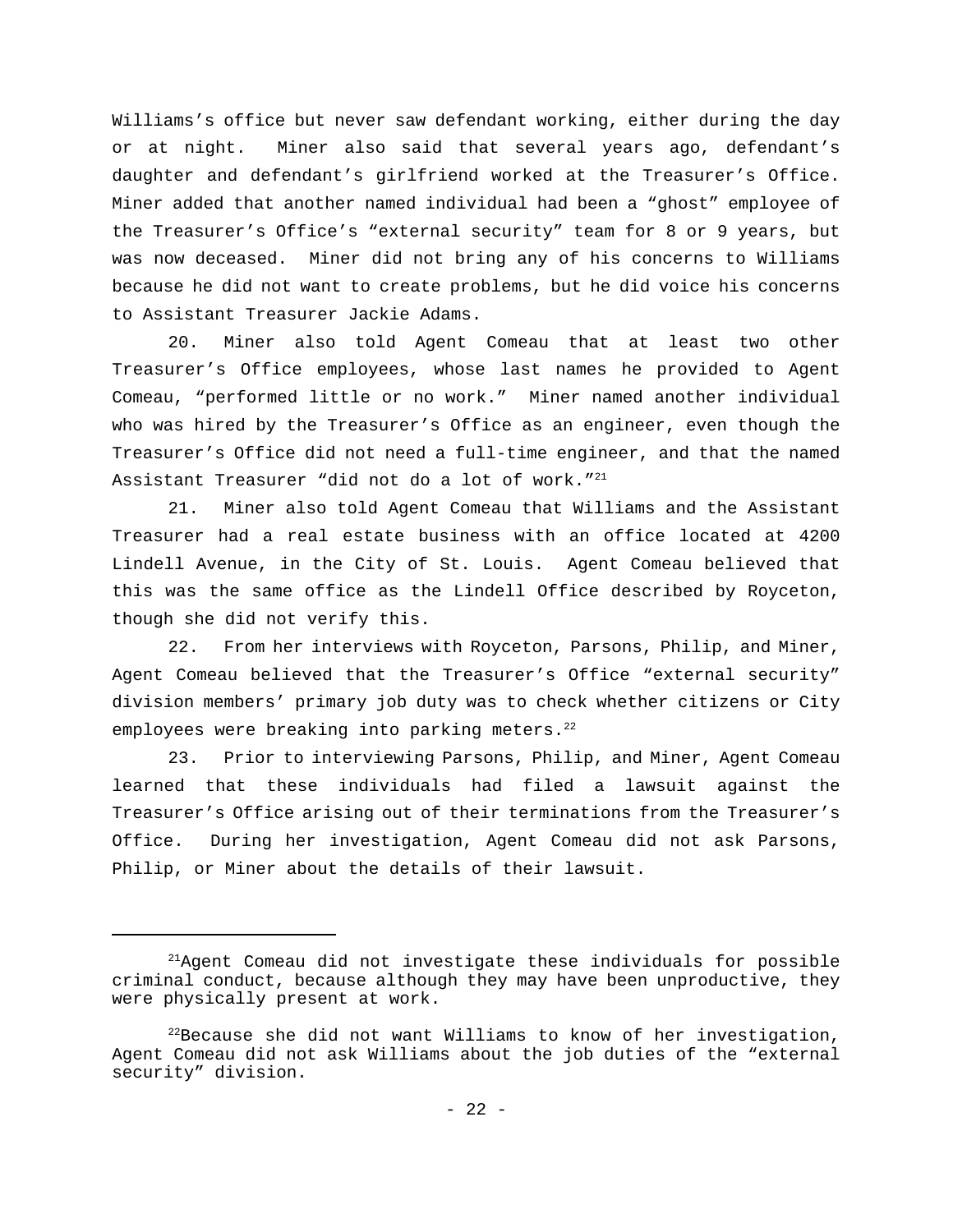24. Throughout the investigation, Agent Comeau maintained frequent contact with AUSA Goldsmith. On January 14, 2010, Agent Comeau met with AUSA Goldsmith to discuss the possibility of attaching a GPS tracker device to defendant's Cavalier. Agent Comeau believed that a GPS tracker device would aid the investigation into how defendant was spending his time.<sup>23</sup> From her discussions with AUSA Goldsmith, Agent Comeau did not believe that a warrant was necessary prior to affixing a GPS tracker device to defendant's Cavalier. The decision to affix the GPS tracker device, without judicial authorization, was collectively made by Agent Comeau, AUSA Goldsmith, FBI Special Agent Tim Feeney, FBI Chief Division Counsel Craig Sieverson, and the then-Assistant FBI Special Agent in Charge.

## Additional Surveillance

25. During the week of Monday, January 11, to Friday, January 15, 2010, Agent Comeau went to PA two or three times to confirm that defendant was still driving the Cavalier, not the Saturn, and to corroborate that defendant was doing PA work instead of Treasurer's Office work. During these times, Agent Comeau observed defendant's Cavalier parked in front of the PA administration building on 20th Street.

26. Agent Comeau also went to defendant's residence on Partridge Avenue. The residence did not have a driveway, but there was a detached garage located behind the house. Agent Comeau drove through the alleyway behind the residence to examine the detached garage in order to determine whether defendant ever parked his Cavalier in the detached garage. Agent Comeau saw that leaves and branches were growing against the garage door, from which she deduced that a car had not been parked in the garage recently.

27. From midnight to 4:00 a.m. on Tuesday, January 19, Wednesday, January 20, and Thursday, January 21, 2010, Agent Comeau, FBI Special

 $^{23}$ Agent Comeau believed that five or six agents would be necessary for an entire day of physical surveillance of defendant.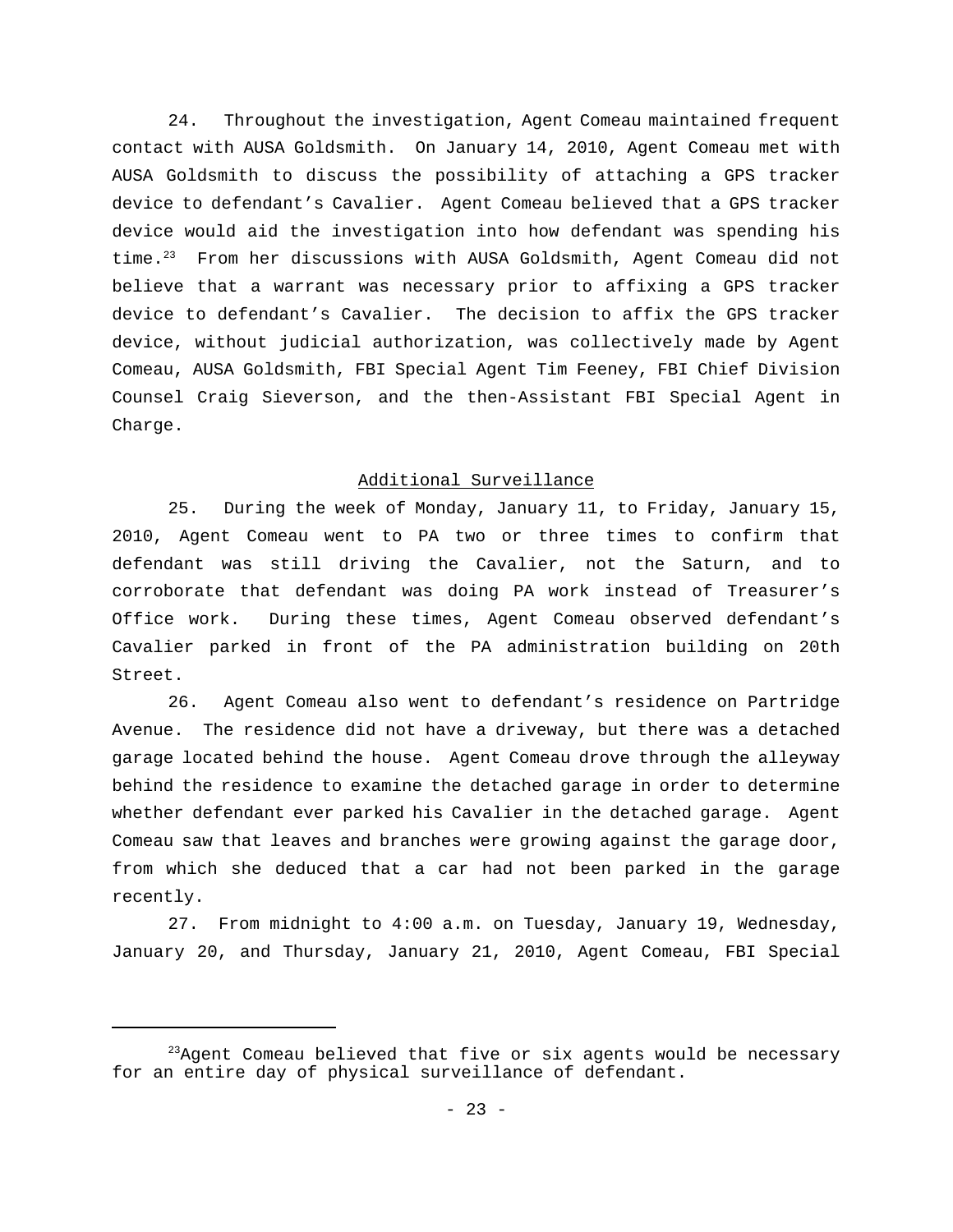Agent Christina Kenny,<sup>24</sup> and FBI Special Agent Hannah Meyer conducted surveillance of defendant's residence. Each night, Agent Comeau observed defendant's Cavalier parked on the street. Agent Comeau did not observe defendant leave his residence during any of these times, nor did she see defendant with Williams.

## Suspicion of Criminal Activity

28. Based on the information gathered during the investigation, Agent Comeau suspected that defendant Robinson was a "ghost" employee of the Treasurer's Office, because he spent his time performing PA work instead of Treasurer's Office work despite being on the Treasurer's Office's payroll. On this basis, Agent Comeau believed that defendant may have violated and was violating 18 U.S.C. § 666 by defrauding the City of St. Louis.

29. Agent Comeau found no evidence that defendant was giving "kickbacks" or money to Williams. Agent Comeau did not look at defendant's Treasurer's Office time sheets prior to attaching the GPS tracker device to defendant's Cavalier. Agent Comeau was unaware of whether defendant was on vacation or taking sick days during the surveillance, and did not know the exact hours that defendant was supposed to be performing work for the Treasurer's Office.

30. Agent Comeau believed that her investigation corroborated the allegations against defendant. Although Royceton, Parsons, and Philips worked during the day and Miner worked evenings and weekends as-needed, Agent Comeau believed their allegations were credible based on her observations during her surveillance, because defendant was not turning in work product, and because defendant did not drive a City-owned vehicle.

31. Agent Comeau did not believe that defendant was going to flee or that defendant posed a physical danger to others.

 $^{24}$ On one of these nights, Agent Kenny arrived at 1:00 a.m. instead of midnight.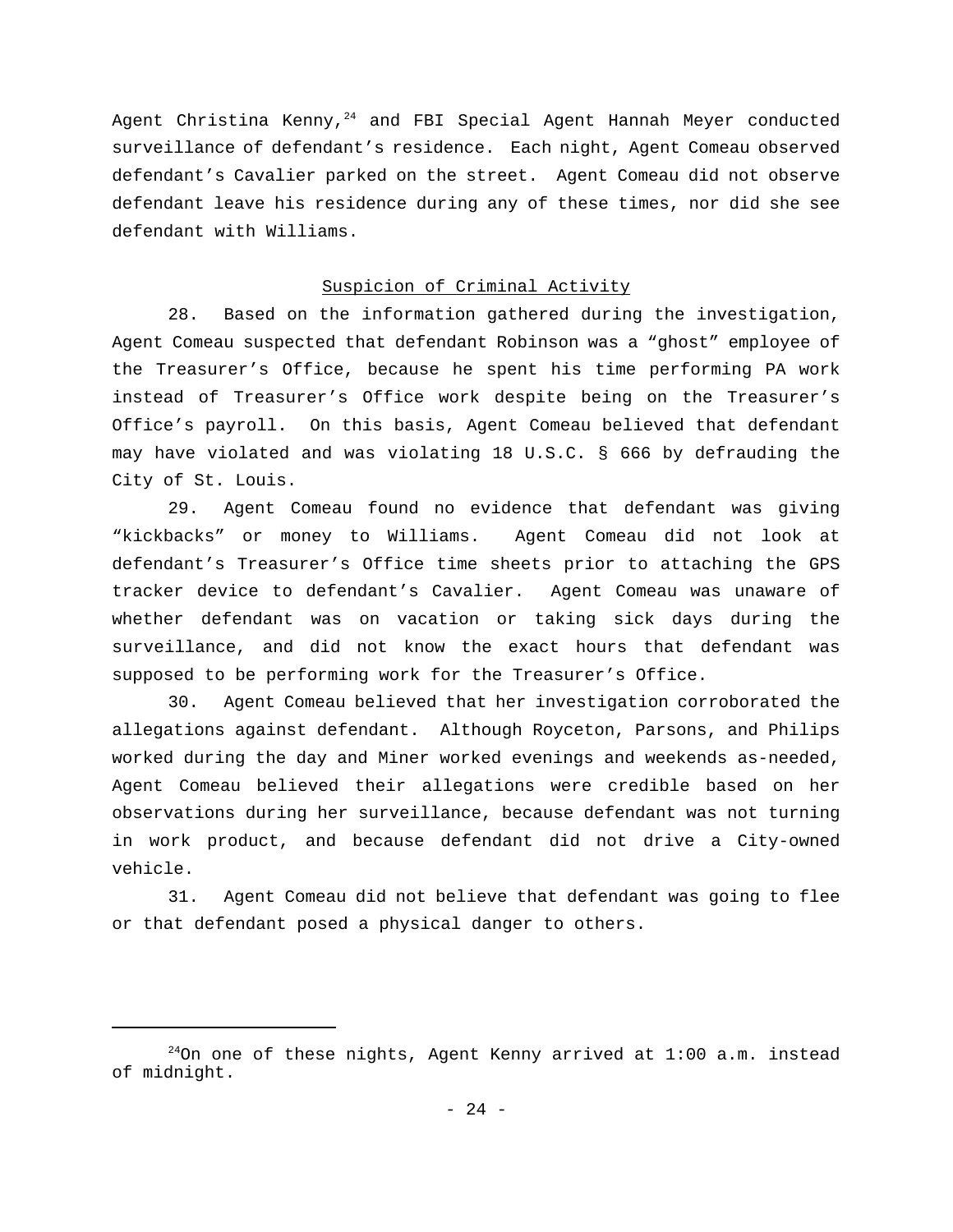### GPS Tracker Device

32. During the early morning hours of January 22, 2010, to facilitate the physical surveillance of defendant's movements during the day, without first obtaining a court order the agents surreptitiously affixed a GPS tracker device to the exterior of defendant's Cavalier. The device was rectangular in shape, three-to-four inches wide, seven-toeight inches long, and two-to-three inches thick. It was powered by its own battery; no external power from the Cavalier was necessary to operate it. The device used a built-in antenna<sup>25</sup> to receive and to transmit electronic data. A magnetic component of the device allowed it to be affixed to a metal portion of the Cavalier without the use of screws or another mechanical device that would have required drilling into the body of the vehicle. The purpose of the tracker was to observe and record the movements and locations, in realtime, of defendant's Cavalier.

33. The GPS tracker device was affixed to the undercarriage of the Cavalier when the vehicle was parked on the public street near defendant's residence.

34. The GPS tracker device generally received and transmitted data 24 hours of each day from January 22 to March 17, 2010, when it ceased operating. But, without the agents intending this, on several occasions during this period of time, the device ceased operating on its own accord and then returned to operating on its own, without the efforts of the investigating agents.

35. During the time the GPS tracker device was affixed to the Cavalier, the investigators also conducted physical personal surveillance of the Cavalier. At no time did the investigating agents have information from any source that the Cavalier had been driven into any garage, including the detached garage located behind defendant's residence, or onto any driveway. At no time while it was affixed to the Cavalier was the GPS tracker device serviced by a technician.

 $^{25}$ To operate properly, the antenna had to "see the sky." It would not operate properly if it was inside a roofed enclosure. The antenna could not receive or record conversations within the interior of the Cavalier. The GPS device could not identify the driver of the Cavalier and did not affect the operation of the Cavalier in any way.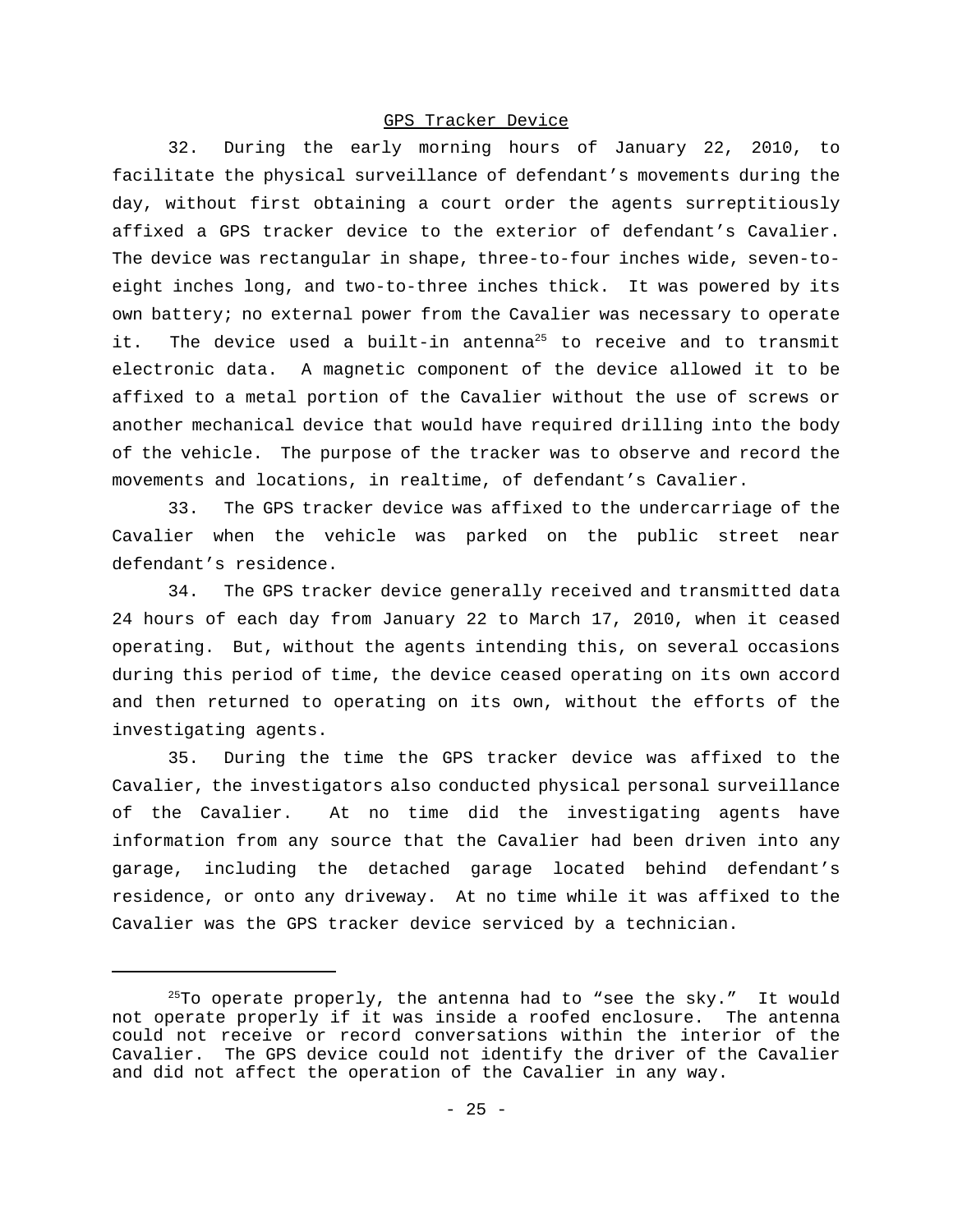36. At all times, the Cavalier, with the GPS tracker device attached, was operated on public streets, observable by passers-by.

37. When parked near the PA administration building, the Cavalier was always parked on the public street in front of the PA administration building. The Cavalier was seen parked also outside the location on West Florissant Avenue which was being developed as The Little People's Academy (TLPA). The investigating agents never saw the Cavalier being driven by anyone else, including defendant's wife; she was observed driving a different vehicle.

38. On March 23, 2010, the GPS tracker device was removed surreptitiously from the Cavalier, while the vehicle was parked on the public street outside defendant's residence. Nothing invasive was done to the Cavalier to remove the GPS tracker device.

39. During their investigation, the agents observed, and the GPS tracker device indicated, defendant's daily pattern of activity.

40. The agents delayed applying for grand jury subpoenas for defendant's City employment time sheets until after the GPS tracker device was removed from the Cavalier.

### **DISCUSSION**

Defendant Robinson argues that the evidence obtained by the government from the warrantless operation of the GPS tracker device should be suppressed, because the installation and use of the device violated his First and Fourth Amendment rights.<sup>26</sup>

Issues raised in defendant Robinson's motions to suppress were recently addressed by the Supreme Court in United States v. Jones, 132 S. Ct. 945 (2012). In Jones, the Supreme Court addressed the question

 $26$ The government moved for leave to present additional evidence regarding reasonable suspicion following the Supreme Court's decision in Jones. (Doc. 61.) Because the Supreme Court's decision in Jones was not issued until after the government's initial briefing, the court allowed the government to present additional evidence and arguments against suppression at this stage of the proceedings. See, e.g., United States v. Castellanos, 608 F.3d 1010, 1019-20 (8th Cir. 2010) (holding that there was no waiver where the government "raised [an argument] at the earliest practicable time").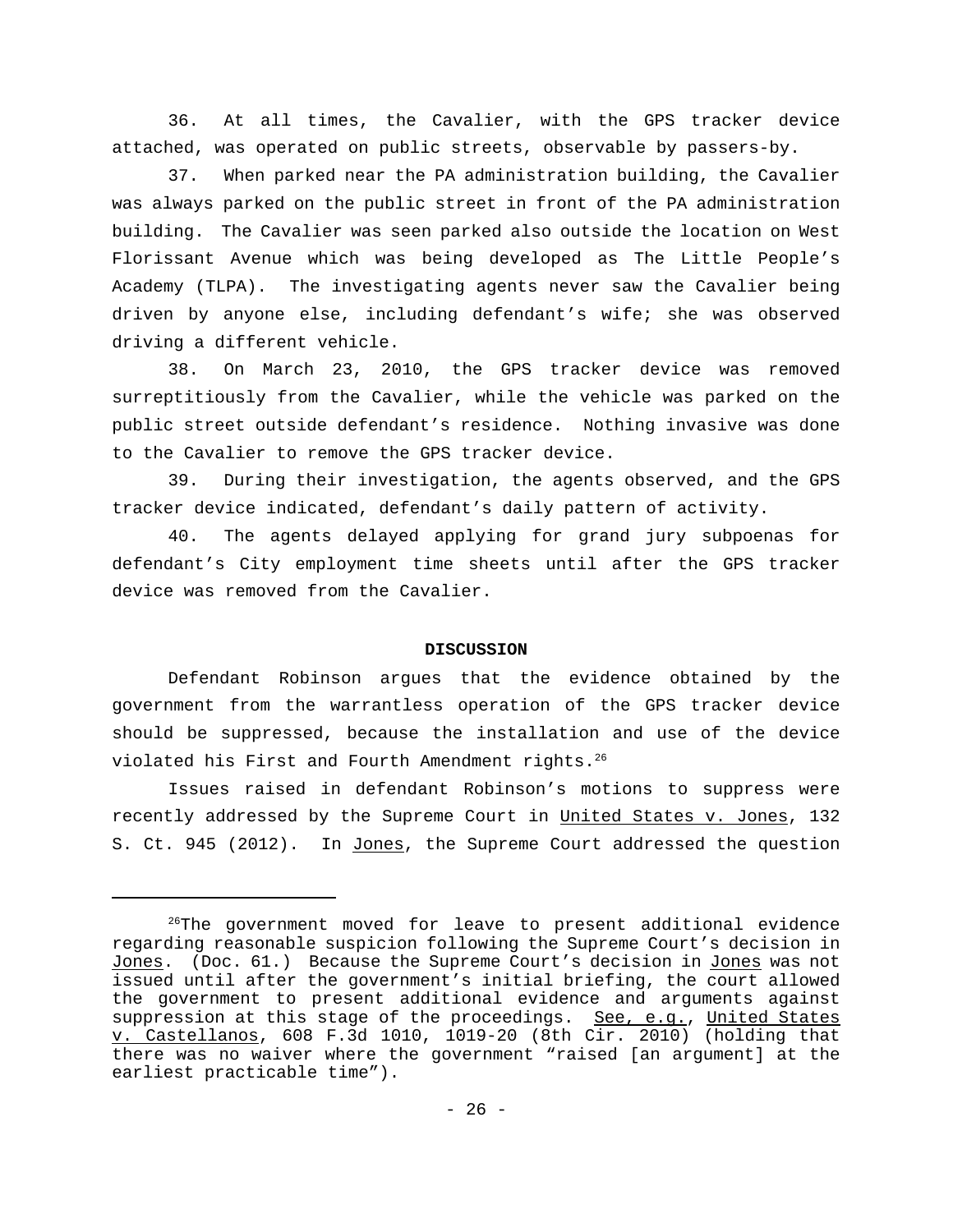of whether the installation of a GPS tracking device onto a suspect's vehicle, coupled with the subsequent use of the device to monitor the vehicle's movements, constitutes a "search" under the Fourth Amendment. 132 S. Ct. at 949. The Court unanimously answered this question in the affirmative. Id. at 949, 954, 964.

Justice Scalia, writing for Chief Justice Roberts, Justice Kennedy, Justice Thomas, and Justice Sotomayor, stated that "the Katz<sup>27</sup> reasonableexpectation-of-privacy test has been *added to*, not *substituted for*, the common-law trespassory test." Id. at 952. According to the majority, the installation and use of the GPS tracking device was a "search," because the government had committed a common-law trespass for the purpose of obtaining information, conduct which "would have been considered a 'search' within the meaning of the Fourth Amendment when it was adopted." Id. at 949-51 (explaining that at a minimum, the Fourth Amendment protects "that degree of privacy against government that existed when the Fourth Amendment was adopted" (citation omitted)). The majority declined to address whether the installation and use of a GPS tracking device would have been a Fourth Amendment "search" absent the common-law trespass.  $Id.$  at 953-54.

Justice Sotomayor wrote a concurring opinion agreeing that the "common-law trespassory test" augmented the "reasonable expectation of privacy" test, but also stated that long-term GPS monitoring impinges on expectations of privacy.  $Id.$  at 954-55 (Sotomayor, J., concurring). Justice Sotomayor also discussed the attributes of GPS monitoring and considered whether an individual has a reasonable expectation of privacy in the sum of his or her movements and whether society recognizes this expectation as reasonable. Id. at 955-57.

Justice Alito, joined by Justice Ginsburg, Justice Breyer, and Justice Kagan, filed a concurring opinion disagreeing with the conclusion that the "common-law trespassory theory" survived Katz but agreeing that a Fourth Amendment "search" had occurred, reasoning that "the use of

 $^{27}$ Katz v. United States, 389 U.S. 347, 361 (1967) (Harlan, J., concurring).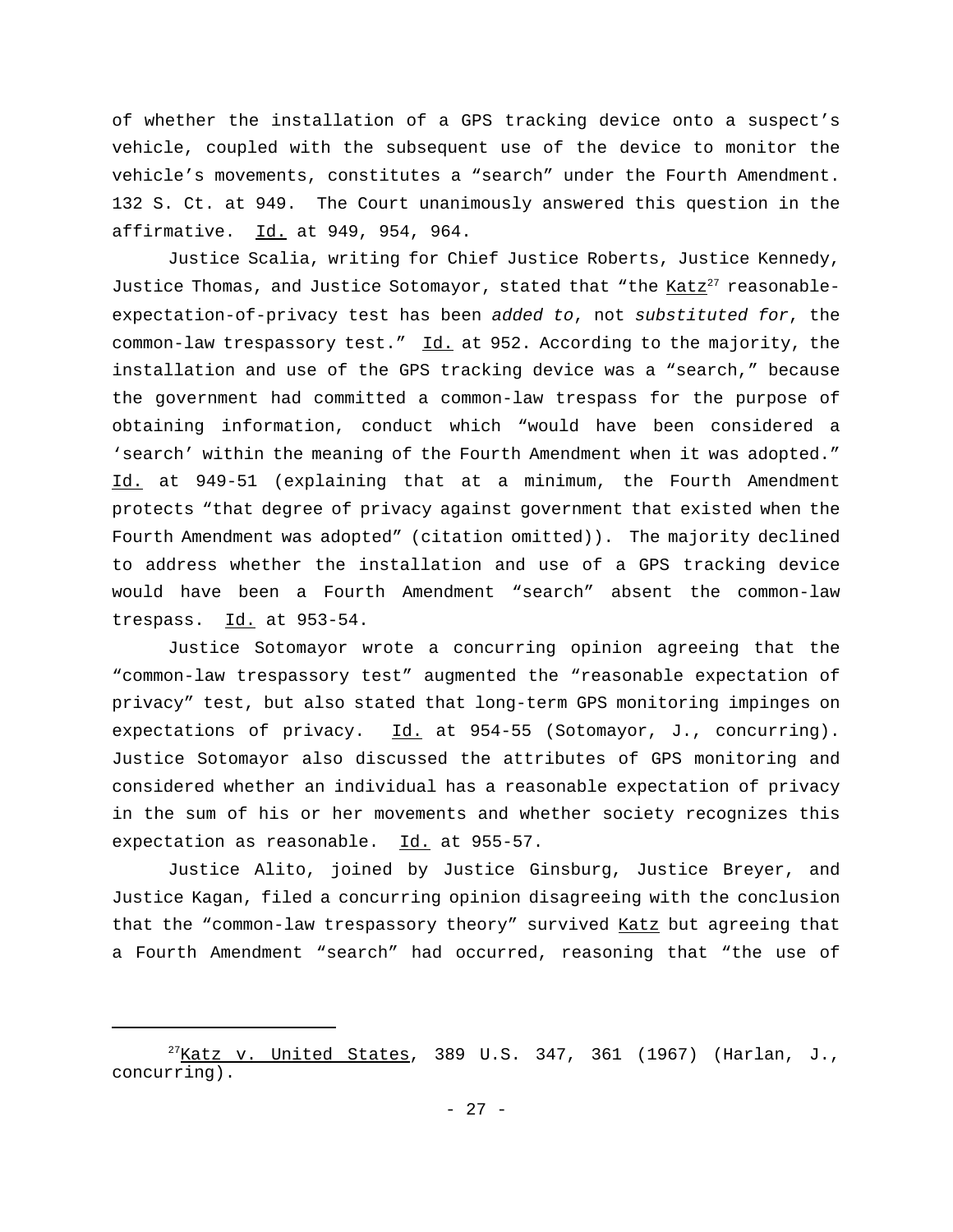longer term GPS monitoring in investigations of most offenses impinges on expectations of privacy." Id. at 957-64 (Alito, J., concurring).

### **A. Fourth Amendment**

The Fourth Amendment to the Constitution protects the "right of the people to be secure in their persons, houses, papers, and effects, against unreasonable searches and seizures . . . ." U.S. Const. amend. IV. To secure these rights, the Fourth Amendment provides "no Warrants shall issue, but upon probable cause, supported by Oath of affirmation, and particularly describing the place to be searched, and the persons or things to be seized."  $Id.$  The goal of the Fourth Amendment is to ensure that a search will be carefully tailored to its justifications, and will not become a wide-ranging exploratory search. Maryland v. Garrison, 480 U.S. 79, 84 (1987).

"[S]earches conducted outside the judicial process, without prior approval by judge or magistrate, are per se unreasonable under the Fourth Amendment—subject only to a few specifically established and welldelineated exceptions." Katz v. United States, 389 U.S. 347, 357 (1967) (footnotes omitted). When the government seeks to introduce evidence seized during a warrantless search, it bears the burden of demonstrating the applicability of an exception to the warrant requirement. United States v. Kennedy, 427 F.3d 1136, 1144 (8th Cir. 2005).

## 1. Reliance on Binding Precedent

The government first argues that the evidence obtained from the GPS tracker device should not be suppressed because the agents reasonably relied on binding precedent in believing that judicial authorization was not required prior to installing and using the GPS tracker device.

"The ordinary sanction for police violation of Fourth Amendment limitations has long been suppression of the evidentiary fruits of the transgression." United States v. Fiorito, 640 F.3d 338, 345 (8th Cir. 2011). Suppression of evidence, however, "is not an automatic consequence of a Fourth Amendment violation." Herring v. United States, 555 U.S. 135, 137 (2009). The judicially-created exclusionary rule is "a deterrent sanction that bars the prosecution from introducing evidence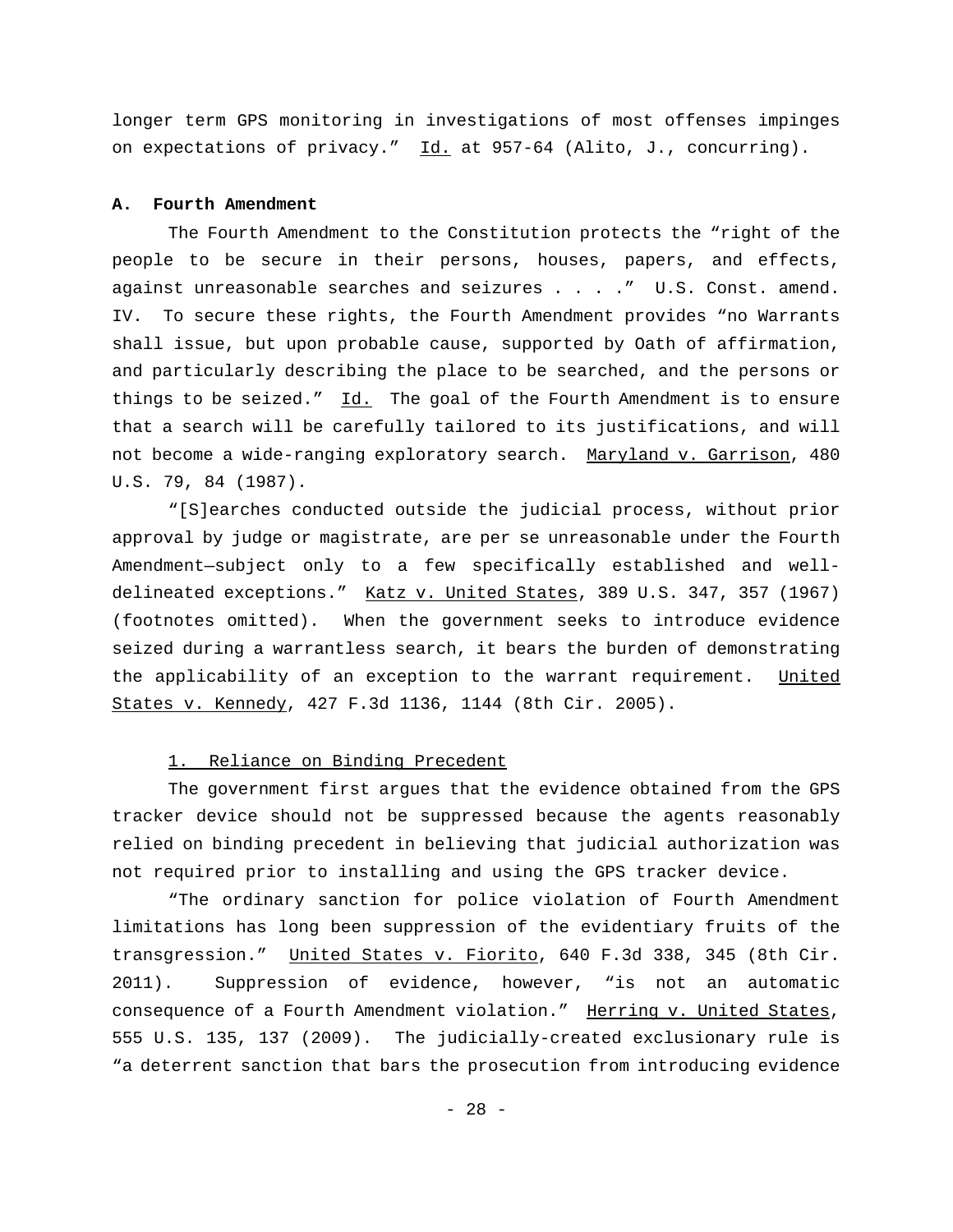obtained by way of a Fourth Amendment violation." Davis v. United States, 131 S. Ct. 2419, 2423 (2011); accord Stone v. Powell, 428 U.S. 465, 486 (1976) ("The primary justification for the exclusionary rule . . . is the deterrence of police conduct that violates Fourth Amendment rights."). Thus, "[w]here suppression fails to yield 'appreciable deterrence,' exclusion is 'clearly unwarranted.' " Davis, 131 S. Ct. at 2426-27 (quotation omitted).

Appreciable deterrence, while necessary, is not itself sufficient to warrant suppression; the need for exclusion also must outweigh the "substantial societal costs" that derive from "ignor[ing] reliable, trustworthy evidence bearing on guilt or innocence." Id. at 2427. The need for suppression is tied to "the culpability of the law enforcement conduct" in that:

When the police exhibit deliberate, reckless, or grossly negligent disregard for Fourth Amendment rights, the deterrent value of exclusion is strong and tends to outweigh the resulting costs. But where the police act with an objectively reasonable good-faith belief that their conduct is lawful, or when their conduct involves only simple, isolated negligence, the deterrence rationale loses much of its force, and exclusion cannot pay its way.

Id. at 2427-28 (internal citations and quotations omitted); see also United States v. Leon, 468 U.S. 897, 909 (1984) (articulating the "reasonable good-faith belief" exception to the exclusionary rule). Recently, in Davis v. United States, the Supreme Court extended this rationale, stating that "when the police conduct a search in objectively reasonable reliance on binding appellate precedent" that is later overruled, "the exclusionary rule does not apply." 131 S. Ct. at 2434.

To determine whether officers objectively and reasonably relied on binding precedent in conducting a search, courts evaluate whether the officers "acted in strict compliance with then-binding Circuit law." Id. at 2428; see also United States v. Amaya, \_\_\_ F. Supp. 2d \_\_\_, No. CR 11-4065-MWB, 2012 WL 1188456, at \*7 (N.D. Iowa Apr. 10, 2012) ("Lower courts, accordingly, when applying Davis, have looked to officers' compliance with, not knowledge of, binding appellate precedent."), withdrawn in part on other grounds, \_\_\_ F. Supp. 2d \_\_\_, No. CR 11-4065-MWB, 2012 WL 1523045 (N.D. Iowa May 1, 2012).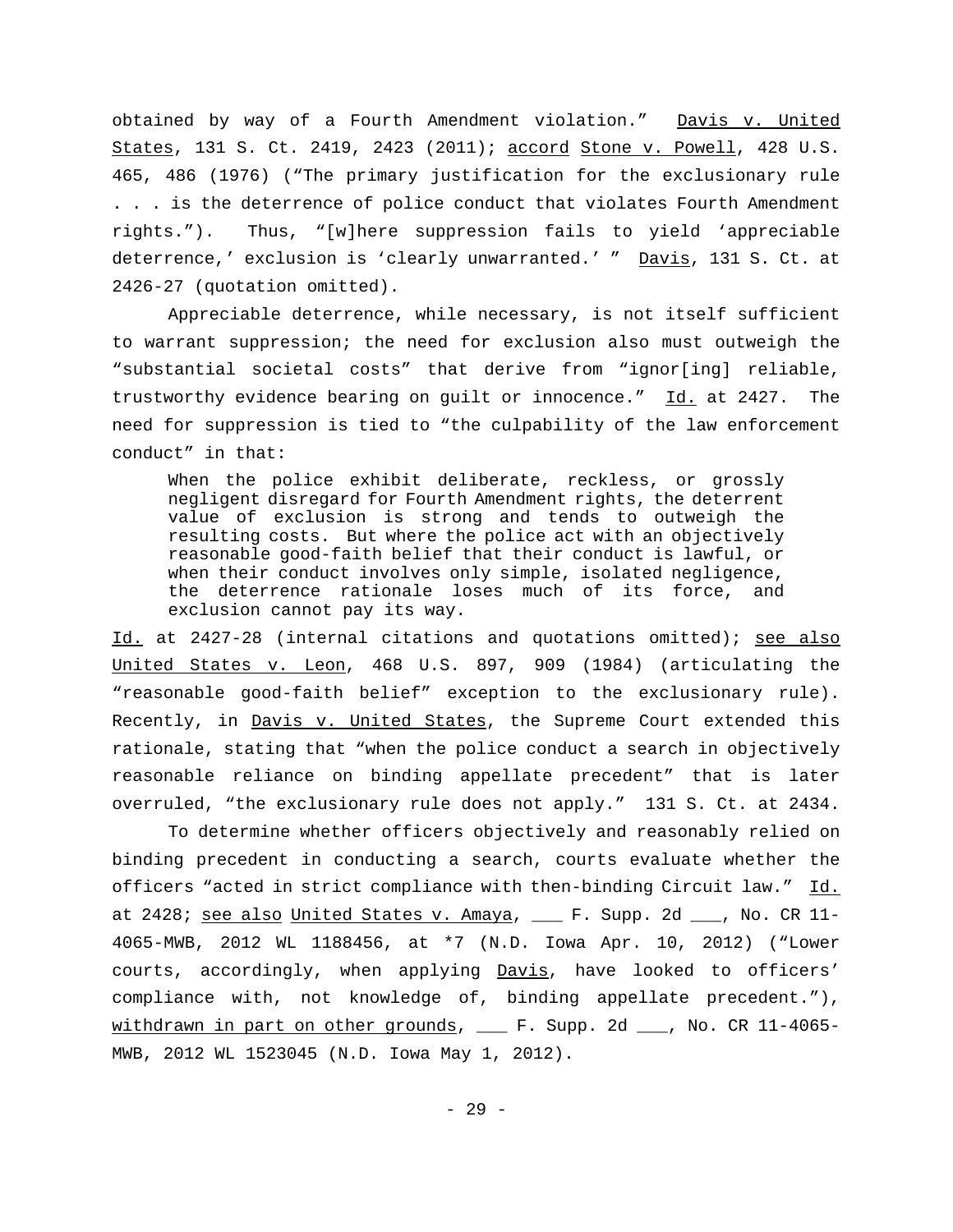The government first identifies two Supreme Court opinions, United <u>States v. Knotts $^{28}$ </u> and <u>United States v. Karo</u>, $^{29}$  in support of its goodfaith argument. In Jones, the Court stated that Knotts and Karo do not support the proposition that the warrantless, trespassory installation of a GPS tracker device on a suspect's vehicle for the purpose of monitoring the vehicle's movements is not a Fourth Amendment "search." Jones, 132 S. Ct. at 951-52 (reasoning that in both Knotts and Karo, the electronic beepers were installed in containers with the consent of the containers' original owners prior to coming into the suspects' possession). Both Knotts and Karo remain good law post-Jones; neither was overruled by Jones. Id.

While neither Knotts nor Karo precisely authorized the warrantless, trespassory installation and use of a GPS tracker device, the agents' belief that their actions were permitted under these holdings was reasonable. This reasonableness is supported by the then-existing judicial opinions from other circuits and, later, by a ruling of the Eighth Circuit. See United States v. Leon, \_\_\_ F. Supp. 2d \_\_\_, No. CR 09-00452 JMS, 2012 WL 1081962, at \*4-6 (D. Hawaii Mar. 28, 2012) (holding that based on Knotts, other circuits' holdings, and the Ninth Circuit's subsequent holding, agents acted with an objectively reasonable goodfaith belief that they did not need a warrant prior to installing a GPS tracking device on a suspect's vehicle and using the device to monitor the vehicle's movements).

In Knotts, the Court held that the law enforcement officers' use of an electronic beeper, which was hidden inside a chemical container with the original owner's consent prior to coming into the defendant's possession, to track the defendant's movements as he traveled on public roads with the container in his vehicle did not violate the Fourth Amendment:

A person travelling in an automobile on public thoroughfares has no reasonable expectation of privacy in his movements from one place to another. When [one of the defendant's coconspirators] travelled over the public streets he voluntarily

 $29468$  U.S. 705 (1984).

 $28460$  U.S. 276 (1983).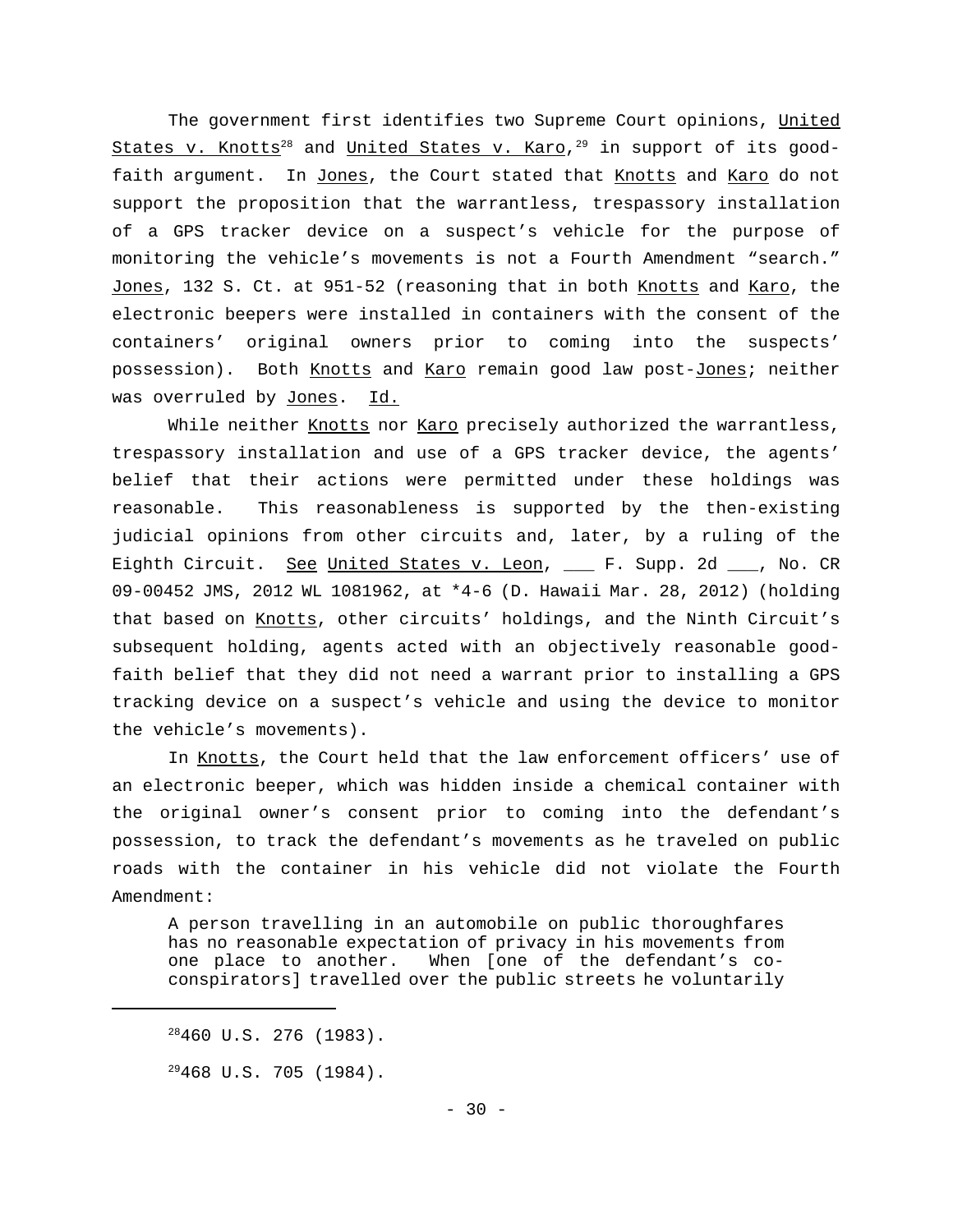conveyed to anyone who wanted to look the fact that he was travelling over particular roads in a particular direction, the fact of whatever stops he made, and the fact of his final destination when he exited from public roads onto public property.

460 U.S. at 281-82. In Karo, the Court held that the consensual installation of an electronic beeper in a can prior to coming into the defendant's possession was not a search because the beeper, while "creat[ing] the potential for an invasion of privacy," actually "conveyed no information that [the defendant] wished to keep private, for it conveyed no information at all." 468 U.S. at 712.

Prior to the agents' installation and use of the GPS tracker device on defendant's Cavalier, those circuits that had occasion to address the issue held, relying on Knotts, that no warrant was needed. See United States v. Pineda-Moreno, 591 F.3d 1212, 1216-17 (9th Cir. 2010)<sup>30</sup> ("[T]he police did not conduct an impermissible search of [the defendant]'s car by monitoring its location with mobile tracking devices."), vacated and remanded, 132 S. Ct. 1533 (2012); United States v. Garcia, 474 F.3d 994, 997 (7th Cir. 2007) ("But GPS tracking is on the same side of the divide with the surveillance cameras and the satellite imaging, and if what they do is not searching in Fourth Amendment terms, neither is GPS tracking."), cert. denied, 552 U.S. 883 (2007). The only contrary federal court of appeals opinion, the District of Columbia Circuit's decision in <u>United States v. Maynard</u>,<sup>31</sup> was not decided until almost five months after the agents removed the GPS tracker device from defendant's vehicle.

"And although not directly relevant to the agents' objectively reasonable good-faith belief" at the time of the installation and use, Leon, 2012 WL 1081962, at \*5, four months after the agents installed the GPS tracker device, three judges of the Eighth Circuit Court of Appeals held that "when police have reasonable suspicion that a particular vehicle is [involved in criminal activity], a warrant is not required

 $^{30}$ Pineda-Moreno was decided on January 11, 2010—prior to the agents' installation of the GPS tracker device on January 22, 2010.

 $31615$  F.3d 544 (D.C. Cir. 2010), aff'd sub nom. United States v. Jones, 132 S. Ct. 945 (2012).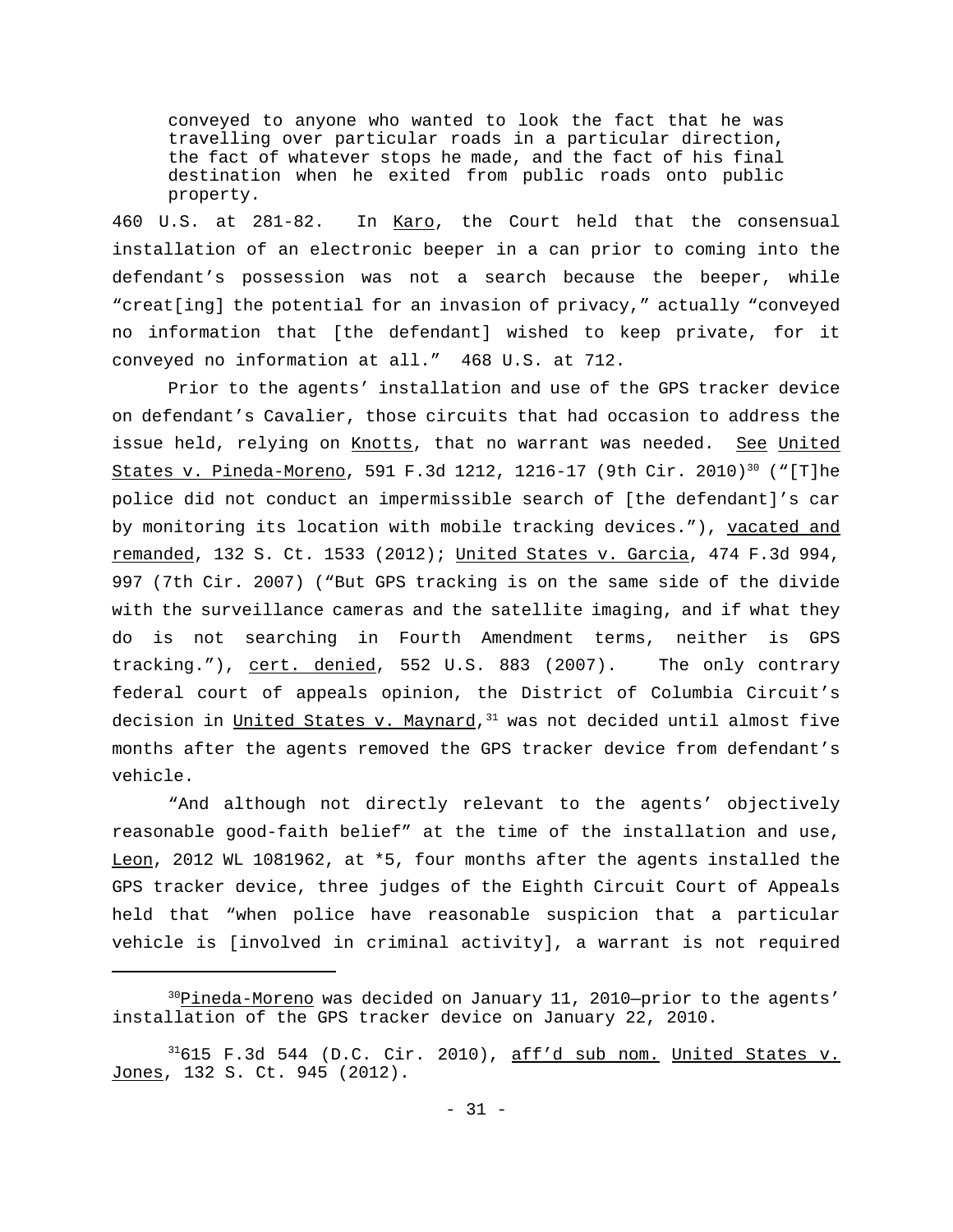when, while the vehicle is parked in a public place, they install a noninvasive GPS tracking device on it for a reasonable period of time." United States v. Marquez, 605 F.3d 604, 610 (8th Cir. 2010). In so holding, the Eighth Circuit relied, in part, on Knotts and Karo. Id. at 609-10. See Leon, 2012 WL 1081962, at \*5 ("[A] court would be hardpressed to place culpability on the agents for their actions in 2009 when, one year later, three judges of the Ninth Circuit relied on Knotts to conclude that the prolonged use of a GPS tracking device did not violate the Fourth Amendment.").

In light of the Supreme Court's opinions in Knotts and Karo, as interpreted and applied by the Ninth Circuit in Pineda-Moreno, the Seventh Circuit in Garcia, and subsequently by the Eighth Circuit in Marquez, the undersigned concludes that the agents acted in objective, reasonable reliance on binding precedent when they installed and used the GPS tracker device. As such, the evidence obtained by using the GPS tracker device should not be suppressed. See Davis, 131 S. Ct. at 2429 (noting that "in 27 years of practice under Leon's good-faith exception, [the Supreme Court has] never applied the exclusionary rule to suppress evidence obtained as a result of nonculpable, innocent police conduct" (citation omitted)).

In this case, the relevant binding precedent was not factually identical and was ultimately distinguished by the Court in Jones. But the agents' ultimately erroneous interpretation of Supreme Court precedent was no more culpable than if they had relied on factually identical Supreme Court precedent that was later overturned. See id. at 2439 (Breyer, J., dissenting) (noting that an officer is not "more culpable where circuit precedent is simply suggestive rather than 'binding,' where it only describes how to treat roughly analogous instances, or where it just does not exist"). As evidenced by the Seventh, Eighth, and Ninth Circuits' holdings, the agents' interpretation of binding precedent was reasonable; the agents did not exploit an unanswered or disputed question of law. Cf. United States v. Johnson, 457 U.S. 537, 561 (1982) ("Official awareness of the dubious constitutionality of a practice would be counterbalanced by official certainty that, so long as the Fourth Amendment law in the area remained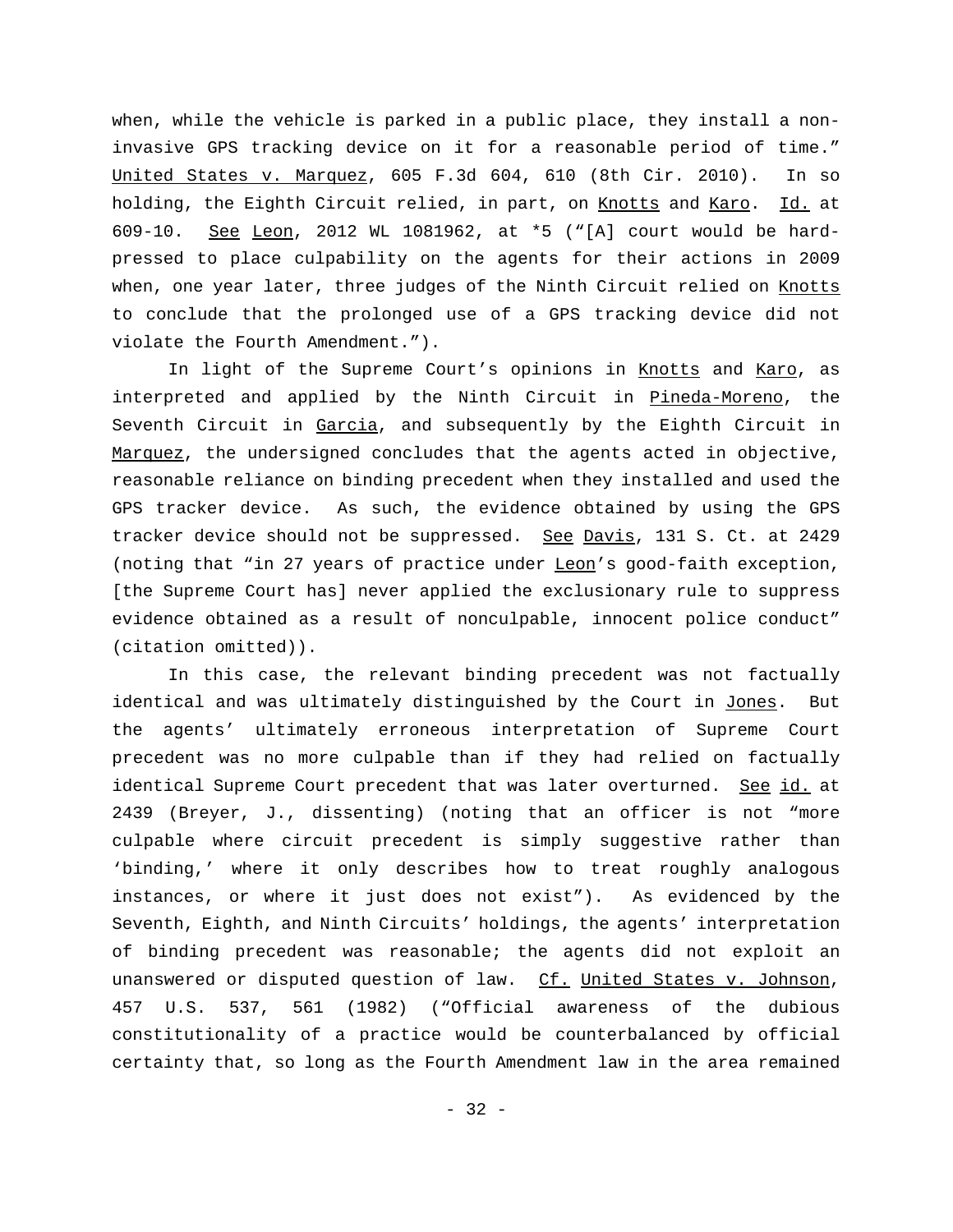unsettled, evidence obtained through the questionable practice would be excluded only in the one case definitively resolving the unsettled question."). See also Davis, 131 S. Ct. at 2435 (Sotomayor, J., concurring) (recognizing that although the court of appeals required the "precedent on a given point [to be] unequivocal," the majority in Davis left this issue unresolved).

Therefore, the evidence obtained from the warrantless, trespassory installation and use of the GPS tracker device should not be suppressed, because the officers objectively and reasonably relied on binding precedent in believing that they did not need a warrant prior to installing the GPS tracker device onto defendant's vehicle and using the device to monitor the vehicle's movements.

## 2. Reasonable Suspicion

The government also argues that although installation and use of the GPS tracker device was a Fourth Amendment "search," it was not an "unreasonable search" for which the Fourth Amendment requires a warrant.

In Jones, the Court did not reach the issue of whether a warrant is required for law enforcement agents to install a GPS tracking device on a suspect's vehicle and to use the device to monitor the vehicle's movements:

The Government argues in the alternative that even if the attachment and use of the device was a search, it was reasonable—and thus lawful—under the Fourth Amendment because "officers had reasonable suspicion, and indeed probable cause, to believe that [the defendant] was a leader in a large-scale cocaine distribution conspiracy." We have no occasion to consider this argument. The Government did not raise it below, and the D.C. Circuit therefore did not address it. We consider the argument forfeited.

132 S. Ct. at 954 (internal citations omitted).

"[T]he Fourth Amendment bars only unreasonable searches and seizures." Maryland v. Buie, 494 U.S. 325, 331 (1990); accord United States v. Sharpe, 470 U.S. 675, 682 (1985) ("The Fourth Amendment is not, of course, a guarantee against *all* searches and seizures, but only against *unreasonable* searches and seizures."); Vale v. Louisiana, 399 U.S. 30, 36 (1970) (Black, J., dissenting) ("A warrant has never been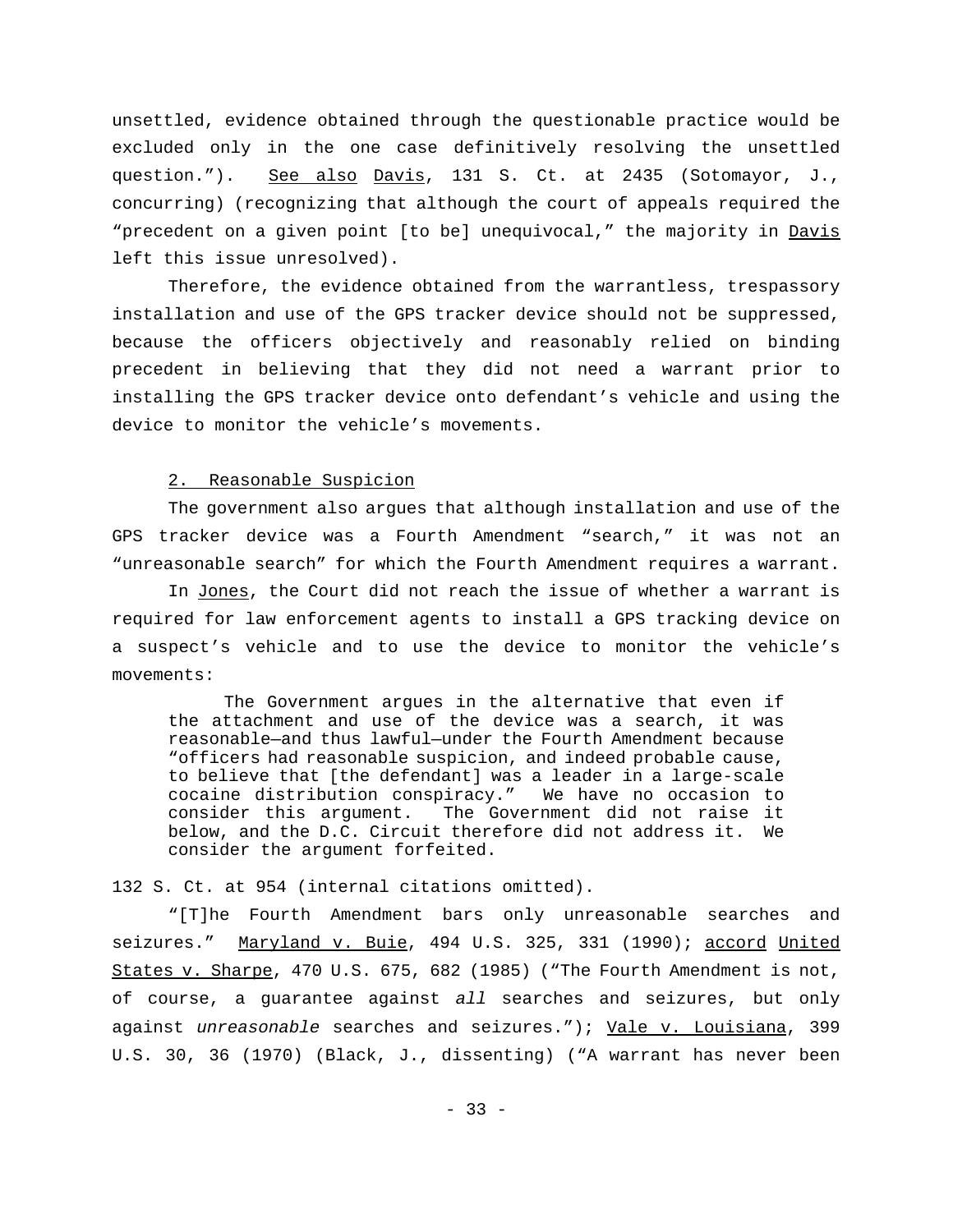thought to be an absolute requirement for a constitutionally proper search."). Whether a search is "reasonable" under the totality of the circumstances "is determined by assessing, on the one hand, the degree to which it intrudes upon an individual's privacy and, on the other, the degree to which it is needed for the promotion of legitimate governmental interests." Samson v. California, 547 U.S. 843, 848 (2006) (citation omitted); see also Bell v. Wolfish, 441 U.S. 520, 559 (1979) (explaining that when examining the reasonableness of a Fourth Amendment search, "[c]ourts must consider the scope of the particular intrusion, the manner in which it is conducted, the justification for initiating it, and the place in which it is conducted"); Terry v. Ohio, 392 U.S. 1, 21-31 (1968) (similar).

In Marquez, the Eighth Circuit determined that "when police have reasonable suspicion that a particular vehicle is [involved in criminal activity], a warrant is not required when, while the vehicle is parked in a public place, they install a non-invasive GPS tracking device on it for a reasonable period of time." 605 F.3d at 610.

The government argues that because the agents had a reasonable suspicion that defendant Robinson was engaging in criminal conduct, the agents did not need a warrant prior to installing the GPS tracker device on defendant's vehicle and using the device to track the vehicle's movements.<sup>32</sup>

The undersigned concludes that Marquez was not disturbed by the Supreme Court's holding in Jones; as discussed above, the Jones Court declined to address whether such a search would be reasonable without a warrant if the investigating agents reasonably suspected criminal activity. Jones, 132 S. Ct. at 954. As such, Marquez remains binding law in the Eighth Circuit.

Moreover, Marquez's implicit conclusion, that the privacy intrusion of GPS monitoring of a suspect's vehicle is outweighed by the need for GPS monitoring to promote government interests, is supported by Supreme Court precedent. The Court has recognized that "[g]enerally, less

 $32$ The government does not argue that the agents had probable cause to believe that defendant Robinson was engaging in criminal activity prior to installing and using the GPS tracker device.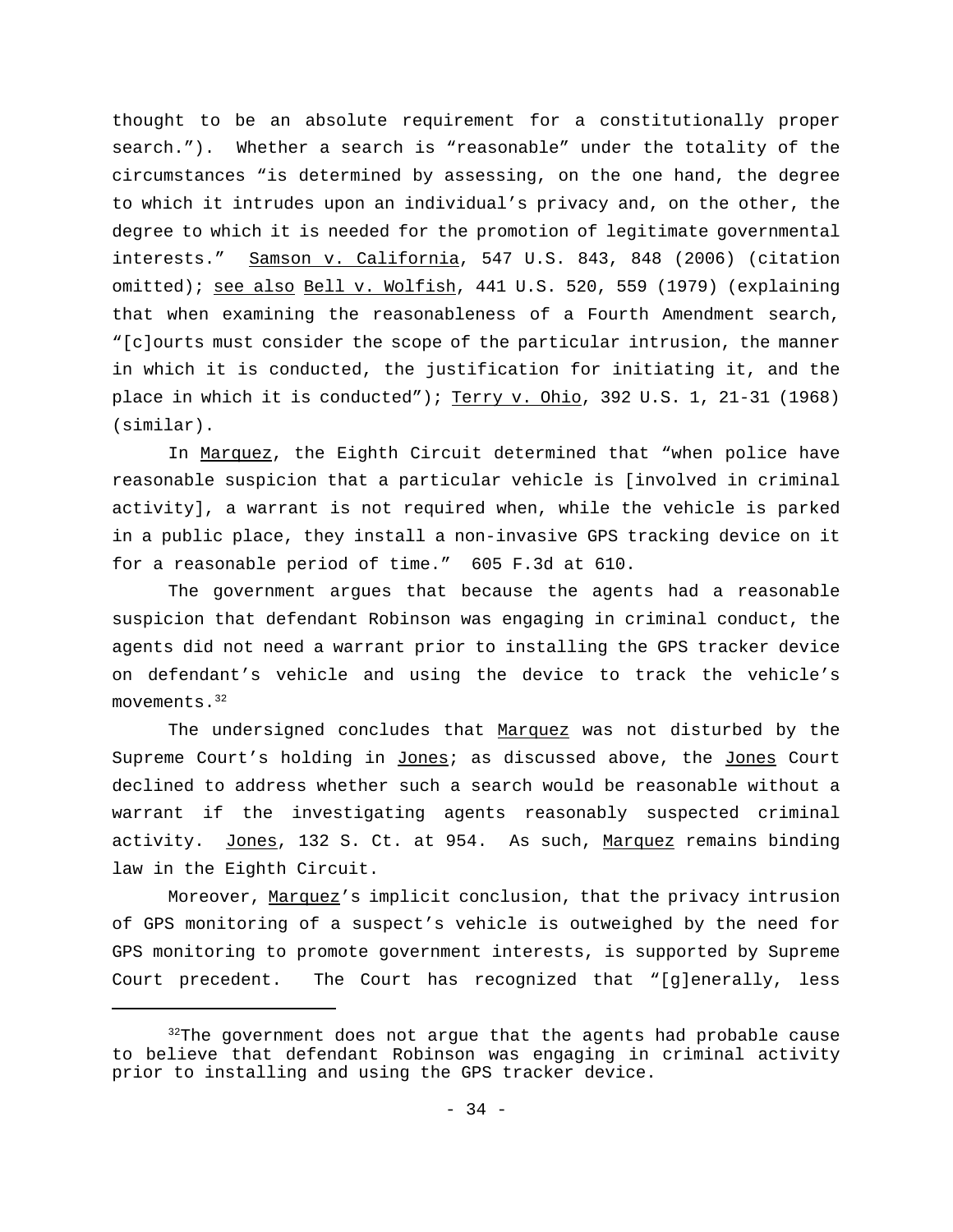stringent warrant requirements have been applied to vehicles," and that "[t]he search of an automobile is far less intrusive on the rights protected by the Fourth Amendment than the search of one's person or of a building." Cardwell v. Lewis, 417 U.S. 583, 589-90 (1974). The Court has explained:

One has a lesser expectation of privacy in a motor vehicle because its function is transportation and it seldom serves as one's residence or as the repository of personal effects. A car has little capacity for escaping public scrutiny. It travels public thoroughfares where its occupants and its contents are in plain view. What a person knowingly exposes to the public, even in his own home or office, is not a subject of Fourth Amendment protection.

Id. at 591 (citations and quotations omitted). The privacy intrusion from the installation of a GPS tracking device is, at most, minimal. See New York v. Class, 475 U.S. 106, 114 (1986) ("The exterior of a car, of course, is thrust into the public eye, and thus to examine it does not constitute a 'search.' "). Nor is the use of a GPS tracking device to monitor a vehicle's movements on public roads highly intrusive upon an individual's expectation of privacy. The device does not reveal the identity of the vehicle's occupants, nor does it reveal their conduct or conversation; the device reveals only the vehicle's location. $33$  See Knotts, 460 U.S. at 281 ("A person travelling in an automobile on public

<sup>&</sup>lt;sup>33</sup>In her concurring opinion in Jones, Justice Sotomayor expressed concern that long-term GPS monitoring reveals "a wealth of detail about [a person's] familiar, political, professional, religious, and sexual associations." 132 S. Ct. at 955 (Sotomayor, J., concurring). Justice Alito went as far as to say that society's expectation has been that law enforcement officers would not and could not "secretly monitor and catalogue every single movement of an individual's car for a very long period." Id. at 964 (Alito, J., concurring). The current state of the law, however, is that an individual has "no reasonable expectation of privacy in his movements from one place to another," Knotts, 460 U.S. at 281, and as Justice Scalia noted during oral argument in Jones, "100 times zero equals zero." Oral Argument at 40:25-41:1, United States v. Jones, 132 S. Ct. 945 (No. 10-1259) (2012) (Scalia, J.); but see Maynard, 615 F.3d at 562 (applying the "mosaic theory" to information gathered during prolonged surveillance). As Justice Sotomayor noted in her concurring opinion, holding otherwise would require the Court "to reconsider the premise that an individual has no reasonable expectation of privacy in information voluntarily disclosed to third parties." Jones, 132 S. Ct. at 957 (Sotomayor, J., concurring).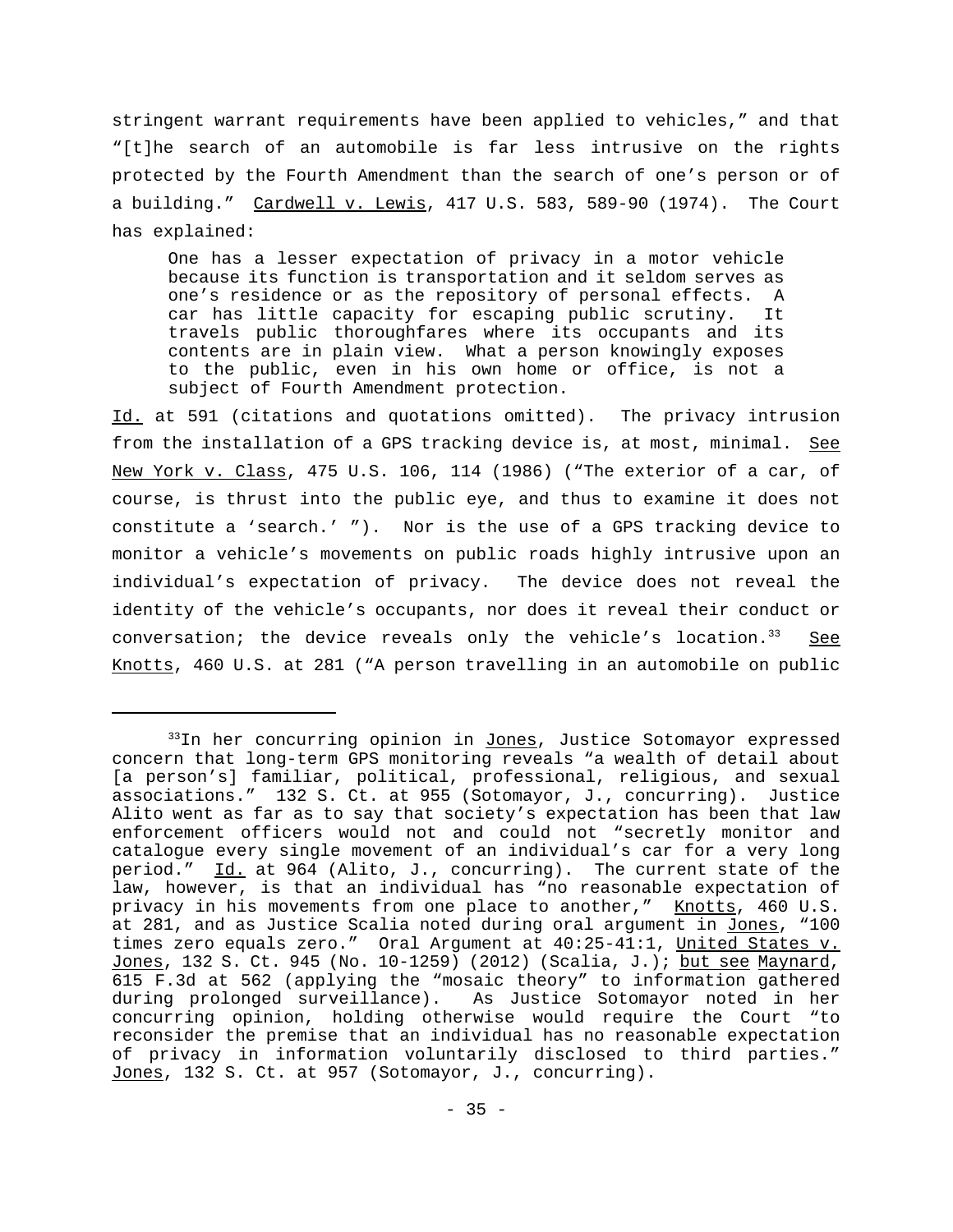thoroughfares has no reasonable expectation of privacy in his movements from one place to another."); cf. Smith v. Maryland, 442 U.S. 735, 743-45 (1979) (holding that the installation and use of a pen register at the telephone company's central office to record the numbers dialed from the telephone in the defendant's home was not a "search").

Requiring the presence of particularized reasonable suspicion also dispels concerns of mass, arbitrary GPS monitoring. See Marquez, 605 F.3d at 610 (noting that while "wholesale surveillance" by police would raise serious concerns, in that case "there was nothing random or arbitrary about the installation and use of the device"); Garcia, 474 F.3d at 998 (stating that because the police had "abundant grounds for suspecting the defendant," the constitutionality of "programs of mass surveillance of vehicular movements" was not implicated).

Thus, as long as they had reasonable suspicion that defendant's vehicle facilitated defendant's suspected criminal activity, the investigating agents lawfully installed the GPS tracker device on the vehicle and lawfully used the device to track the vehicle's movements on public roads without first obtaining a warrant.  $34$ 

"Reasonable suspicion is a lower threshold than probable cause, and it requires considerably less than proof of wronging by a preponderance of the evidence." United States v. Carpenter, 462 F.3d 981, 986 (8th Cir. 2006) (internal citation omitted). "An officer's suspicion is reasonable if he 'knows particularized, objective facts that lead to a rational

 $34$ Defendant does not challenge Marquez's other requirements, namely, that (1) installation and removal of the GPS tracking device be noninvasive; (2) installation occur while the vehicle is on a public road or other public property; (3) the vehicle travel only on public roadways during the time the device is monitored; and (4) the device be attached and monitored only for a reasonable period of time. Marquez, 605 F.3d at 610. From the facts adduced at the hearings, the undersigned finds that the installation and the removal of the GPS tracking device from defendant's vehicle was non-invasive; installation occurred while the vehicle was on a public street; the vehicle only ever traveled on public roads while being monitored; and the device was attached for a reasonable period of time, approximately two months, as the Marquez court found the duration of approximately six months to be reasonable. See Brief of Appellee at 3-4, United States v. Marquez, 605 F.3d 604 (8th Cir. 2010), available at 2009 WL 2955451 (stating that the GPS tracker device was installed on May 2, 2007, and was removed in October of 2007).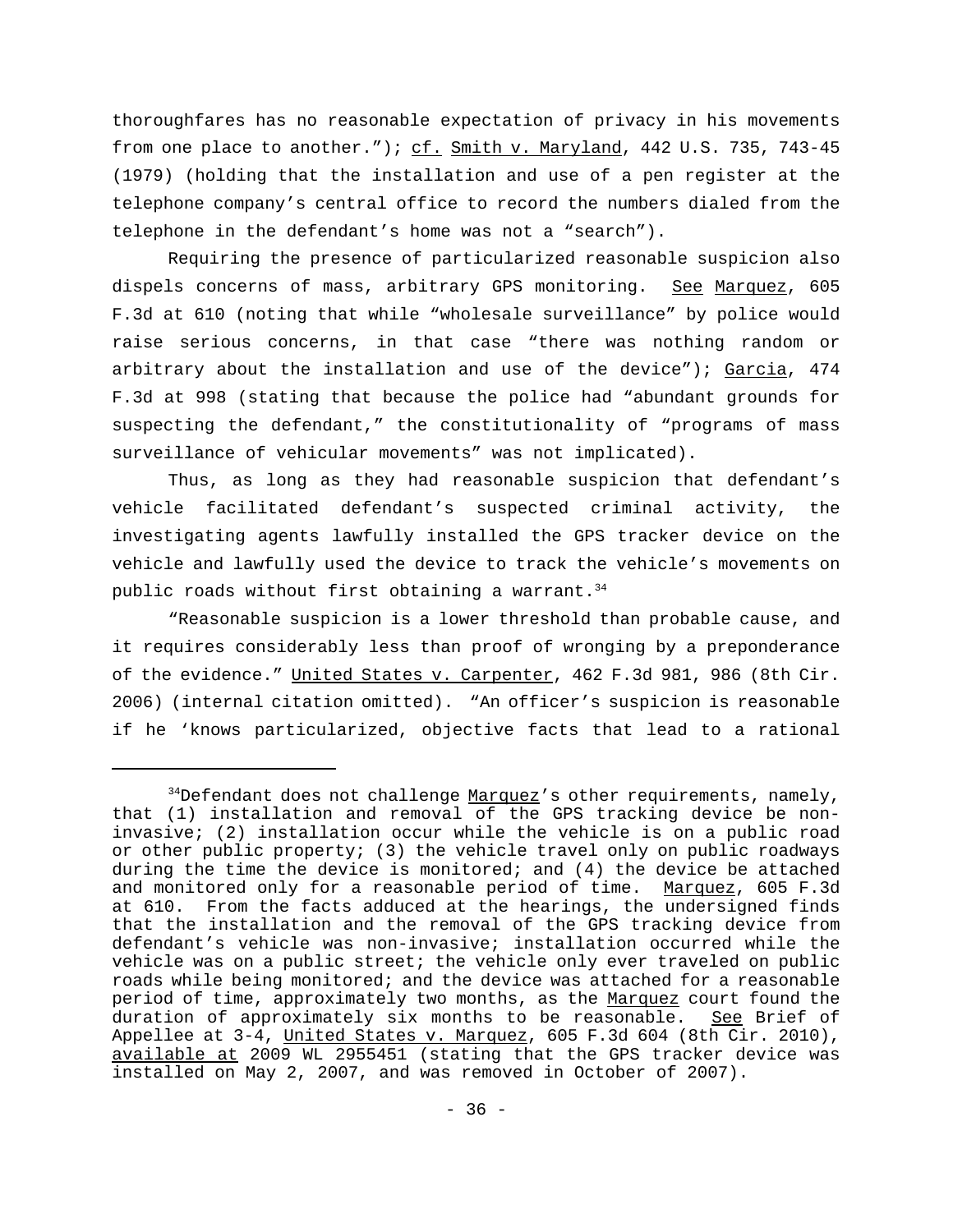inference that a crime is being or has been committed.' " United States v. Gannon, 531 F.3d 657, 661 (8th Cir. 2008) (quoting United States v. Hernandez-Hernandez, 327 F.3d 703, 706 (8th Cir. 2003)). Whether an officer had a particularized and objective basis for suspecting legal wrongdoing is evaluated under the totality of the circumstances. United States v. Arvizu, 534 U.S. 266, 273 (2002). Reasonable suspicion can be based on hearsay information, the tip of a sufficiently reliable informant, or an officer's assessment of a situation made from his or her specialized training. United States v. Robinson, 670 F.3d 874, 876 (8th Cir. 2012); United States v. Huerta,  $655$  F.3d 806, 809-10 (8th Cir. 2011). That any one factor is insufficient to establish reasonable suspicion is not dispositive; "the sum of the factors taken together can amount to reasonable suspicion." Huerta, 655 F.3d at 809.

In this case, the investigating agents had reasonable suspicion to believe that defendant had engaged in and was engaging in criminal activity, namely, submitting false time sheets to be paid for work not performed. Prior to installing the GPS tracking device, Agent Comeau interviewed four long-time former employees of the Treasurer's Office, Curtis Royceton, Dan Parsons, Ben Philips, and Harold Miner, each of whom provided information supporting the investigating agents' suspicion.

Royceton told Agent Comeau that there was a "ghost" employee on the Treasurer's Office's payroll whose last name was "Robinson." Royceton believed that this Robinson was a friend of City Treasurer Larry Williams; that this Robinson was involved in a charter school venture, PA, with Williams; and that this Robinson would perform work for PA during regular business hours at the Lindell Office. Agent Comeau verified through employment records with the State of Missouri that defendant was a City employee, and verified through PA's website that defendant and Williams were involved with the PA.

Parsons told Agent Comeau that a state audit made him suspicious of a "ghost" employee being on the Treasurer's Office's payroll. Despite being "very familiar" with the Treasurer's Office's employees, Parsons did not recognize defendant Robinson's name or photograph.

Ben Philips told Agent Comeau that defendant and Williams were involved with PA and that he believed that defendant worked in an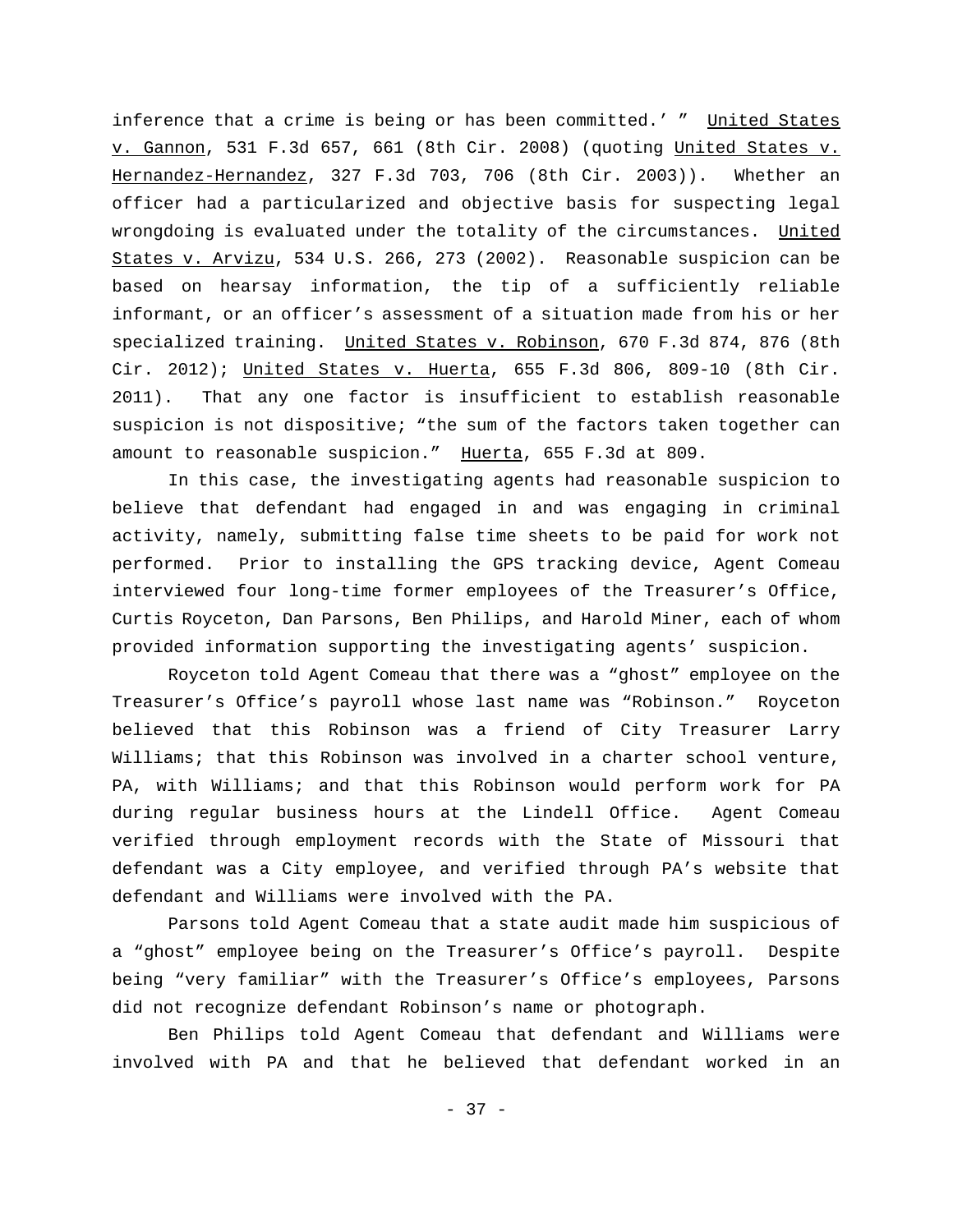"external security" department as a way to "kick back" money to Williams, because defendant was being paid for work he was not performing.

Harold Minor told Agent Comeau that he believed that Williams used the "external security" department as a way to pay certain individuals, including defendant, a salary without them working and without being detected. Miner also told Agent Comeau that he believed that defendant performed no work, never drove a City vehicle, and went to the Treasurer's Office only to pick up his paychecks.

Surveillance by Agent Comeau on December 8-9, 2009, and January 11- 15, 2010, and by Agent Comeau, Agent Kenny, and Agent Meyer on January 19-21, 2010, corroborated their suspicion that defendant was submitting false time sheets. During none of these times, which were all weekdays, was defendant observed at the Treasurer's Office, nor did defendant appear to be performing work for the Treasurer's Office; frequently, defendant appeared to be performing work for PA.

From this information, the undersigned concludes that the investigating agents had a reasonable suspicion that defendant Robinson had previously engaged in and was currently engaging in criminal activity. The agents believed that tracking the movements of defendant's vehicle would enable them to confirm or dispel their suspicion. By tracking defendant's vehicle, the agents would be able to observe defendant's daily pattern accurately and cost-effectively.

Therefore, the agents did not need to obtain a judicial warrant prior to installing the GPS tracker device on defendant's vehicle and using the device to monitor the vehicle's movements. The evidence obtained from the GPS tracker device should not be suppressed for lack of reasonable suspicion.

# 3. Seizure

A "seizure" of property occurs under the Fourth Amendment when "there is some meaningful interference with an individual's possessory interest in that property." Karo, 468 U.S. at 712 (quoting United States v. Jacobsen, 466 U.S. 109, 113 (1984)) (internal quotation marks omitted). Whether there was a physical trespass is "only marginally relevant to the question of whether the Fourth Amendment has been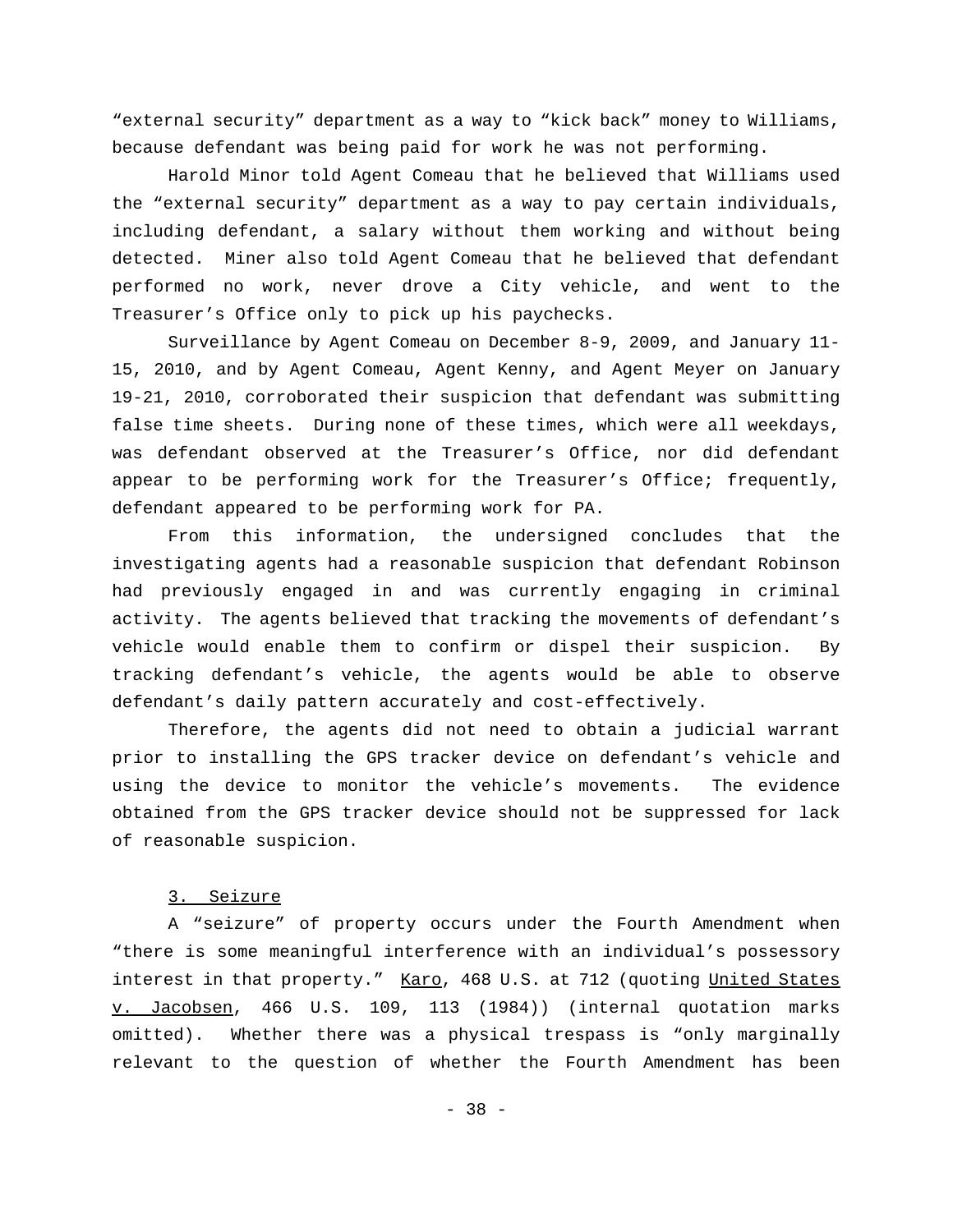violated, . . . for an actual trespass is neither necessary nor sufficient to establish a constitutional violation." Id. at 712-13.

The installation of the GPS tracker device onto defendant's vehicle was not a Fourth Amendment seizure. Defendant's vehicle was parked on a public street when agents affixed the GPS tracker device to the vehicle. The GPS tracker device's presence did not deprive defendant of his dominion and control of the vehicle, nor did the GPS tracker device's presence interfere with the electronic components of the vehicle, draw power from the vehicle, take up room that may have otherwise been occupied by passengers or packages, or alter the vehicle's appearance. As Justice Alito stated in his concurring opinion in Jones, there is no Fourth Amendment seizure under these circumstances. See Jones, 132 S. Ct. at 958 (Alito, J., concurring) (noting that the majority "[did] not contend that there was a seizure" and, indeed, there was no seizure, as "the success of the surveillance technique that the officers employed was dependent on the fact that the GPS did not interfere in any way with the operation of the vehicle, for if any such interference had been detected, the device may have been discovered"). See also Garcia, 474 F.3d at 996 (holding that there was no Fourth Amendment seizure under similar circumstances because "[t]he device did not affect the car's driving qualities, did not draw power from the car's engine or battery, did not take up room that might otherwise have been occupied by passengers or packages, [and] did not even alter the car's appearance").

Therefore, defendant's motion to suppress based on a Fourth Amendment seizure should be denied.

### **B. First Amendment**

Defendant Robinson argues that the government's use of the GPS tracker device violated his First Amendment right to keep his associations private, citing NAACP v. Alabama<sup>35</sup> and Maynard. Defendant also argues that the Fourth Amendment's protection of privacy rights also protects First Amendment associational rights, citing Katz.

<sup>35</sup>357 U.S. 449, 462 (1958).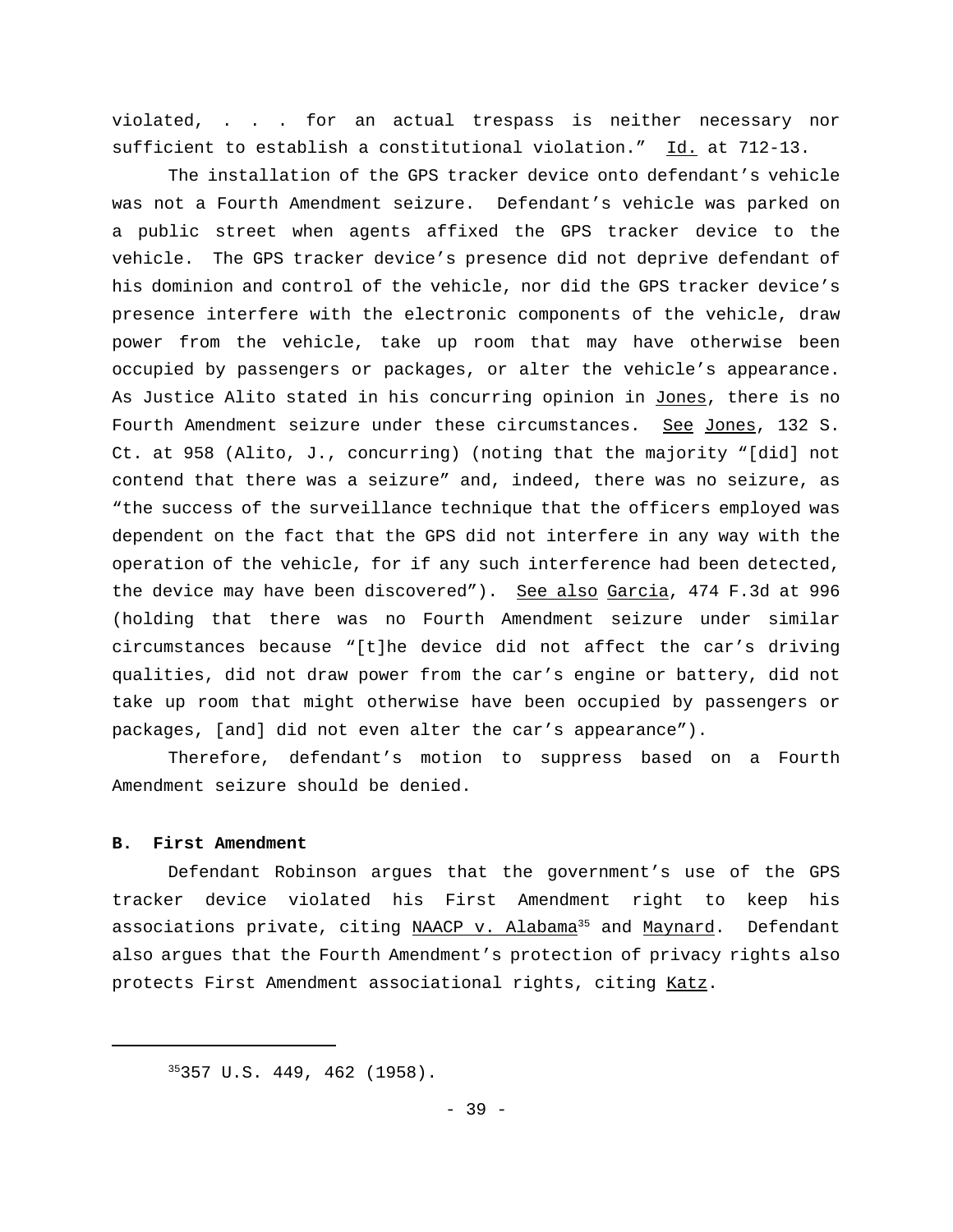The courts that have addressed similar arguments have held that evidence obtained from GPS surveillance should not be suppressed on First Amendment grounds. See, e.g., United States v. Walker, 771 F. Supp. 2d 803, 813 n.9 (W.D. Mich. 2011) (rejecting the defendant's argument that restricting "a First Amendment freedom constitutes a Fourth Amendment search or seizure"); United States v. Sparks, 750 F. Supp. 2d 384, 387 n.5 (D. Mass. 2010) (rejecting the defendant's argument for suppression based on a purported violation of his First Amendment right to free association because "[t]he exclusionary rule is a judicial remedy for violations of the Fourth Amendment, not the First Amendment").

Moreover, as discussed above, the agents' warrantless installation and use of the GPS tracker device did not violate defendant's Fourth Amendment rights because the agents reasonably believed that defendant was engaging in criminal activity; to the extent the exclusionary rule could apply, the good-faith exception of Davis would similarly apply.

Therefore, to the extent that the First Amendment could be implicated<sup>36</sup> and the exclusionary rule could be applicable, suppression is not warranted on First Amendment grounds.

# **V. CONCLUSION**

For the reasons stated above,

**IT IS HEREBY ORDERED** that the motion of the government for leave to present additional evidence relating to reasonable suspicion (Doc. 61) is sustained.

**IT IS HEREBY RECOMMENDED** that the motions of defendant Fred W. Robinson to dismiss (Docs. 25, 52, 66) be denied.

**IT IS FURTHER RECOMMENDED** that the motions of defendant to sever (Docs. 26, 78) be denied without prejudice, to be refiled upon a sufficient showing of prejudice at trial.

<sup>&</sup>lt;sup>36</sup>See Jones, 132 S. Ct. at 956 (Sotomayor, J., concurring) ("Awareness that the Government may be watching chills associational and expressive freedoms."); In re Application of the United States, F. Supp. 2d \_\_\_, No. 10-2188-SKG, 2011 WL 3423370, at \*9 n.5 (D. Md. Aug. 3, 2011) (noting that "[s]ome courts and commentators have suggested that prolonged surveillance might also implicate the subject's First Amendment rights of freedom of association").